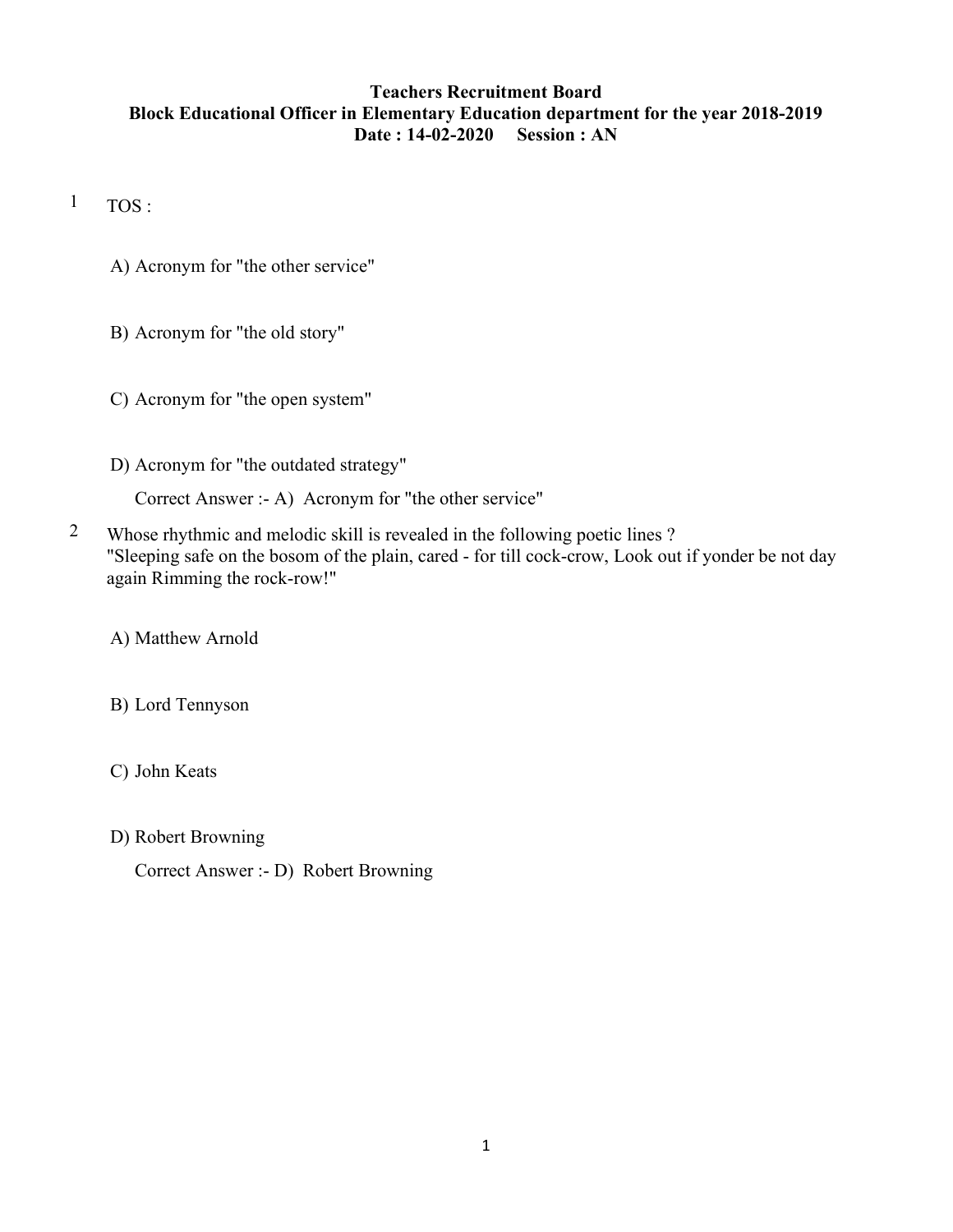- A) To Lord Bathurst
- B) The Rural Sports
- C) The Shepherd's Week
- D) The Love of Fame
	- Correct Answer :- A) To Lord Bathurst

## 4 One of the following is Greeks' Contribution to English medical Science. Identify :

A) bacillus

- B) neurology
- C) nucleus
- D) insomnia

Correct Answer :- B) neurology

- C) Charlotte Bronte
- D) Iris Murdoch

Correct Answer :- B) George Eliot

<sup>5</sup> \_\_\_\_\_\_\_\_\_\_ is described as an exponent of the democratic movement in our modern literature as Wordsworth deals with democracy in Michael.

A) Jane Austen

B) George Eliot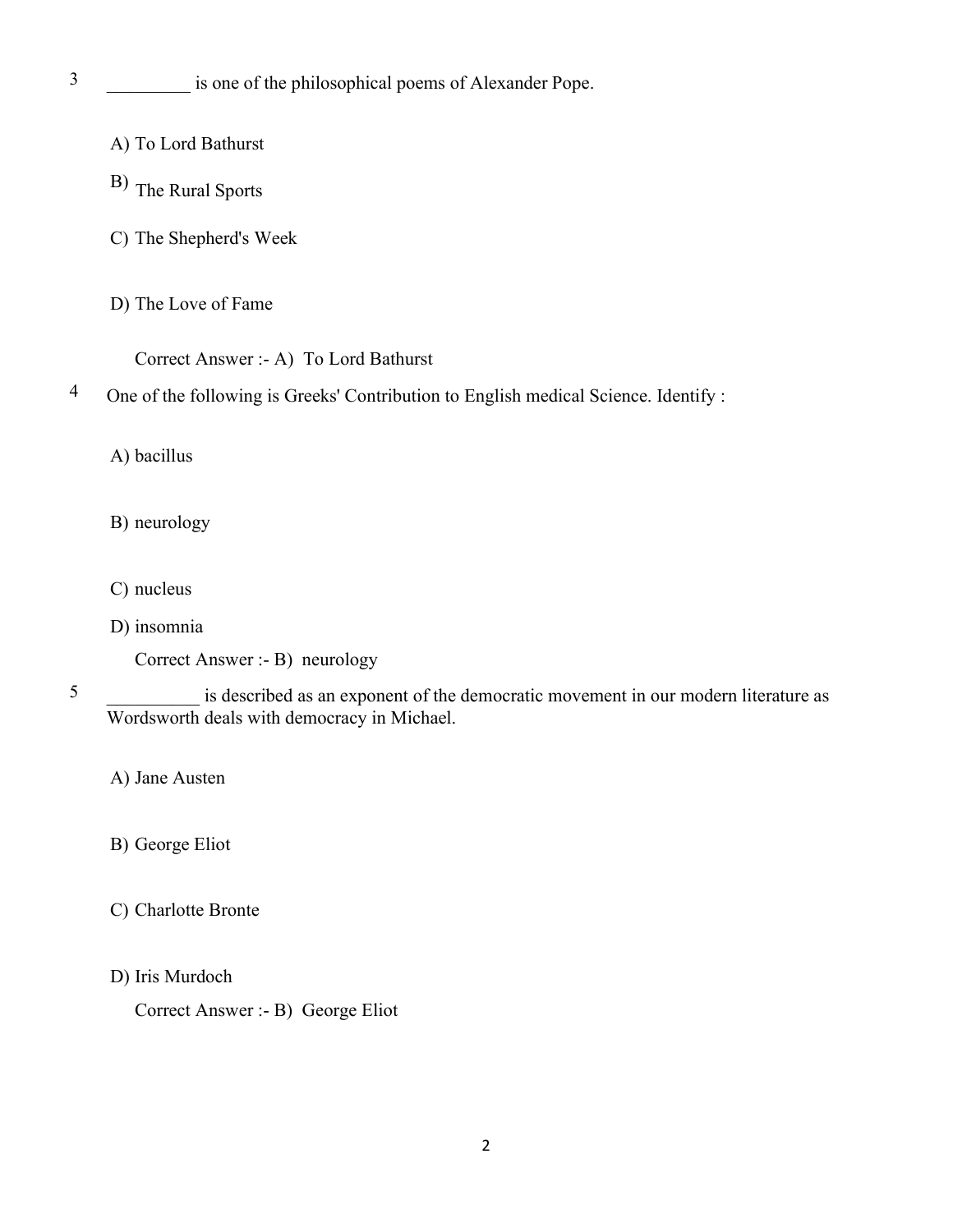- $6$  One of the following pair of authors fostered the realistic tradition of drama. Identify :
	- A) Edgar Wallace and Patrick Hamilton
	- B) A.A. Milne and Frank Vosper
	- C) J.M. Barrie and R.C. Sherriff
	- D) George Bernard Shaw and Galsworthy Correct Answer :- D) George Bernard Shaw and Galsworthy
- 7 One of the skills of Micro-teaching listed below is not suggested by Iris Paintal (1980). Identify :

A) Skill of reinforcement

- B) Skill of using probing questions
- C) Skill of stimulus variation
- D) Skill of improvisation

Correct Answer :- D) Skill of improvisation

8 \_\_\_\_\_\_\_\_\_\_ is one of the precursors of classical movement of English Literature.

A) Herbert

- B) Suckling
- C) Edmund Walter
- D) Vaughan
	- Correct Answer :- C) Edmund Walter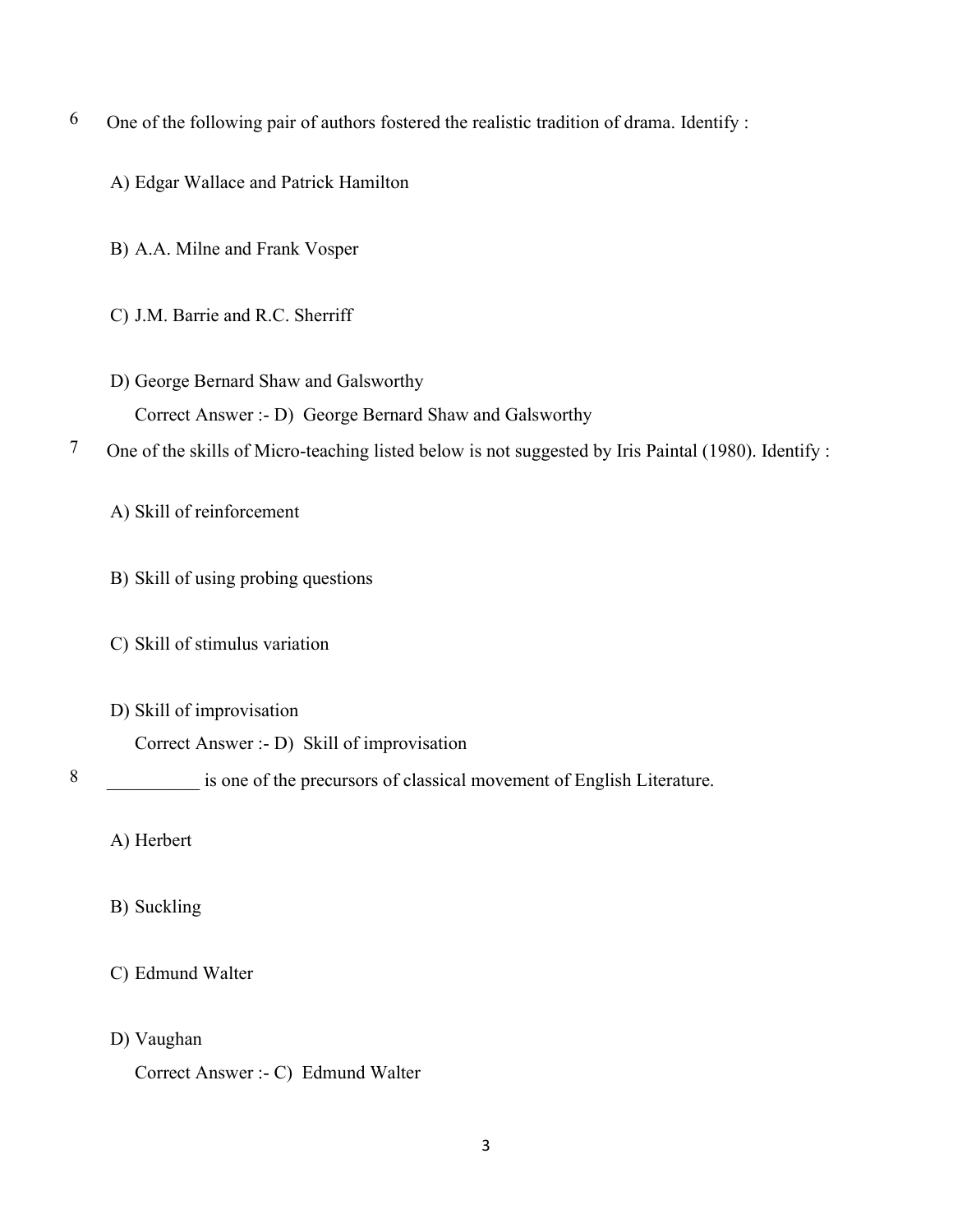<sup>9</sup> The Germanic tribes who settled in Britain were particularly from North Germany plain near to the district now known as

A) Saxony

B) Bavaria

C) Hesse

D) Schleswig-Holstein

Correct Answer :- D) Schleswig-Holstein

10 Monolingual methods of language teaching is associated with  $\qquad \qquad$ .

A) Henry Sweet

B) Thomas Prendergent

C) Claude Marcel

D) Jean Joseph Jacotat

Correct Answer :- D) Jean Joseph Jacotat

11 Pix means :

- A) Perfect international news agency
- B) Free photo editor
- C) Short for pictures
- D) One dot on a computer screen

Correct Answer :- C) Short for pictures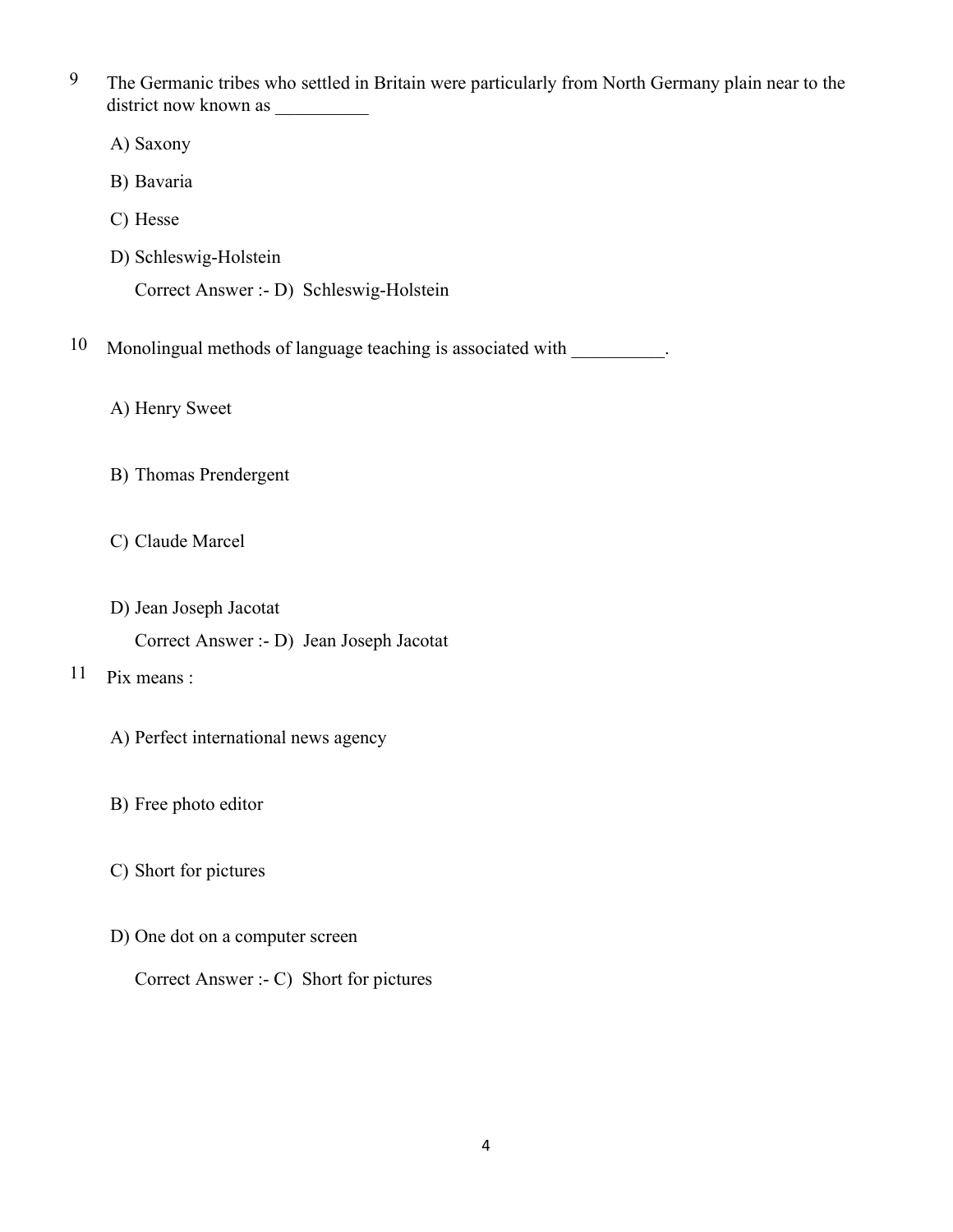12 \_\_\_\_\_\_\_\_\_\_\_ is one of the Caroline prose writers.

A) Arthur Symons

- B) Robert Louis
- C) Charlotte Turner Smith
- D) Jeremy Taylor

Correct Answer :- D) Jeremy Taylor

13 One of the following writers has taken much liberties to use anachronisms numerously. Identify :

A) Maria Edgeworth

- B) Susan Edmonstone Ferrier
- C) Charles Robert Maturin
- D) Walter Scott

Correct Answer :- D) Walter Scott

- 14 Who wrote the work "Some Inner Fury" ?
	- A) Kamala Markandaya
	- B) Anita Desai
	- C) Shashi Deshpande
	- D) Bharati Mukherjee

Correct Answer :- A) Kamala Markandaya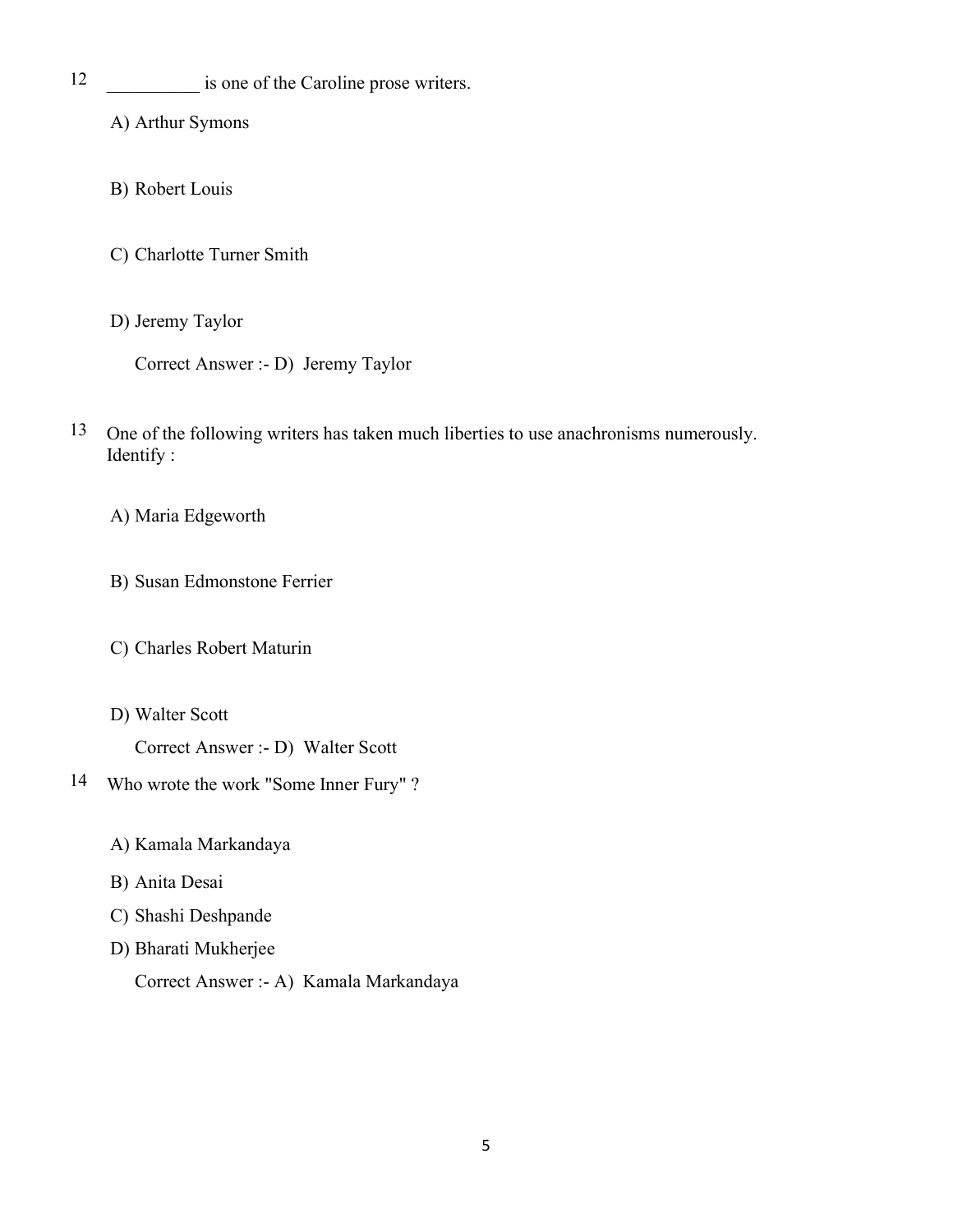15 The English word morphology has been derived from the Greek "Morphe". Its meaning is

A) shape

B) mould

C) form

D) Mend

| Correct Answer :- A) shape |  |
|----------------------------|--|
|----------------------------|--|

16 According to John Bunyan, "A Tale of a Tub" is a \_\_\_\_\_\_\_\_\_.

A) religious allegory

B) political allegory

C) social allegory

D) satire

Correct Answer :- A) religious allegory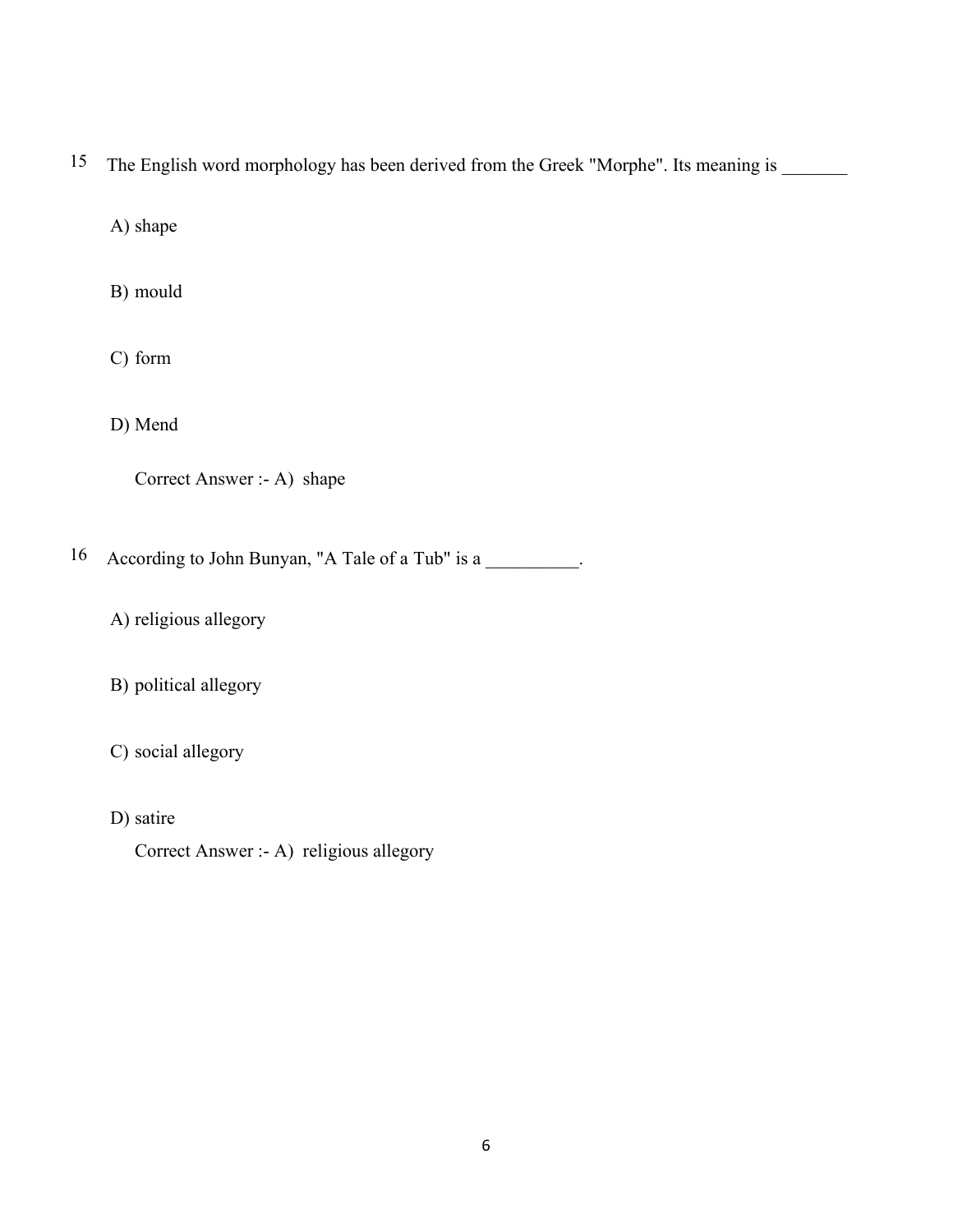- 17 Nebular Hypothesis is propounded by \_\_\_\_\_\_\_\_\_\_.
	- A) Chamberlin and Moulton சாம்பர்லின் மற்றும் மோல்டன்
	- B) Marquis de Laplace மார்குஸ் டி லாப்லாஸ்
	- C) Immanuel Kant

இம்மானுவேல் கான்ட்

D) Hannes Alfven

ஹேன்ஸ் அல்ஃவென்

Correct Answer :- B) Marquis de Laplace

- 18 On the basis of nature and mode of occurrence the reefs have been divided by இயற்கையாக மற்றும் உருவாகும் முறையை கொண்டு சிதை பாறைகளை வகைப்படுத்தி காட்டியவர்
	- A) Arthur Holmes

அர்த்தர் ஹோம்ஸ்

B) Darwin

டார்வின்

C) Daly

டாலி

D) Murray

முர்ரே

Correct Answer :- B) Darwin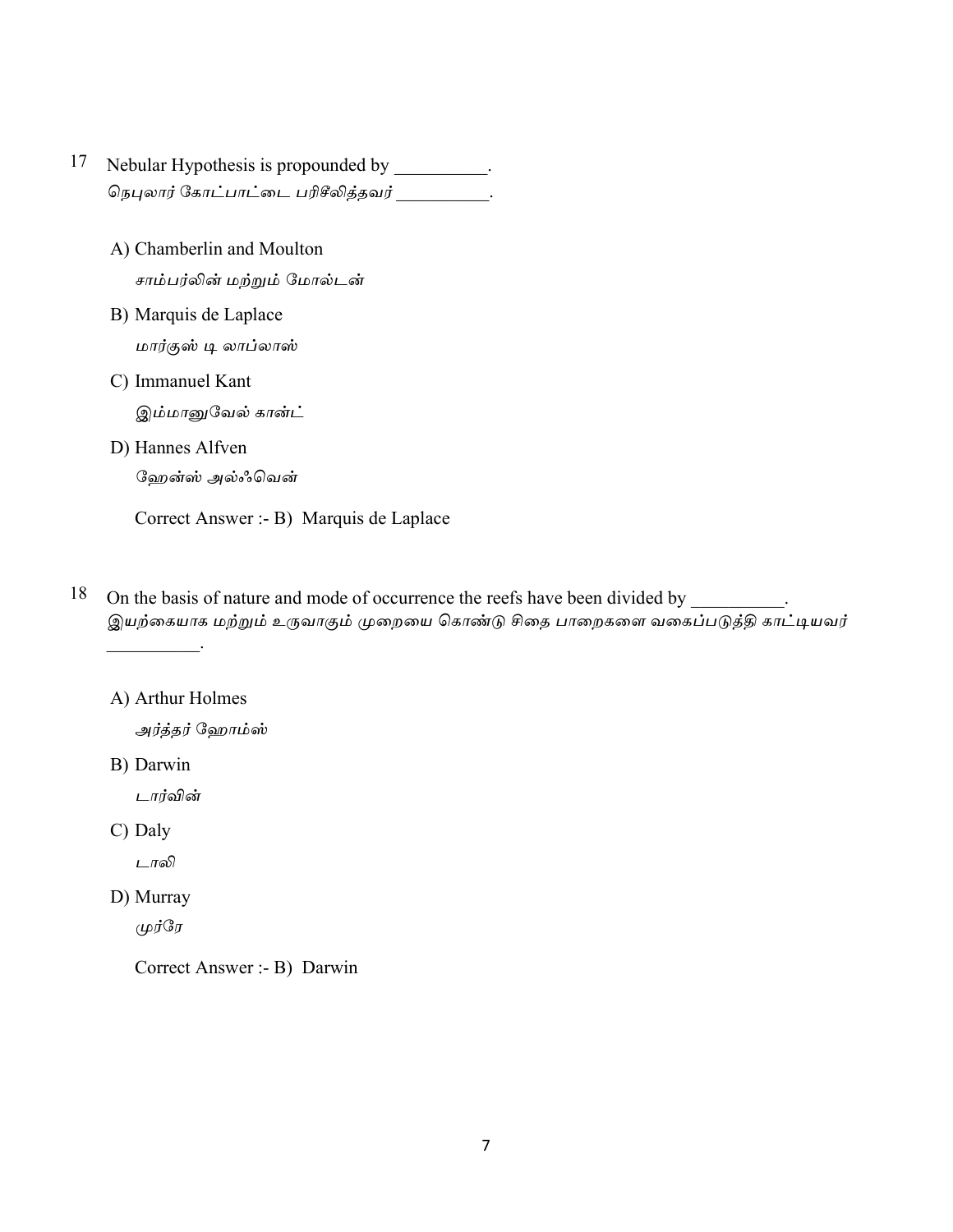- 19 The highest rainfall occurs in India in  $\overline{\phantom{a}}$ இந்தியாவில் அதிக மழையளவு பெறும் இடம்
	- A) Konkan and Malabar coast கொங்கன் மற்றும் மலபார் கடற்கரை
	- B) Coromandal coast கோரமண்டல கடற்கரை
	- C) Foothills of Himalayas

இமயமலை அடிவாரம்

D) Central Deccan Plauteau மத்திய தக்காண பீடபூமி

Correct Answer :- A) Konkan and Malabar coast

20 drainage pattern is found in the Vindhyan mountain of India. இந்தியாவில் அமைந்துள்ள விந்திய மலையில் \_\_\_\_\_\_\_\_\_\_\_ வடிக்கால் அமைப்பு அமைந்துள்ளது.

A) Dendritic

பல கிளை வடிவ

B) Parallel

இணை வடிவ

C) Barbed

கொடிப் பின்னல் வடிவ

D) Rectangular

செவ்வக வடிவ

Correct Answer :- D) Rectangular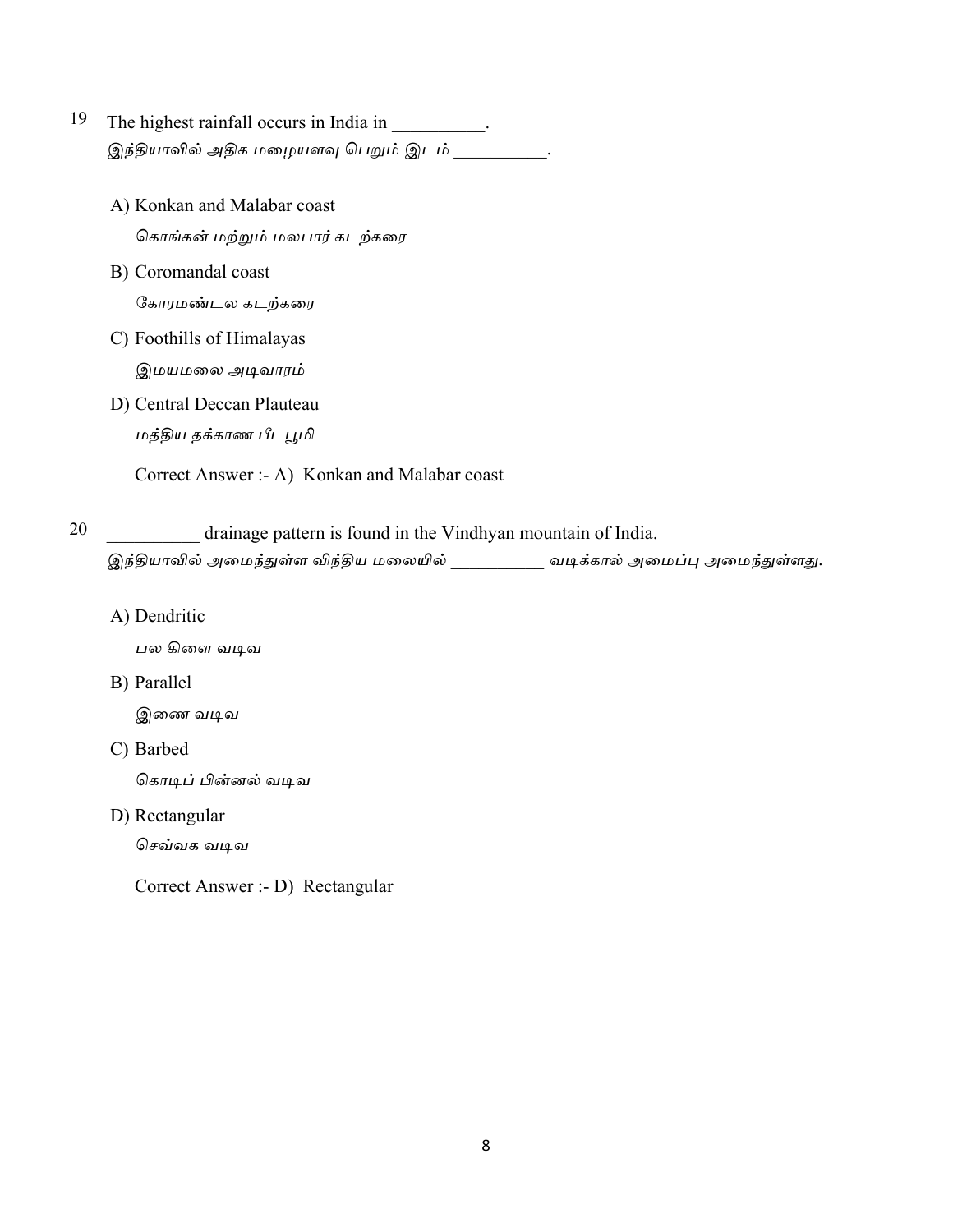- 21 The largest percentage of forest area in India is in \_\_\_\_\_\_\_\_\_\_\_\_\_ regions. இந்தியாவில் அதிக விழுக்காடு பரவியிருக்கும் காடுகளின் பரவல் \_\_\_\_\_\_\_\_\_\_\_\_ பகுதியில் உள்ளது.
	- A) Eastern Ghats Region

கிழக்கு தொடர்ச்சி மலைப் பகுதி

- B) Western Ghats Region மேற்கு தொடர்ச்சி மலைப் பகுதி
- C) Himalayan Region

இமயமலைப் பகுதி

D) Peninsular Region தீபகற்பப் பகுதி

Correct Answer :- D) Peninsular Region

22 Which set of the following biosphere reserves is included in the World Network of Biosphere Reserves?

பின்வரும் எந்த உயிர்கோள பாதுகாப்பு அடுக்கை, உலக உயிர்கோள பாதுகாப்பு இணைப்பில் சேர்க்கப்பட்டுள்ளது ?

- A) Nilgiri, Nokrek, Panchmarhi and Panna நீலகிரி, நோக்ரெக், பஞ்ச்மாரி மற்றும் பன்னா
- B) Gulf of Mannar, Kanchenjunga, Nokrek and Seshachalam மன்னார் வளைகுடா, கஞ்சன்ஜெங்கா, நோக்ரெக் மற்றும் சேஷாசலம்
- C) Gulf of Mannar, Nokrek, Panchmarhi and Simlipal மன்னார் வளைகுடா, நோக்ரெக், பஞ்ச்மாரி மற்றும் சிம்லிபால்
- D) Nilgiri, Nokrek, Panchmarhi and Seshachalam நீலகிரி, நோக்ரெக், பஞ்ச்மாரி மற்றும் சேஷாசலம்

Correct Answer :- C) Gulf of Mannar, Nokrek, Panchmarhi and Simlipal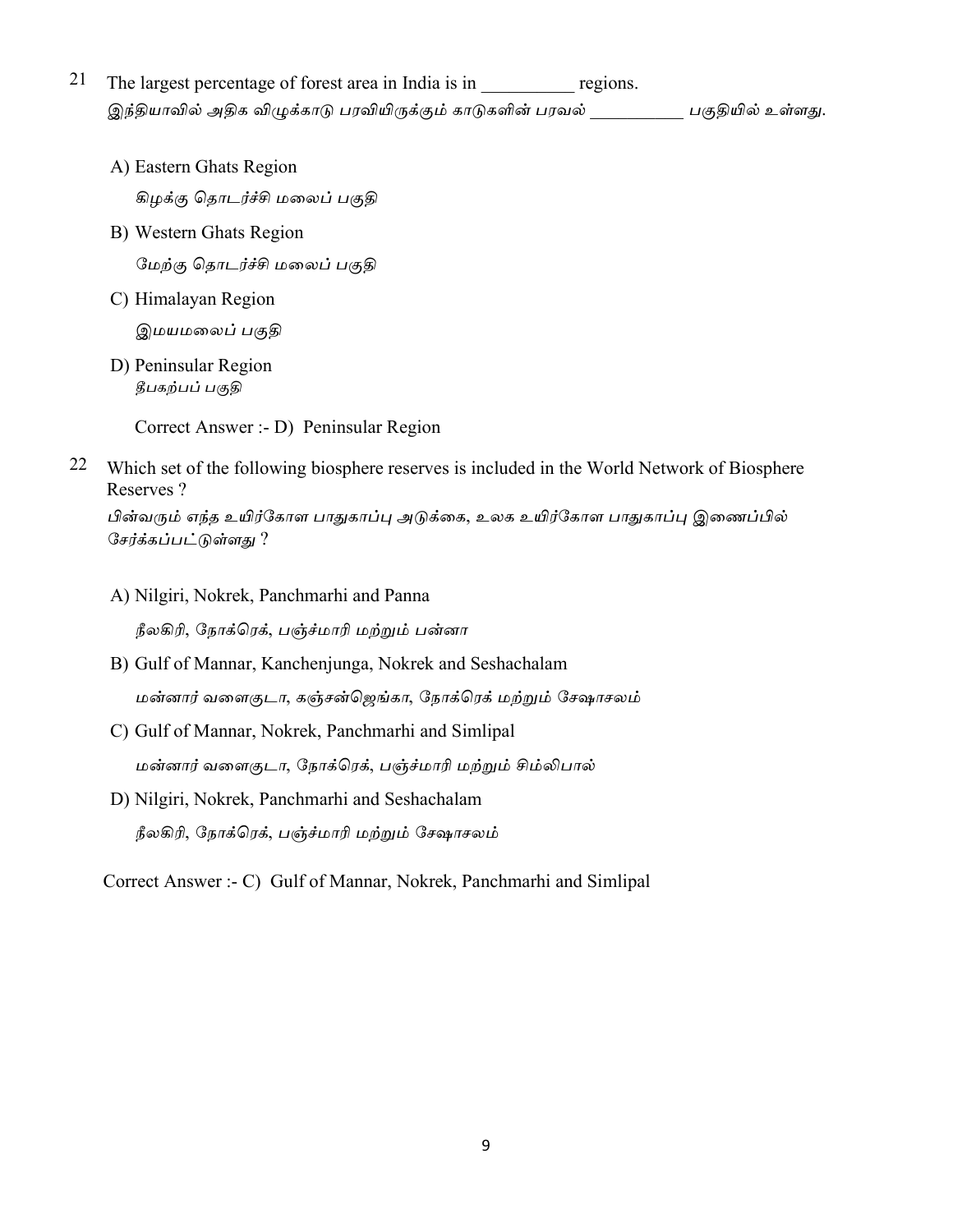- 23 Which one of the following is known as the 'Shrimp Capital of India'? 'இந்திய இறால் முதலீடு' என்று பின்வருவனவற்றில் எதை குறிக்கும் ?
	- A) Nagapattinam

நாகப்பட்டினம்

B) Chennai

சென்னை

C) Nellore

நெல்லூர்

D) Machilipatnam

மசிலிப்பட்டினம்

Correct Answer :- C) Nellore

- 24 The Least Populous State in India is \_\_\_\_\_\_\_\_\_. இந்தியாவில் குறைந்த மக்கள்தொகை உள்ள மாநிலம் .
	- A) West Bengal

மேற்கு வங்காளம்

B) Mizoram

மிசோரம்

C) Chandigarh

சண்டிகர்

D) Sikkim

சிக்கிம்

Correct Answer :- D) Sikkim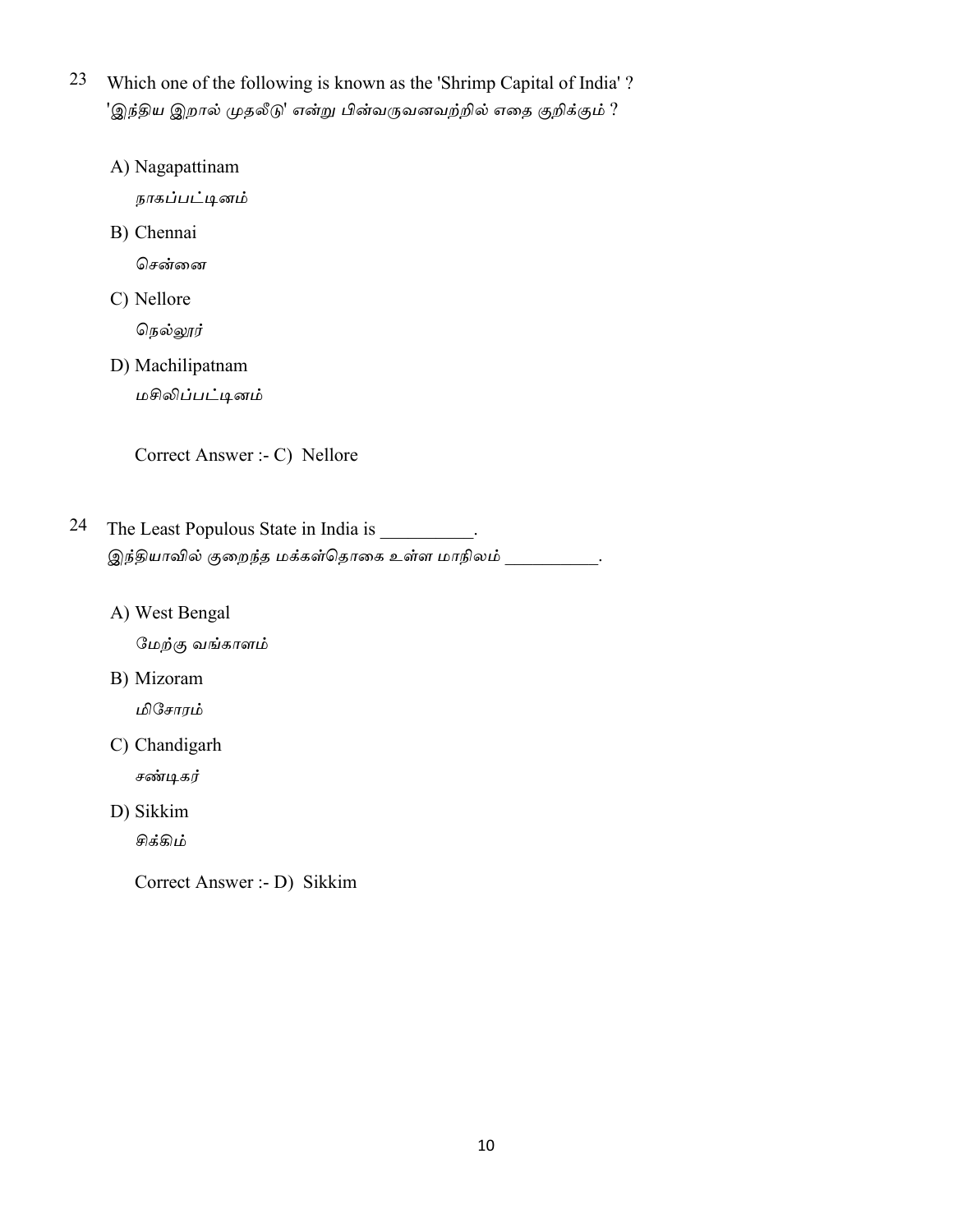- 25 In the year \_\_\_\_\_\_\_\_\_\_\_\_\_\_\_\_\_\_\_ Tsunami that occurred in the Indian Ocean. இந்தியப் பெருங்கடலில் ஏற்பட்ட சுனாமி எந்த வருடத்தில் ஏற்பட்டது ?
	- A) 2000
		- 2000
	- B) 2004
		- 2004
	- $C) 2001$ 
		- 2001
	- D) 2011
		- 2011

Correct Answer :- B) 2004

- 26 Public Distribution System (PDS) was emanated in \_\_\_\_\_\_\_\_\_. பொது மக்கள் பகிர்ந்தளித்தல் திட்டம் ஆரம்பிக்கப்பட்ட வருடம் \_\_\_\_\_\_\_\_\_  $\ddot{\phantom{a}}$ 
	- A) 1990
		- 1990
	- B) 1970
		- 1970
	- $C)$  1980
		- 1980
	- D) 1960
		- 1960

Correct Answer :- D) 1960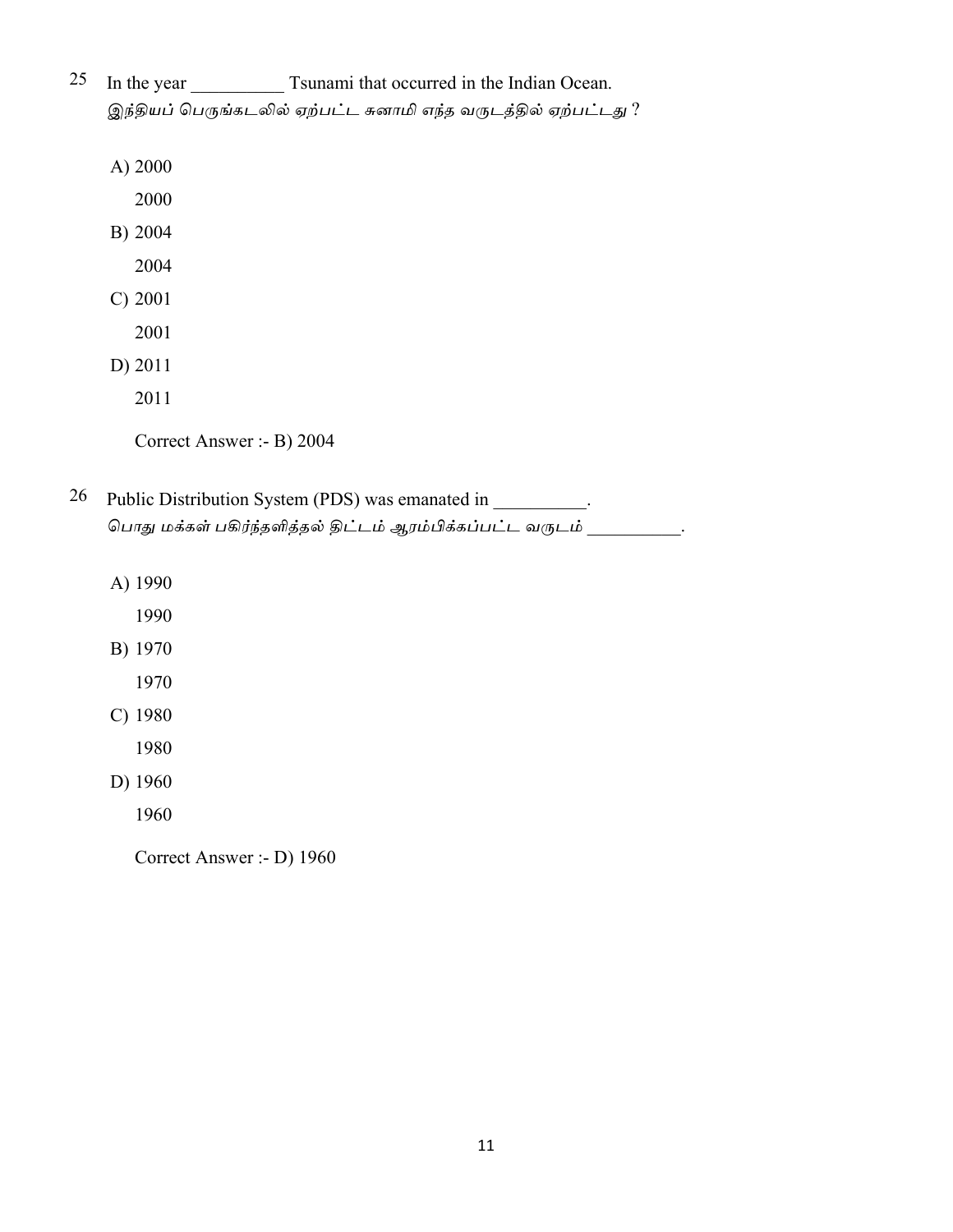27 The First Indian Prime Minister Jawaharlal Nehru presented the Five Year Plan to the Parliament of India on

இந்தியாவில், முதல் பிரதமர் ஜவகர்லால் நேரு முதல் ஐந்தாண்டு திட்டத்தை பாராளுமன்றத்தில் இல் தாக்கல் செய்தார்.

A) December 8, 1951

டிசம்பர் 8, 1951

- B) December 8, 1952
	- டிசம்பர் 8, 1952
- C) March 8, 1951
	- மார்ச்சு 8, 1951
- D) March 8, 1952
	- மார்ச்சு 8, 1952

Correct Answer :- A) December 8, 1951

- 28 What was the focus of the seventh five year plan? ஏழாவது ஐந்தாண்டு திட்டத்தின் முக்கியமான குறிக்கோள் என்ன ?
	- A) Food, work and productivity

உணவு, வேலை மற்றும் உற்பத்தி

B) Health for all

அனைவருக்கும் உடல் நலம்

C) Growth with social justice and equality

சமூக நீதியும், சமத்துவமும் கொண்ட வளர்ச்சி

D) Industrial development

தொழில் வளர்ச்சி

Correct Answer :- A) Food, work and productivity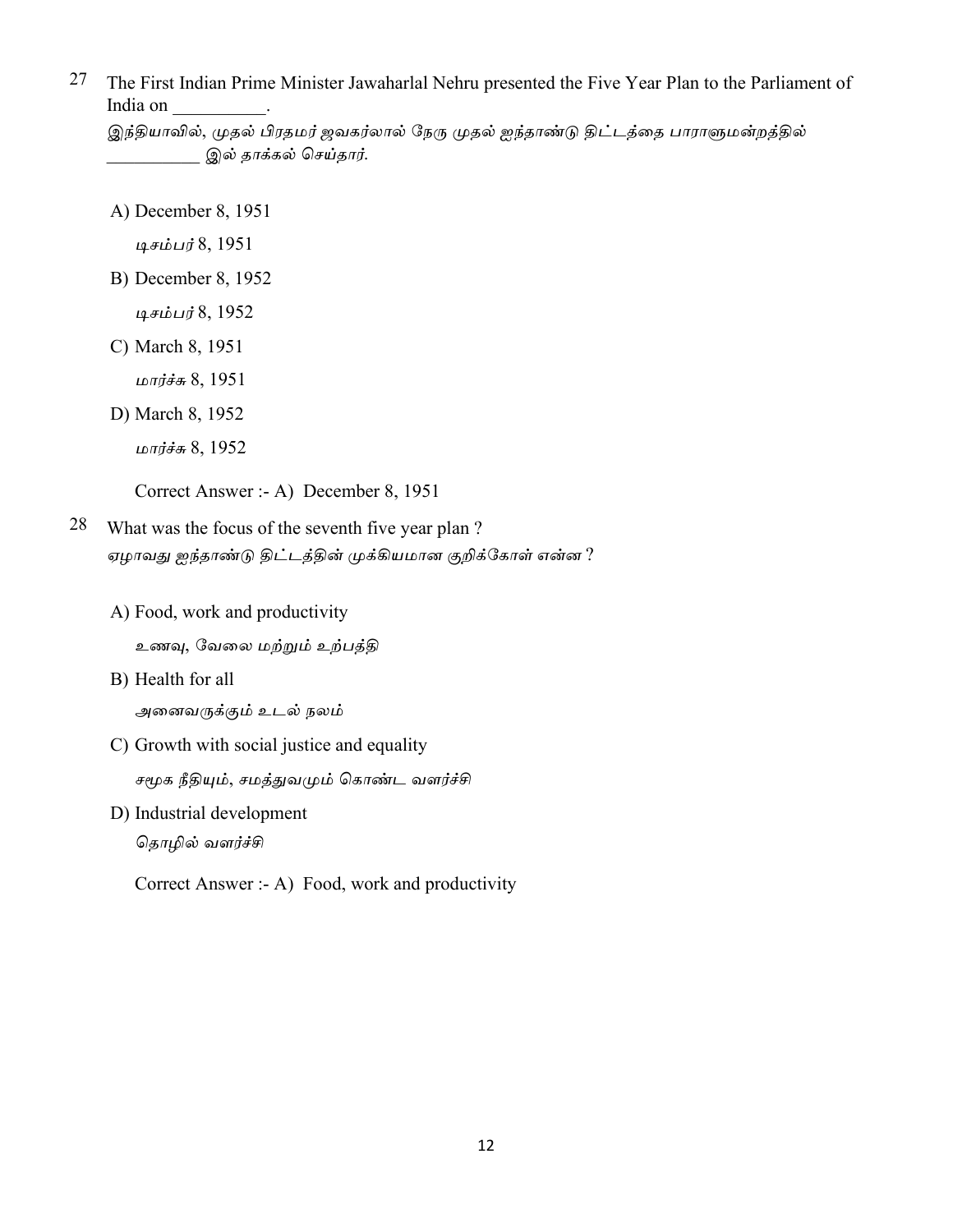- 29 According to Prof. Nurkse "It is the Vicious Circle of Poverty (VCP) which is responsible for backwardness VDCs; Main reasons are:
	- 1. Low Real Income and Low Savings
	- 2. Low Productivity and Low Demand
	- 3. Low Investment and Low Rate of Capital Formation?
	- 4. Inflation and Deflation

பேராசிரியர் நர்க்ஸ் என்பவரின் கருத்துப்படி "வளர்ச்சிக் குன்றிய நாடுகளில் பின்தங்கிய நிலைமைக்கு காரணமாக இருப்பது வறுமையின் நச்சு வட்டமாகும்''. இதற்கான முக்கிய காரணங்கள் .

- 1. குறைவான உண்மை வருவாய் மற்றும் குறைவான சேமிப்பு
- 2. குறைவான உற்பத்தி மற்றும் குறைவான தேவை
- 3. குறைவான முதலீடு மற்றும் குறைவான மூலதன விகிதம்
- 4. பணவீக்கம் மற்றும் பணவாட்டம்
- A)  $1, 2, 4$  correct
	- $1, 2, 4$  சரியானவை
- $B)$  2, 3, 4 correct
	- $2, 3, 4$  சரியானவை
- $\mathcal{C}$ ) 3, 4, 1 correct
	- 3, 4, 1 *ச*ரியானவை
- D)  $1, 2, 3$  correct
	- $1, 2, 3$  சரியானவை

Correct Answer :- D) 1, 2, 3 correct

- 30 The Government announced the Annapurna scheme in the year . அரசாங்கம் அன்னபூர்ணா எனும் திட்டத்தை அறிமுகப்படுத்திய ஆண்டு \_\_\_\_\_\_\_\_\_\_ .
	- A) 1997 1998

1997 - 1998

- B) 1998 1999
	- 1998 1999
- $C)$  1999 2000
	- 1999 2000
- D)  $2000 2001$ 
	- $2000 2001$

Correct Answer :- D) 2000 - 2001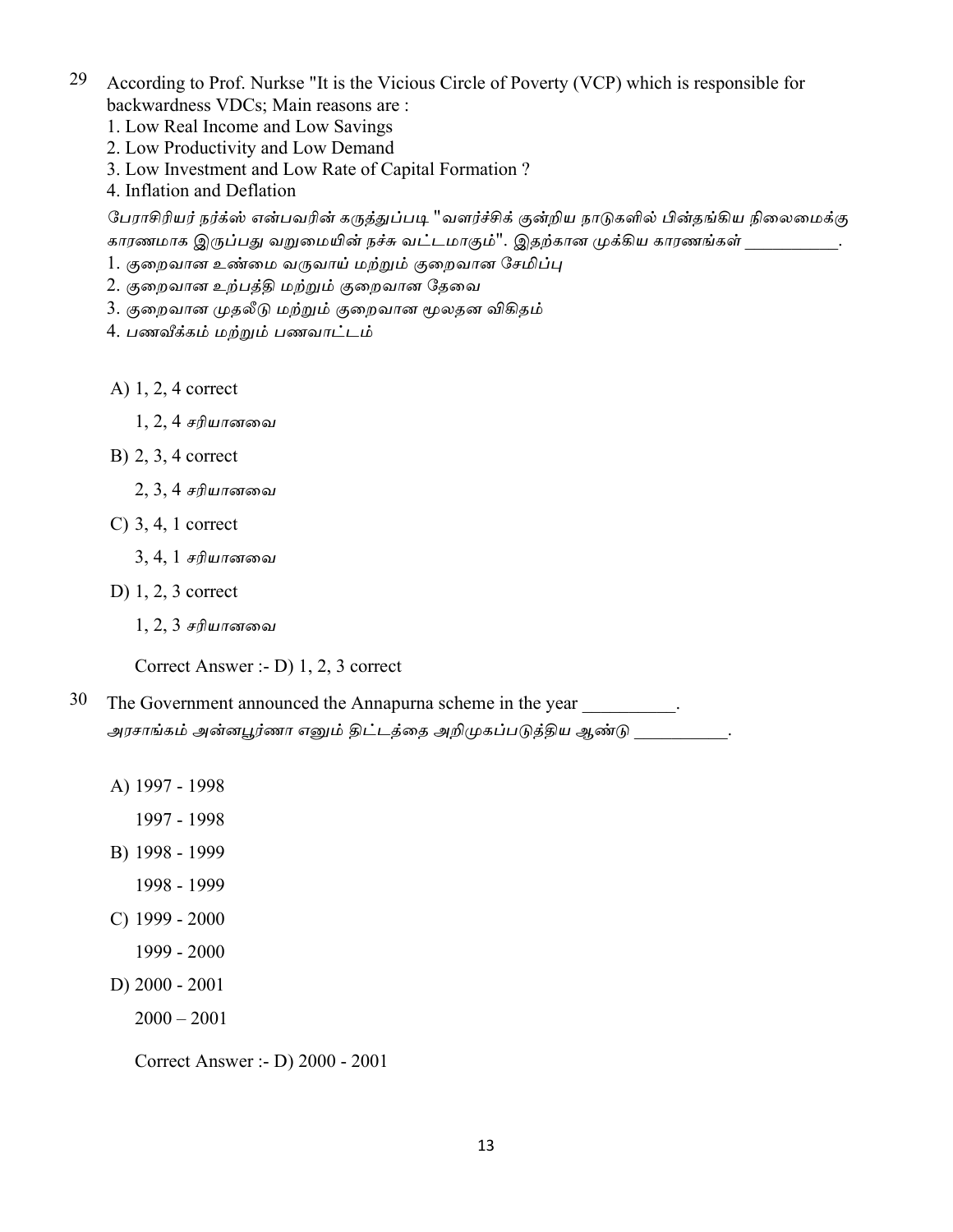- 31 The First Population estimation of India was taken in the year. இந்தியாவில் முதல் மக்கள் தொகை கணக்கெடுக்கப்பட்ட ஆண்டு
	- A) 1871
		- 1871
	- B) 1881
		- 1881
	- $C) 1891$ 
		- 1891
	- D) 1901
		- 1901

Correct Answer :- B) 1881

- 32 Arrange the Finance Commission Chairman in the ascending order: நிதிக்குழுவின் தலைவர்களை ஏறுமுகத்தில் வரிசைப்படுத்துக.
	- A) C. Rangarajan, L. Kelker, Y.V. Reddy, A.M. Khusro C. ரங்கராஜன், L. கெல்கர், Y.V. ரெட்டி, A.M. குஸ்ரோ
	- B) L. Kelker, Y.V. Reddy, A.M. Khusro, C. Rangarajan L. கெல்கர், Y.V. ரெட்டி, A.M. குஸ்ரோ, C. ரங்கராஜன்
	- C) A.M. Khusro, C. Rangarajan, L. Kelker, Y.V. Reddy A.M. குஸ்ரோ, C. ரங்கராஜன், L. கெல்கர், Y.V. ரெட்டி
	- D) Y.V. Reddy, A.M. Khusro, C. Rangarajan, L. Kelker Y.V. ரெட்டி, A.M. குஸ்ரோ, C. ரங்கராஜன், L. கெல்கர்

Correct Answer :- C) A.M. Khusro, C. Rangarajan, L. Kelker, Y.V. Reddy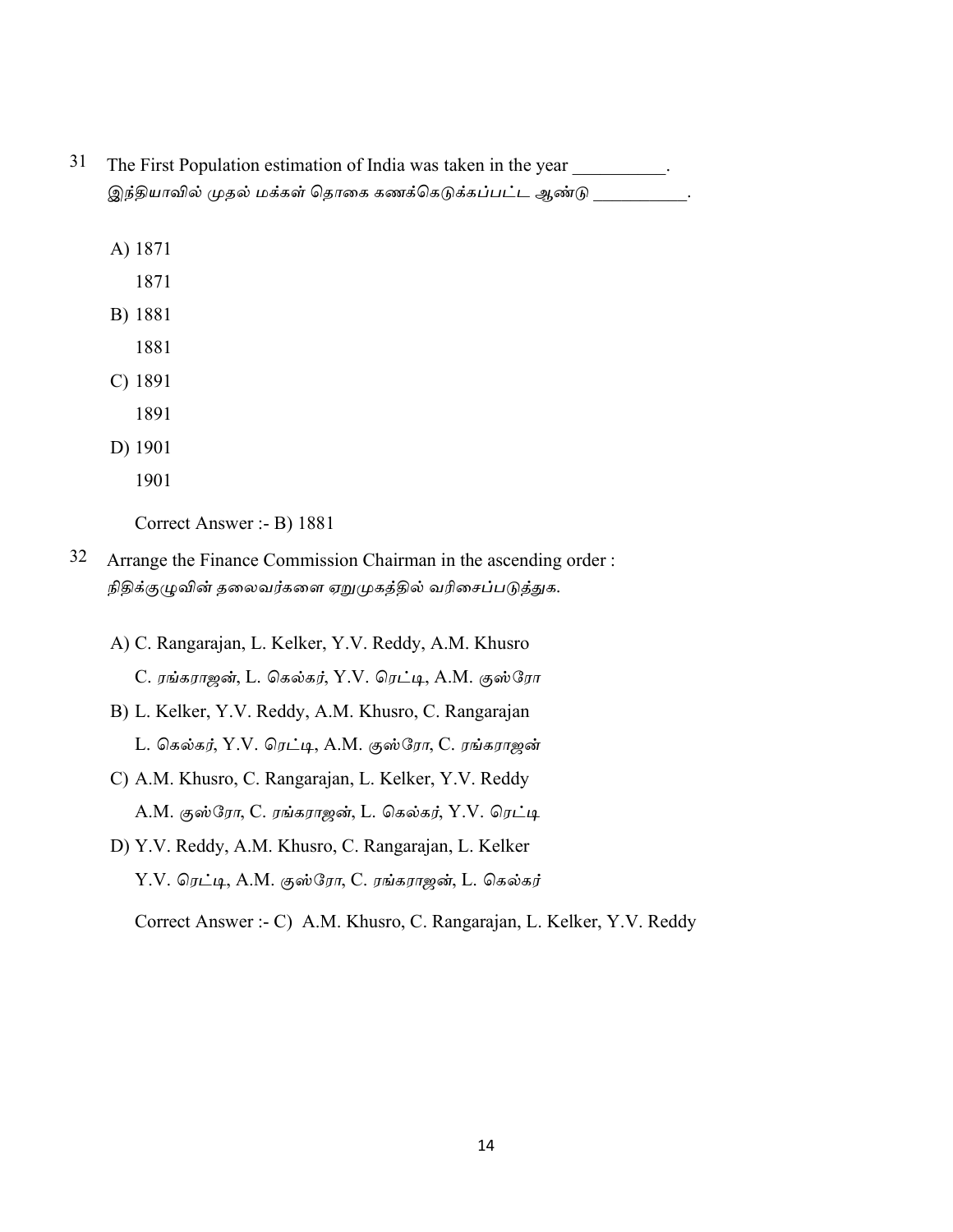- 33 The First Industrial Policy Resolution was announced in the year \_\_\_\_\_\_\_\_\_. முதல் தொழில் கொள்கை தீர்மானம் கொண்டு வரப்பட்ட ஆண்டு \_\_\_\_\_\_\_\_\_\_.
	- A) 1947
		- 1947
	- B) 1948
		- 1948
	- $C)$  1956
		- 1956
	- D) 1977
		- 1977

Correct Answer :- B) 1948

- In the year 2017, India's population was equivalent to \_\_\_\_\_\_\_\_\_\_\_\_ of the World population. 34 2017 –ஆம் ஆண்டில் உலக மக்கள் தொகையில் இந்தியாவின் மக்கள் தொகை \_\_\_\_\_\_\_\_\_ ஆகும்.
	- A) 16.76%

16.76%

- B) 17.86%
	- 17.86%
- C)  $18.96\%$ 
	- 18.96%
- D) 19.97%
	- 19.97%

Correct Answer :- B) 17.86%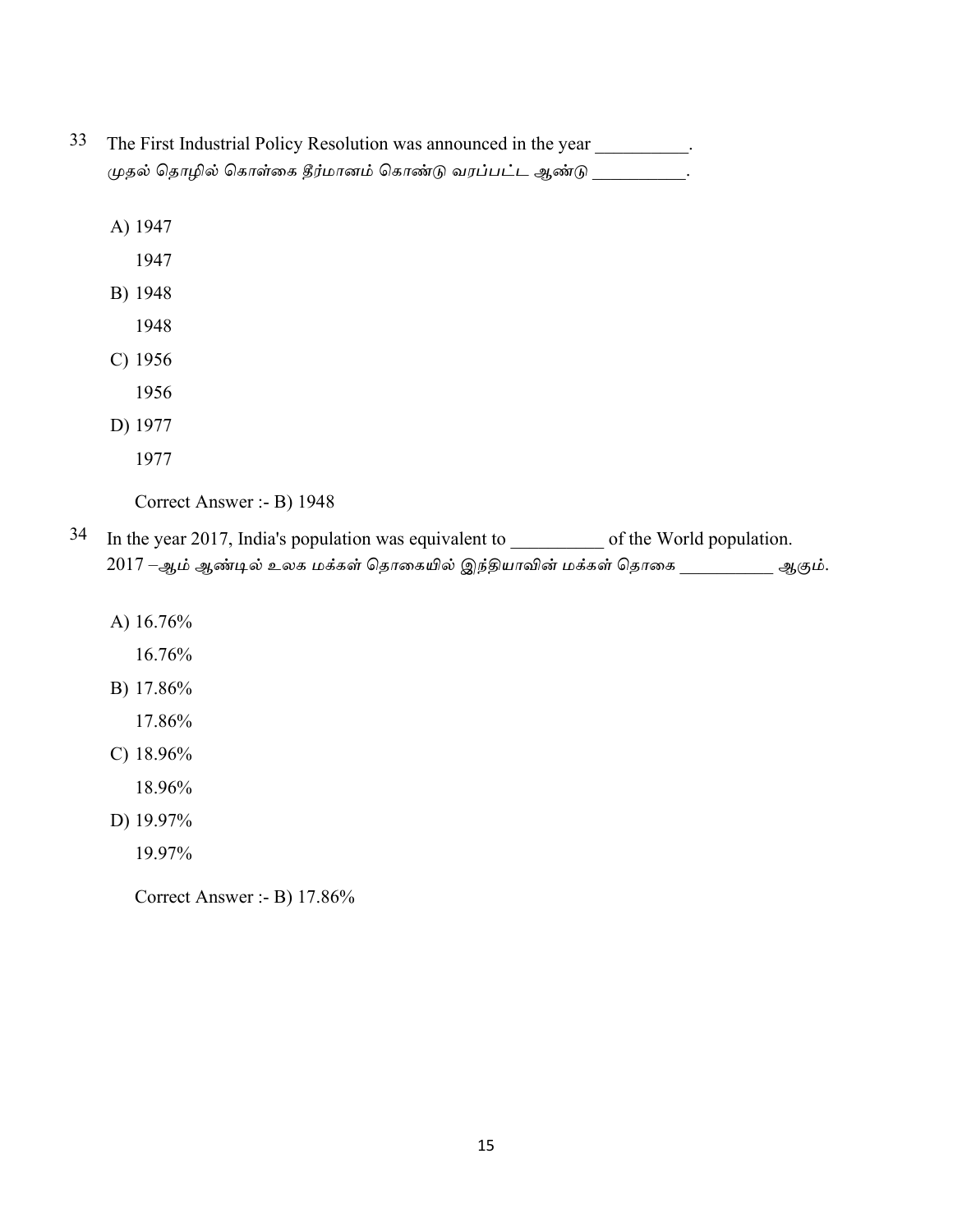- 35 The objective of Tenth Five Year Plan was to achieve the Growth Rate of GDP at \_\_\_\_\_\_\_\_. பத்தாவது ஐந்தாண்டு திட்டத்தில் மொத்த தேசிய உற்பத்தி (GDP) வளர்ச்சி விகிதம் என்ற இலக்கை கொண்டது.
	- A)  $6\%$  $6%$ B) 7%  $7%$ C)  $8%$  $8%$ D)  $10\%$

 $10%$ 

Correct Answer :- C) 8%

36 is the best example of a Mixed Economy in the World. உலகில் கலப்புப் பொருளாதாரத்திற்கு சிறந்த உதாரணம்  $\sim$   $\sim$ 

A) America

அமெரிக்கா

B) Japan

ஜப்பான்

C) India

இந்தியா

D) Russia

ரஷ்யா Correct Answer :- C) India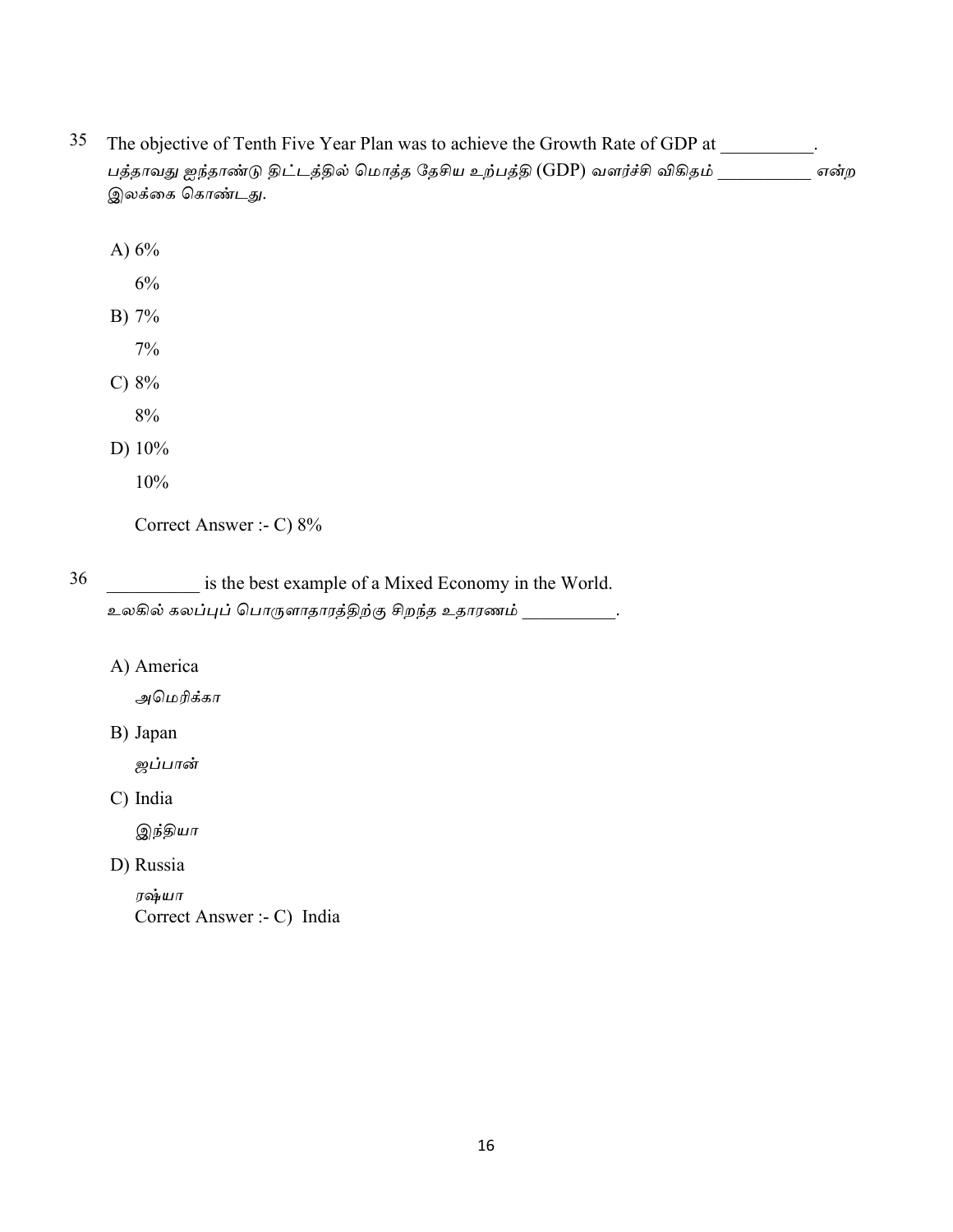- 37 Captain Hawkins arrived at the Royal Court of: தளபதி ஹாப்கின்ஸ் முகலாய பேரரசர்களின் யாருடைய அவைக்கு வருகை தந்தார் ?
	- A) Babar

பாபர்

B) Akbar

அக்பர்

C) Jahangir

ஜஹாங்கீர்

D) Shajahan

ஷாஜஹான்

Correct Answer :- C) Jahangir

- 38 Which Education Commission recommended the vocationalization of Secondary Education? மேல்நிலைப் பள்ளிகளில் தொழிற்கல்வி முறையை எந்த கல்வி ஆணையம் பரிந்துரை செய்தது ?
	- A) Saddler Commission சாட்லர் ஆணையம்
	- B) Hartog Committee ஹார்டாக் குழு
	- C) Radhakrishnan Commission இராதாகிருஷ்ணன் ஆணையம்
	- D) Kothari Commission கோத்தாரி ஆணையம்

Correct Answer :- D) Kothari Commission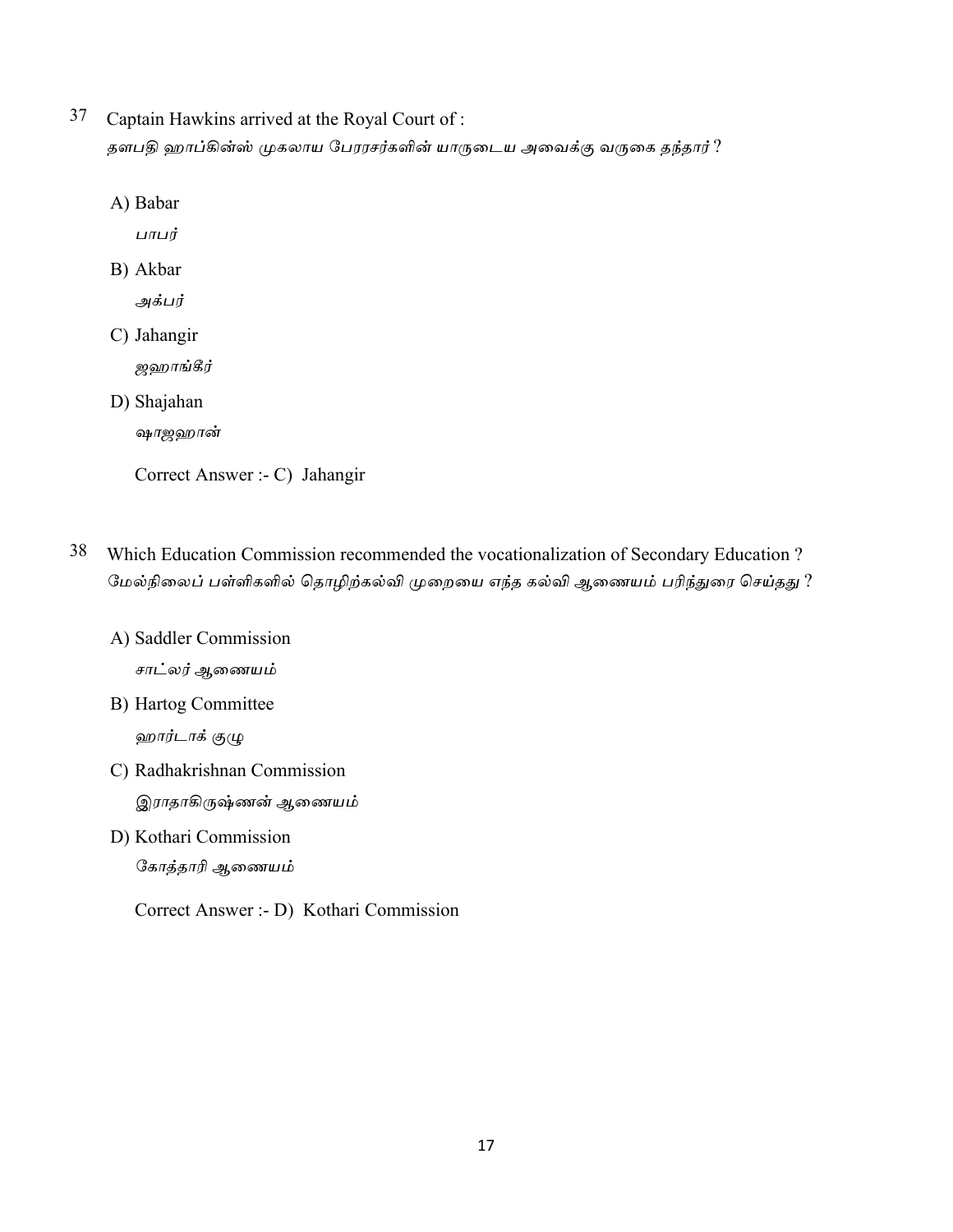- 39 Which Constitutional Amendment added the word 'Secular' in the preamble ? அரசியலமைப்பின் முகவுரையில் 'மதசார்பற்ற' என்ற வார்த்தை எந்த அரசியலமைப்பு திருத்தத்தின் மூலம் இணைக்கப்பட்டது ?
	- A)  $42<sup>nd</sup>$  Amendment

42வது திருத்தம்

B) 44<sup>th</sup> Amendment

44வது திருத்தம்

C)  $47<sup>th</sup>$  Amendment

47வது திருத்தம்

D)  $49<sup>th</sup>$  Amendment

49வது திருத்தம்

Correct Answer :- B) 44<sup>th</sup> Amendment

- 40 Who wrote the Article entitled "Poverty in India" in 1876? 1876 -ஆம் ஆண்டு "இந்தியாவின் வறுமை" என்ற கட்டுரையை எழுதியவர்:
	- A) W.C. Bannerjee

W.C. பானர்ஜி

B) S.N. Banerje

 $S.N.$  பானர்ஜி

C) Dadabhai Naoroji தாதாபாய் நௌரோஜி

D) B.G. Tilak

 $B.G.$  திலக்

Correct Answer :- C) Dadabhai Naoroji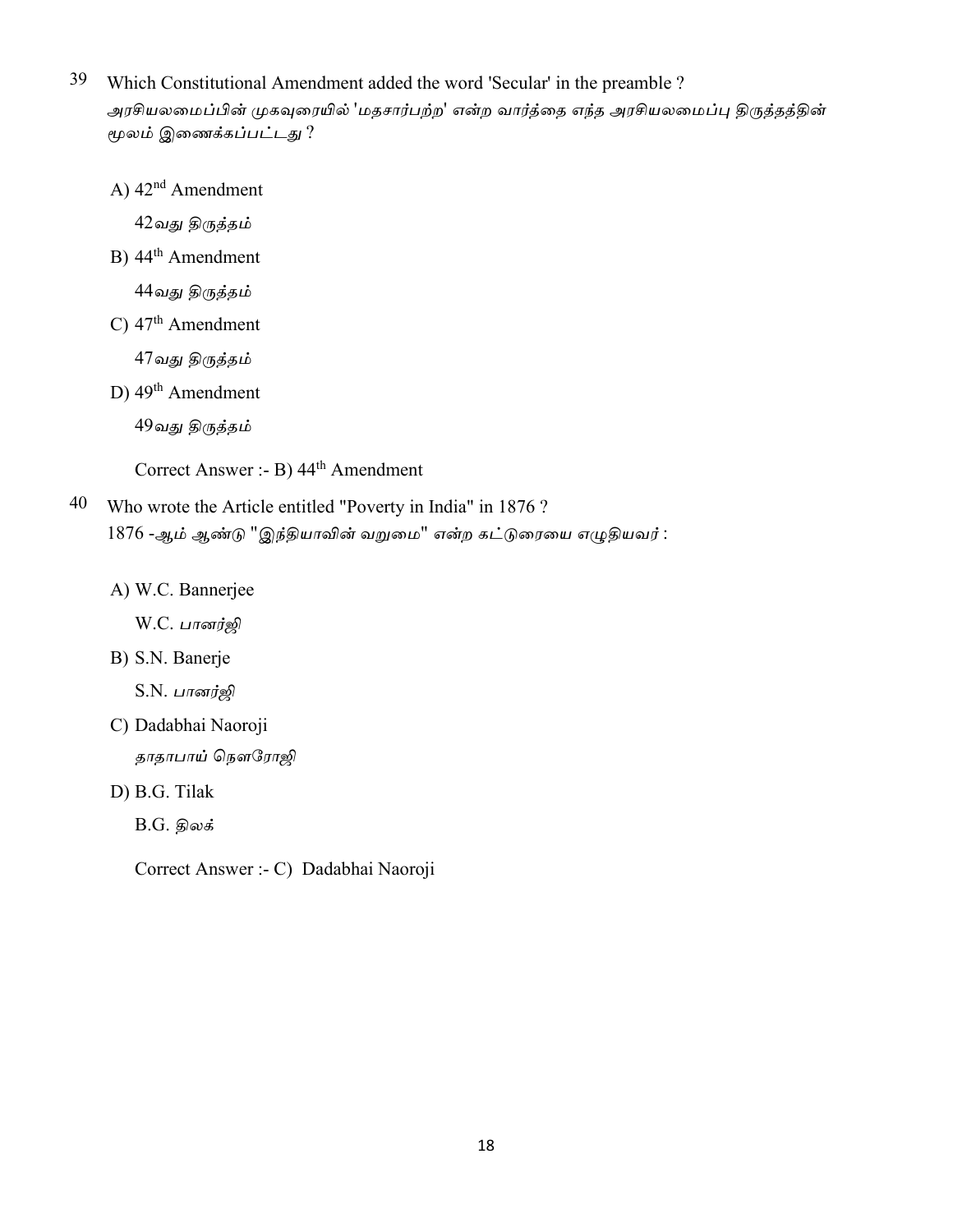- 41 Fundamental Rights of the Constitution is placed in the part of the Constitution: அரசியலமைப்பில் அடிப்படை உரிமைகள் எந்த பகுதியில் இடம் பெற்றுள்ளன ?
	- A) Part II
		- பகுதி II
	- B) Part III
		- பகுதி III
	- C) Part IV

பகுதி IV

D) Part V

பகுதி V

```
Correct Answer :- B) Part III
```
- 42 Which Act sanctioned one lakh rupee annually for the spread of education to the Indian people? இந்தியர்களின் கல்வி வளர்ச்சிக்காக ஒரு லட்ச ரூபாயை ஒதுக்க வழிவகுத்த சட்டம் எது ?
	- A) Charter Act of 1793

1793 -ம் ஆண்டு பட்டயச்சட்டம்

B) Charter Act of 1813

1813 -ம் ஆண்டு பட்டயச்சட்டம்

C) Charter Act of 1833

1833 -ம் ஆண்டு பட்டயச்சட்டம்

D) Charter Act of 1853

1853 -ம் ஆண்டு பட்டயச்சட்டம்

Correct Answer :- B) Charter Act of 1813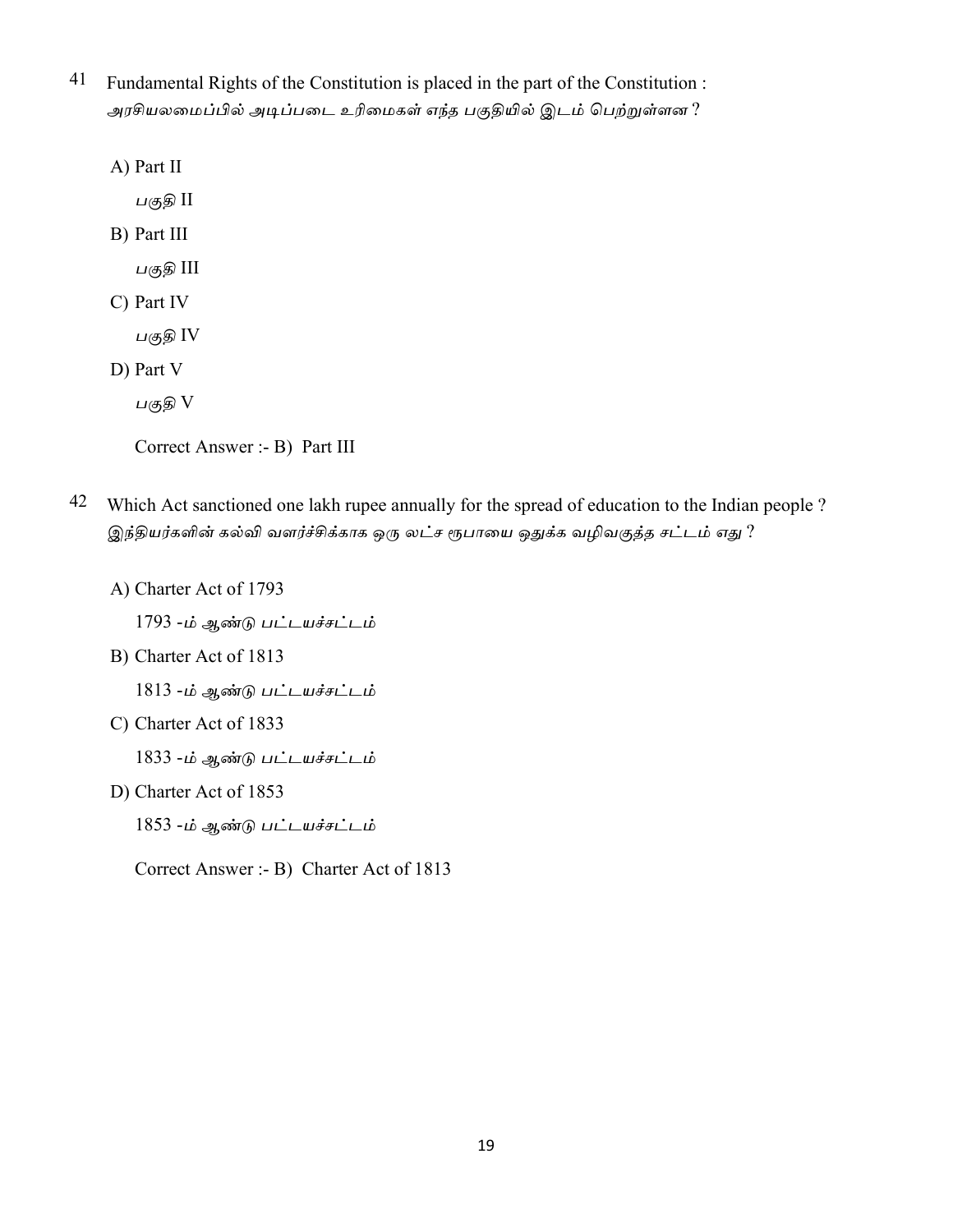- 43 Indian Federal Structure of the Constitution is borrowed from : இந்திய கூட்டாட்சி அமைப்புமுறை எந்த நாட்டின் அரசியலமைப்பிலிருந்து பெறப்பட்டது ?
	- A) Australian Constitution ஆஸ்திரேலிய அரசியலமைப்பு
	- B) American Constitution அமெரிக்க அரசியலமைப்பு
	- C) England Constitution இங்கிலாந்து அரசியலமைப்பு
	- D) Ireland Constitution ஜயர்லாந்து அரசியலமைப்பு

Correct Answer :- B) American Constitution

- 44 The Treaty of Purandar was concluded in the year : புரந்தர் உடன்படிக்கை கையொப்பமிட்ட ஆண்டு :
	- A) 1660
		- 1660
	- B) 1665
		- 1665
	- $C) 1670$ 
		- 1670
	- D) 1675
		- 1675

Correct Answer :- B) 1665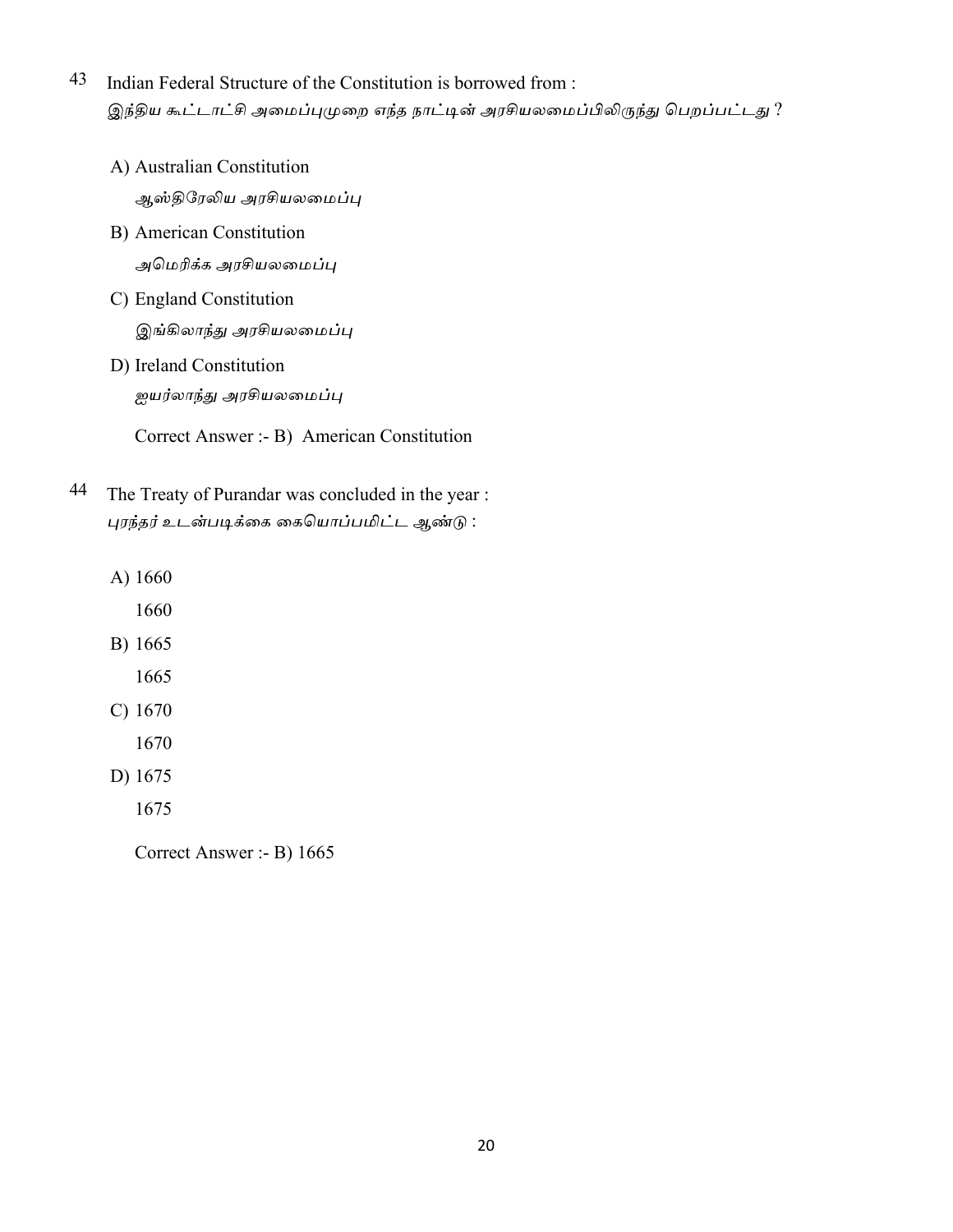- 45 Who was the European who did not contribute to the reformation of Tamil letters? தமிழ் எழுத்து சீர்திருத்தத்தில் பங்கு பெறாத ஐரோப்பிய நாட்டை சார்ந்தவர் யார்?
	- A) Robert Clive

இ*ராபர்ட்* கிளைவ்

B) Beams

பீம்ஸ்

C) Ellis

எல்லீஸ்

D) Caldwell

கால்டுவெல்

Correct Answer :- A) Robert Clive

- 46 The Constituent Assembly was elected by the mode of: அரசியல் நிர்ணய சபை இம்முறையில் தேர்ந்தெடுக்கப்பட்டது.
	- A) Direct Election

நேரடி தேர்தல்

- **B)** Indirect Election மறைமுக தேர்தல்
- C) Direct & Indirect Election நேரடி மற்றும் மறைமுக தேர்தல்
- D) Nominated by Cabinet Mission கேபினட் தூது குழுவால் தேர்ந்தெடுக்கப் பட்டது

Correct Answer :- B) Indirect Election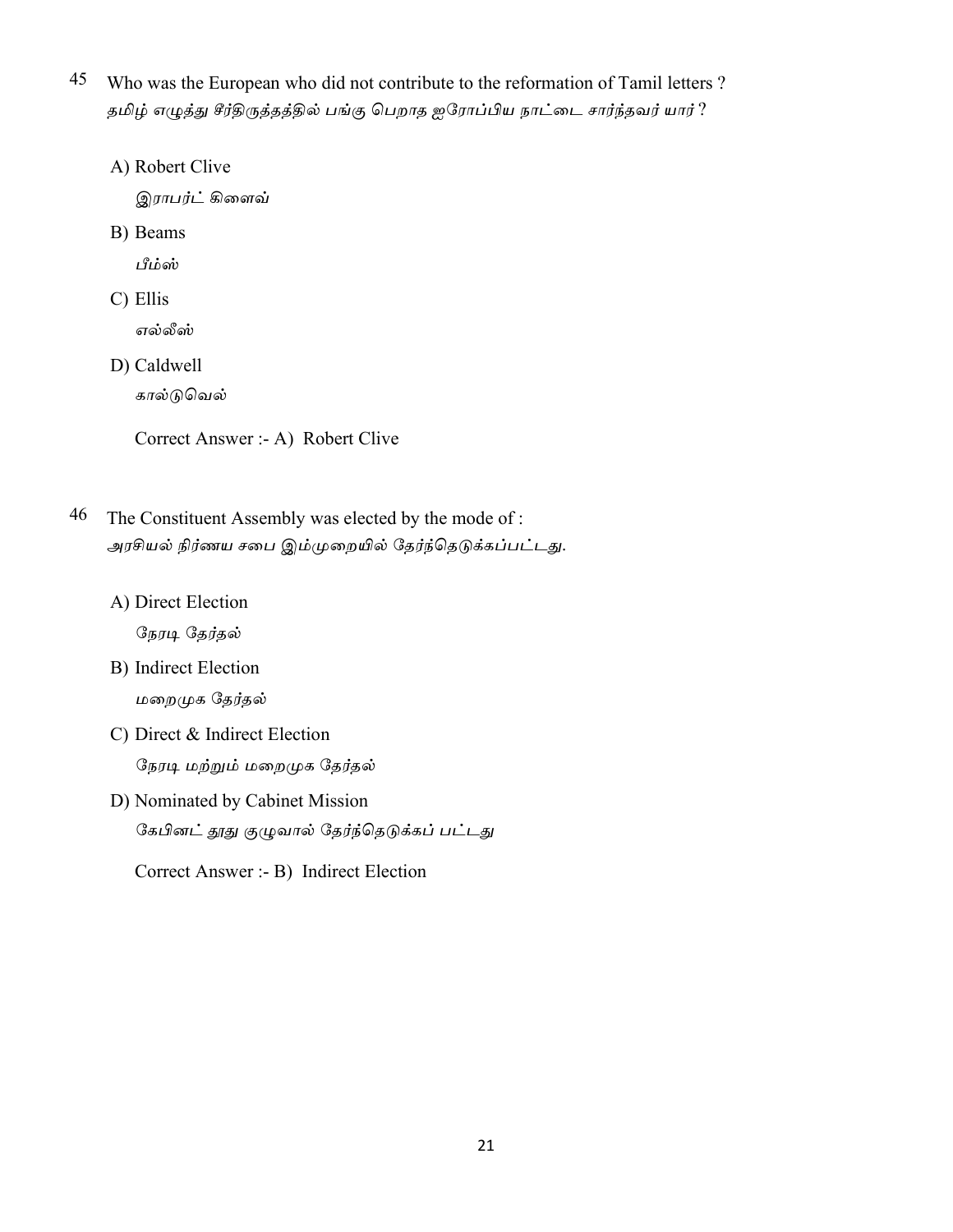- 47 Which year the mint of Chintadripet was established by the British Administration? சிந்தாதரிப்பேட்டையில் நாணயத் தொழிற்சாலை ஆங்கிலேய நிருவாகத்தால் எந்த ஆண்டு நிறுவப்பட்டது ?
	- A) 1665
		- 1665
	- B) 1697
		- 1697
	- $C) 1732$ 
		- 1732
	- D) 1742
		- 1742

- 48 When did Pondicherry become the Capital of French Settlements in India? இந்தியாவில் பிரெஞ்சு குடியேற்றங்களின் தலைமையிடமாக பாண்டிச்சேரி எந்த ஆண்டு உருவாக்கப்பட்டது ?
	- A) 1699 A.D.
		- கி.பி. 1699
	- B) 1701 A.D.

கி. பி. 1701

- C) 1703 A.D.
	- கி.பி. 1703
- D) 1705 A.D.
	- கி. பி. 1705

Correct Answer :- B) 1701 A.D.

Correct Answer :- D) 1742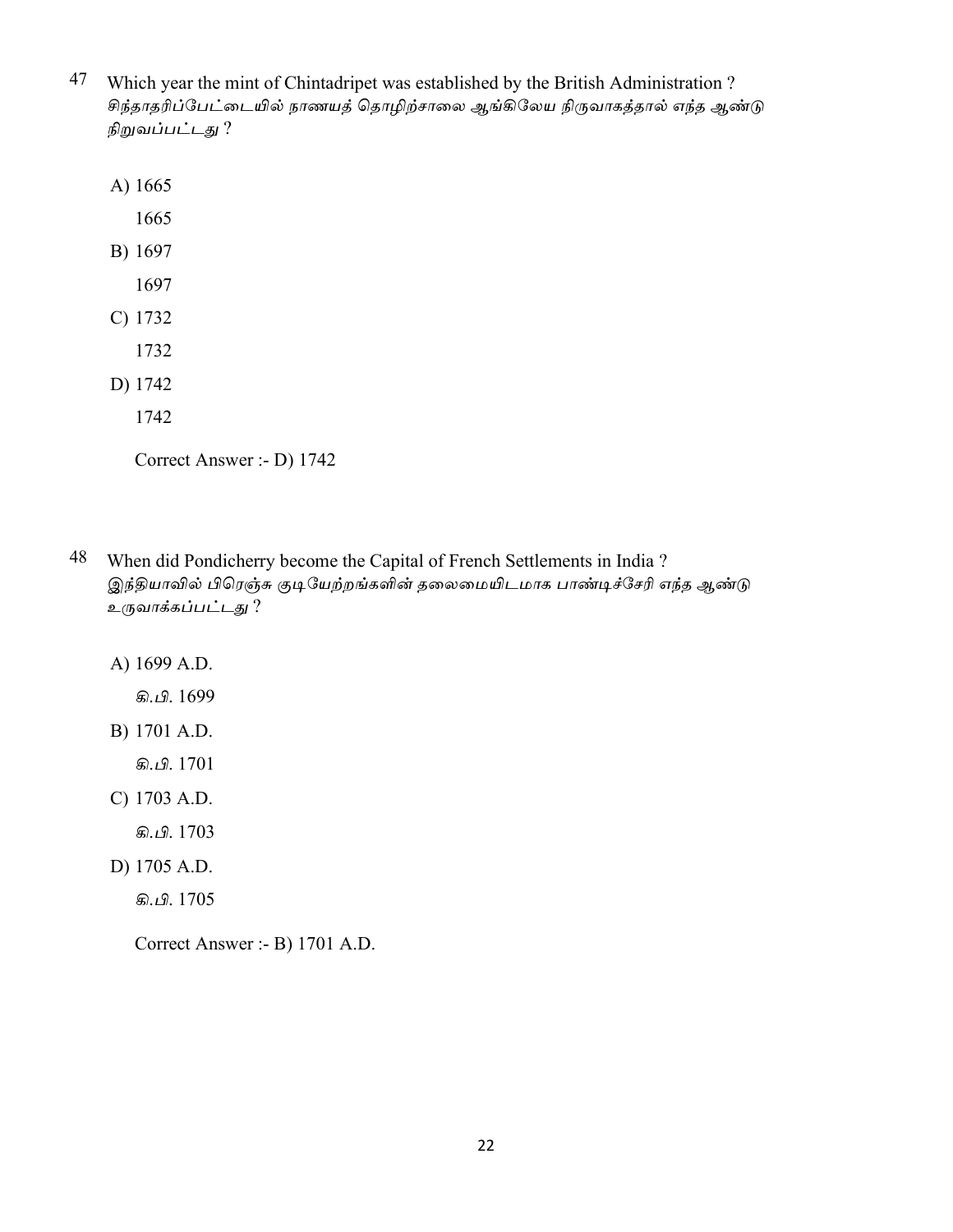- 49 Prince of Wales arrived at Madras on : வேல்ஸ் இளவரசர் சென்னைக்கு வந்த நாள் :
	- A)  $10^{th}$  January, 1922

10 ஜனவரி 1922

B) 11<sup>th</sup> January, 1922

11 ஜனவரி 1922

C)  $12<sup>th</sup> January, 1922$ 

12 ஜனவரி 1922

D) 13<sup>th</sup> January, 1922

13 ஜனவரி 1922

Correct Answer :- D)  $13<sup>th</sup>$  January, 1922

- 50 Annamalai University was formed in the year : அண்ணாமலைப் பல்கலைக் கழகம் துவங்கப்பட்ட ஆண்டு :
	- A) 1922
		- 1922
	- B) 1924

1924

- C) 1926
	- 1926
- D) 1928
	- 1928

Correct Answer :- D) 1928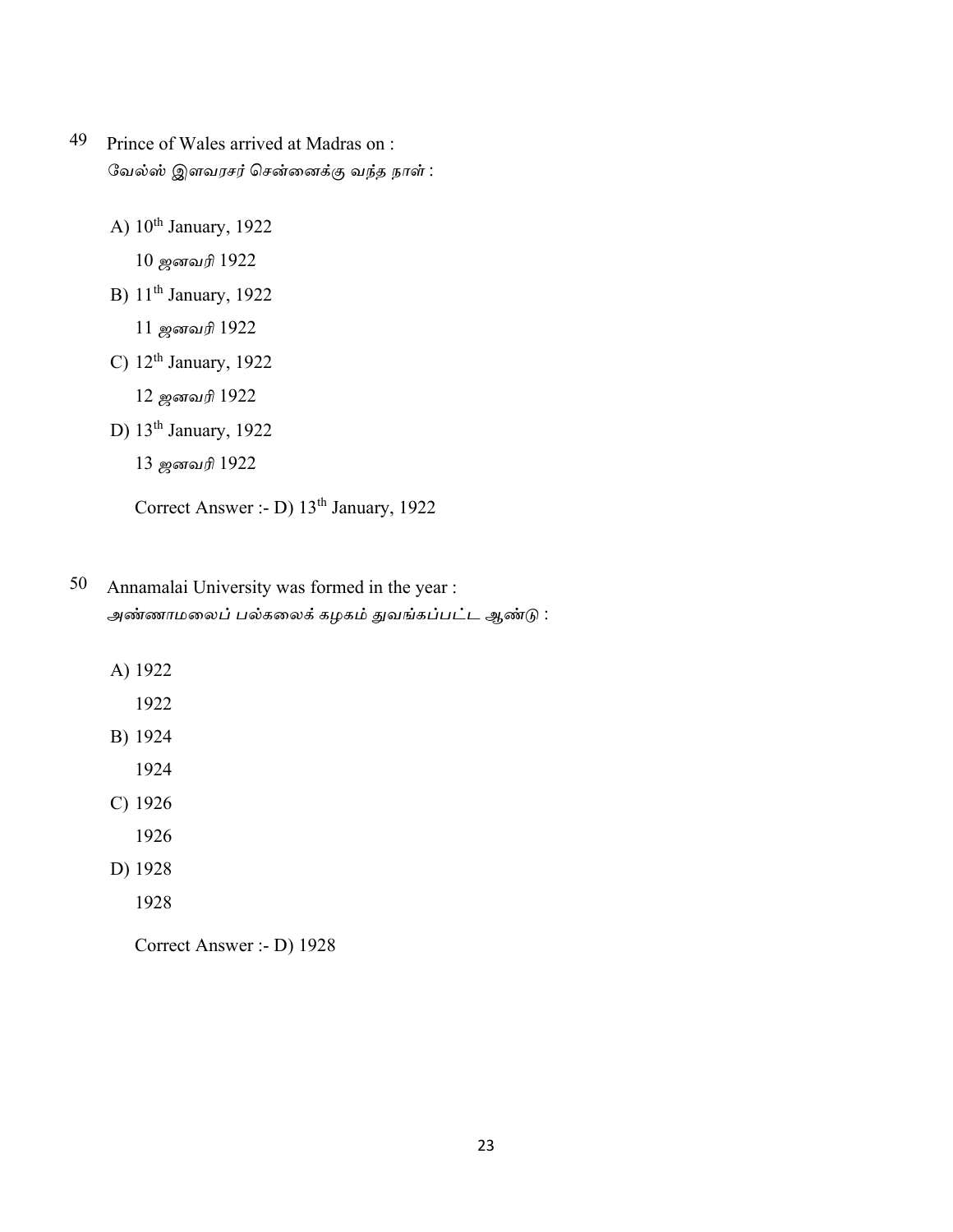- 51 Who was the First Portuguese Governor in India ? இந்தியாவில் நியமிக்கப்பட்ட முதல் போர்த்துக்கீசிய ஆளுநர் யார் ?
	- A) Vasco da gama

வாஸ்கோ டா காமா

B) Almaida

அல்மெய்டா

C) Albuquerque

அல்புர்கியூ

D) Francois Martin பிரான்ஸியஸ் மார்டின்

Correct Answer :- B) Almaida

## 52 Indian Constitution Day is observed on : இந்திய அரசியலமைப்புத் தினம் இந்நாளில் அனுசரிக்கப்படுகின்றது.

- A) 9 December 1946
	- 9 டிசம்பர் 1946
- B) 4 November 1948

 $4$  நவம்பர் 1948

C) 6 December 1949

6 டிசம்பர் 1949

D) 26 January 1950

26 ஜனவரி 1950

Correct Answer :- C) 6 December 1949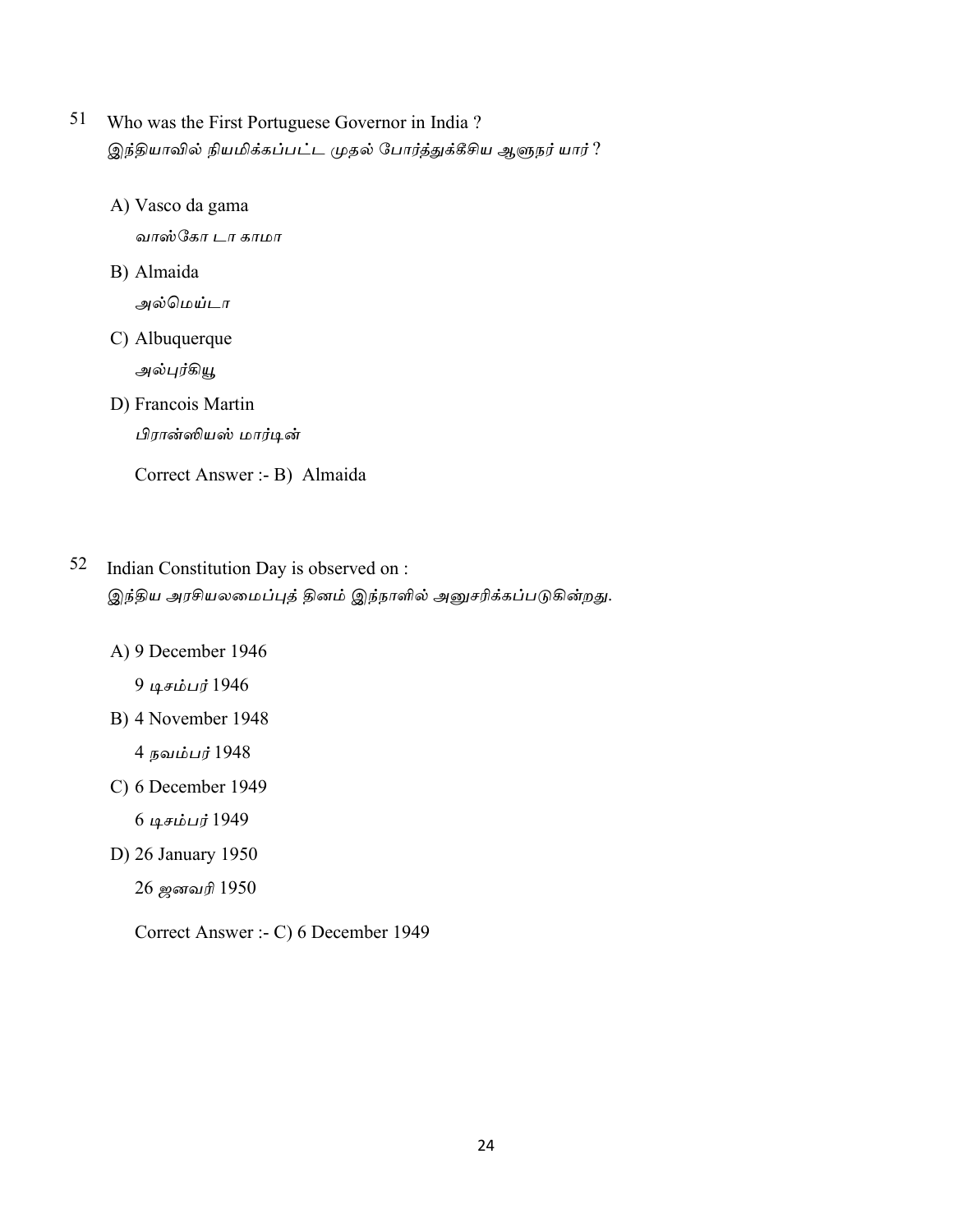- 53 Who was the Founder of the Madurai Tamil Sangam in 1901? 1901 -ம் ஆண்டு மதுரை தமிழ் சங்கத்தை தோற்றுவித்தவர்:
	- A) Kanaga Sabai

கனக சபை

- B) Pandithurai Thevar பாண்டித்துரை தேவர்
- C) Saminatha Iyer சாமிநாத ஐயர்
- D) Krishnasamy Sharma கிருஷ்ணசாமி சர்மா

Correct Answer :- B) Pandithurai Thevar

- 54 Which Article of the Constitution defined as Right to Equality before Law? அரசியலமைப்பில் எந்த ஷரத்து சட்டத்தின் முன் அனைவரும் சமம் என்ற உரிமை வழங்குகிறது ?
	- A) Article 14
		- ஷரத்து 14
	- B) Article 15
		- ஷரத்து 15
	- C) Article 16
		- ஷரத்து 16
	- D) Article 19
		- ஷரத்து 19

Correct Answer :- A) Article 14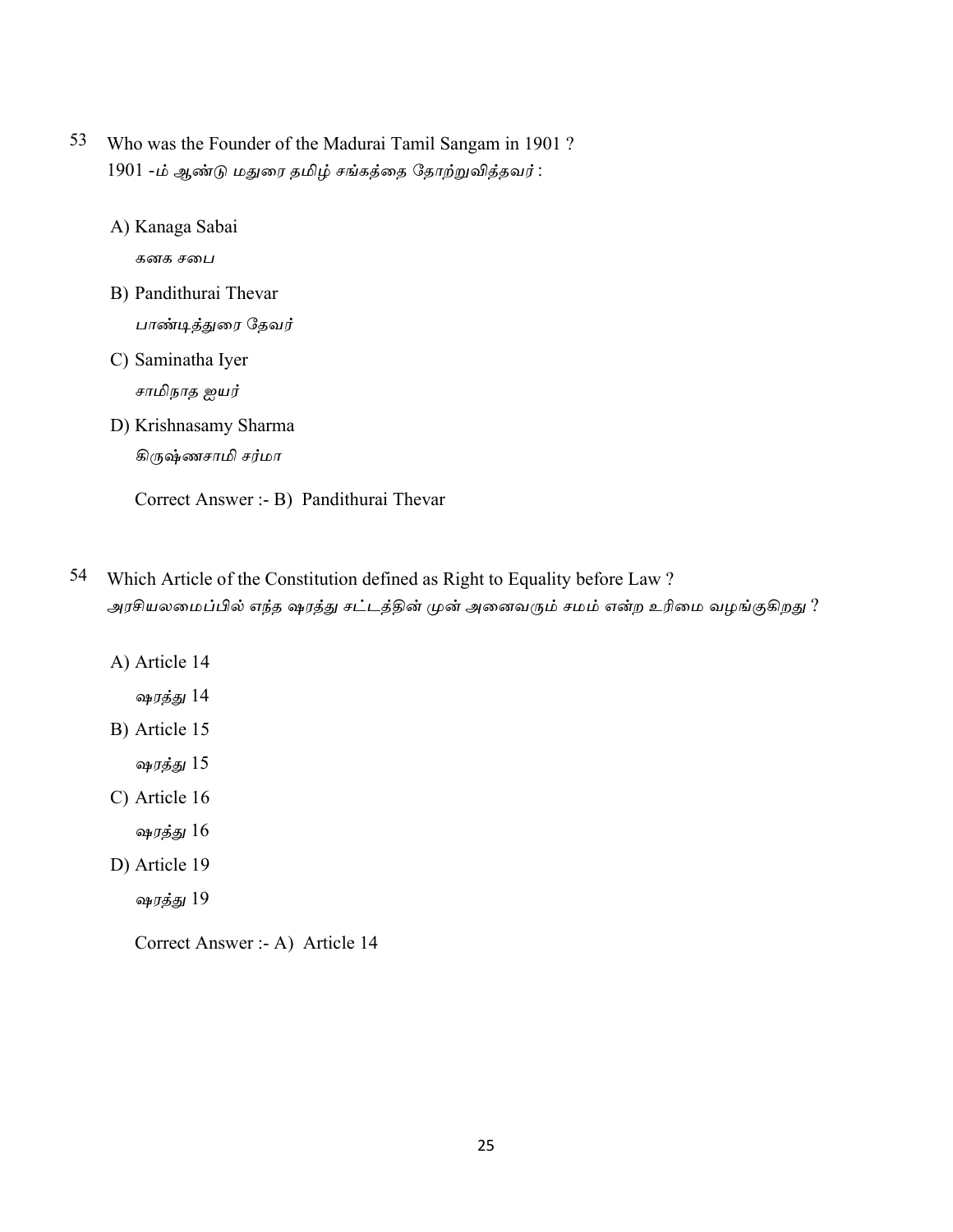- 55 Who stated the doctrine of Separation of powers in the Government? அரசாங்கத்தில் அதிகாரப் பகிர்வு கோட்பாட்டை நிறுவிய அரசியல் அறிஞர் :
	- A) Aristatle

அரிஸ்டாட்டில்

B) Adams Smith

ஆடம்ஸ் ஸ்மித்

C) Plato

பிளாட்டோ

D) Montesquieu

மாண்டெஸ்க்யூ

Correct Answer :- D) Montesquieu

- 56 Who is considered as the Father of Carnatic Music? 'கர்நாடக இசையின் தந்தை' என அழைக்கப்படுபவர் யார் ?
	- A) Shyama Sastri

சியாமா சாஸ்திரி

B) Tyagaraja

தியாகராஜா

- C) Muthusami Dikshitar முத்துசாமி தீக்சிதர்
- D) Purandra Dasa

புரந்தர் தாஸா

Correct Answer :- D) Purandra Dasa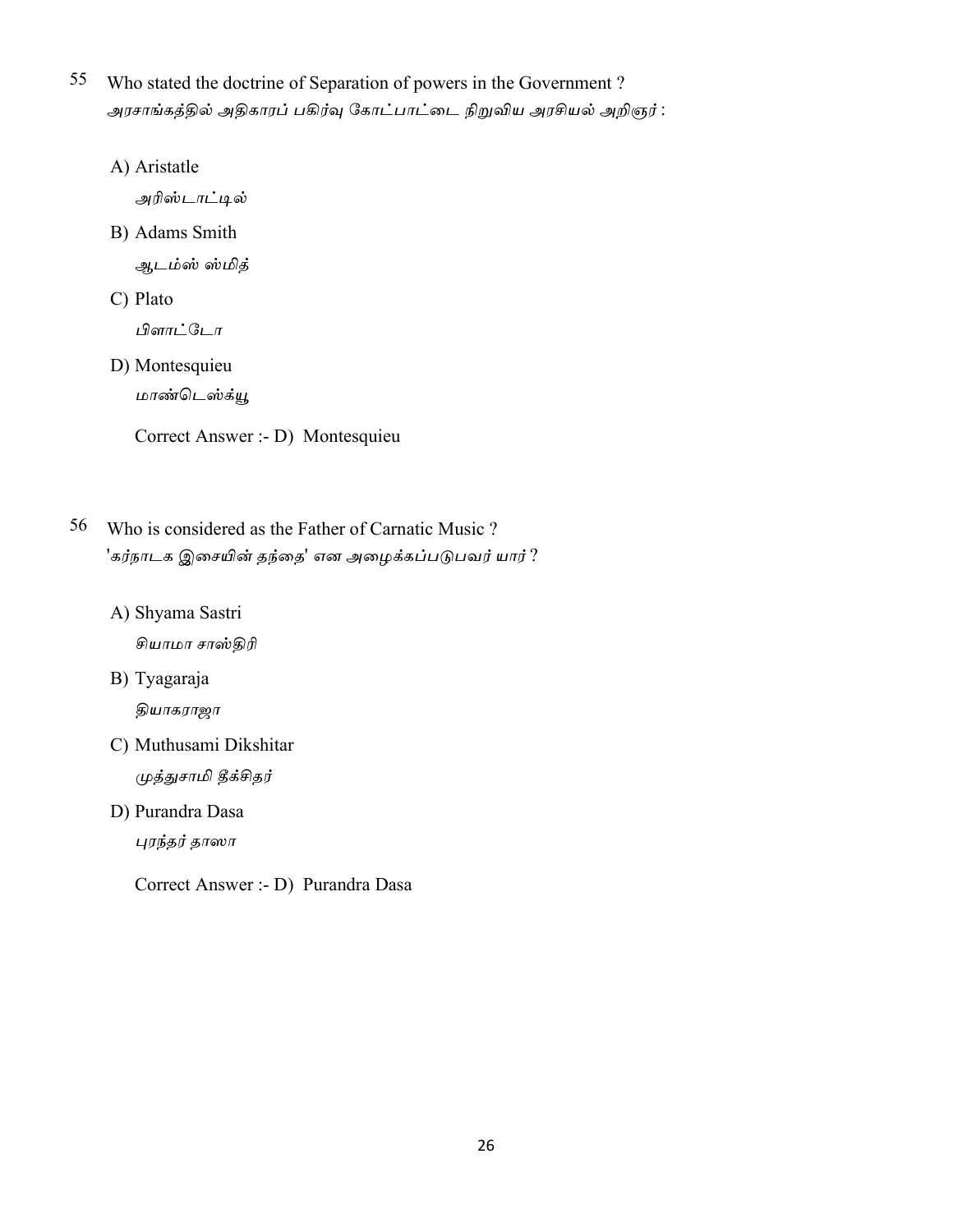57 A alone can do a work in 10 days and B alone in 15 days. They undertook the work for Rs. 2,00,000. The amount that A will get is :

A மட்டும் ஒரு வேலையை 10 நாட்களில் செய்தார். B அதே வேலையை 15 நாட்கள் செய்தார். இருவருக்கும் கிடைத்த தொகை ரூ. 2,00,000 எனில், A –வுக்கான தொகை எவ்வளவு ?

A) Rs. 1,00,000

*ев.* 1,00,000

- B) Rs. 1,10,000
	- *ев.*  $1,10,000$
- C) Rs.  $1,20,000$ 
	- *е*у. 1,20,000
- D) Rs. 1,50,000
	- *ев.*  $1,50,000$

Correct Answer :- C) Rs. 1,20,000

|    | $0.2 \times 0.2 + 0.2 \times 0.02$<br>Simplify |                                    |  |
|----|------------------------------------------------|------------------------------------|--|
| 58 |                                                | 0.044                              |  |
|    | சுருக்குக :                                    | $0.2 \times 0.2 + 0.2 \times 0.02$ |  |
|    |                                                | 0.044                              |  |
|    | A) 0.004                                       |                                    |  |
|    | 0.004                                          |                                    |  |
|    | $B)$ 0.4                                       |                                    |  |
|    | 0.4                                            |                                    |  |
|    | $C)$ 1                                         |                                    |  |
|    | 1                                              |                                    |  |
|    | $D)$ 2                                         |                                    |  |
|    | $\overline{2}$                                 |                                    |  |
|    |                                                | Correct Answer :- C) 1             |  |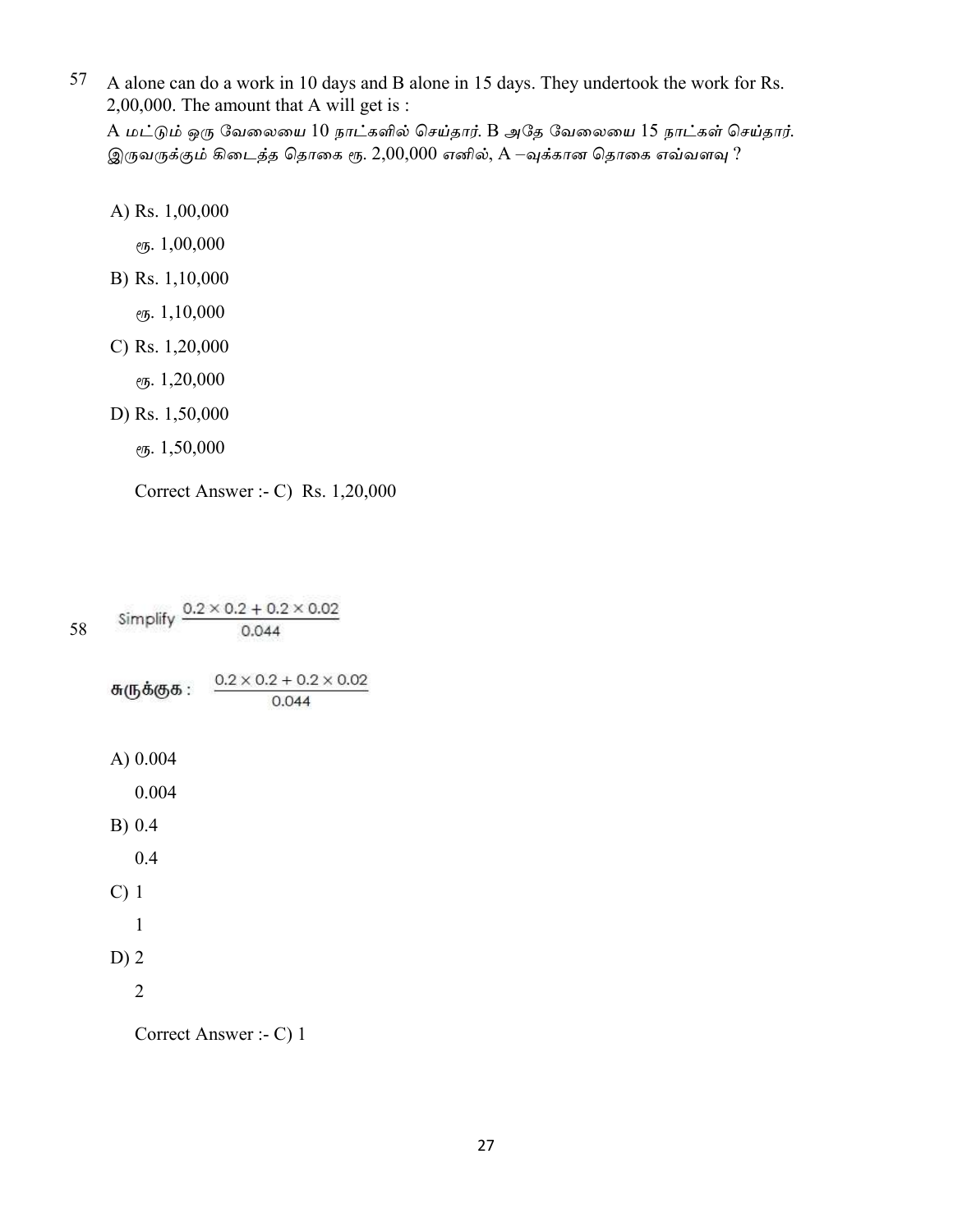59 A works 3 times as fast as B and is able to complete a task in 24 days less than the days taken by B. Find the time in which they can complete the work together.

A நபர்B நபரைவிட மூன்று மடங்கு வேகமாக ஒரு வேலையை 24 நாட்கள் B –யை காட்டிலும் முன்பே முடித்தார் எனில் இருவரும் சேர்ந்து முடிக்க தேவையான நாட்கள் எத்தனை ?

 $A)$  7 days

7 நாட்கள்

- $B)$  11 days
	- 11 நாட்கள்
- $C)$  13 days

13 நாட்கள்

D) 9 days

9 நாட்கள்

Correct Answer :- D) 9 days

- 60 A message like 'Good Morning' written in reverse would instead be 'Doog Gninrom'. In the same way decode the sentence given below 'ot dnatsredna taht scitamehtam' .'Good Morning' என்ற வார்த்தையில் உள்ள எழுத்துக்கள் வரிசைமாற்றி இடம்பெயர்த்து 'Doog Gninrom' என மாற்றியமைக்கப்பட்டுள்ளது எனில், கீழே கொடுக்கப்பட்டுள்ள வாக்கியத்தையும் இவ்வாறே குறிவிலக்கம் செய்க: 'ot dnatsredna taht scitamehtam'
	- A) To anderstand the mathematics

To anderstand the mathematics

B) To understand that mathematics

To understand that mathematics

- C) To anderstand that mathematics To anderstand that mathematics
- D) To understand mathematics

To understand mathematics

Correct Answer :- C) To anderstand that mathematics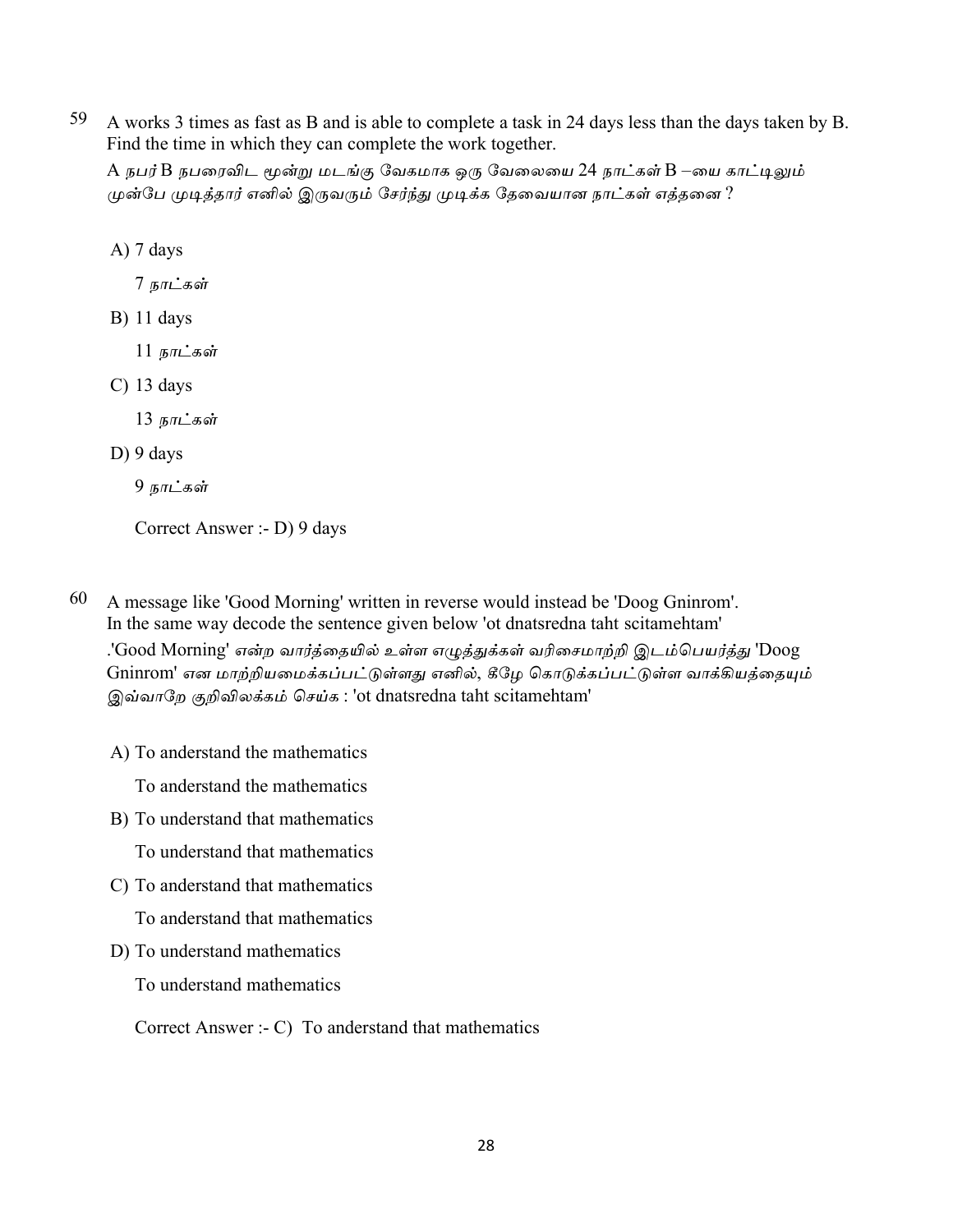61 When the interest is compounded annually, we have : ஆண்டுக்கு ஒருமுறை கூட்டு வட்டி கணக்கிடப்படும் போது நாம் பெரும் தொகை :

A)  $A = P(1 + \frac{r}{100})$  $A = P\left(1 + \frac{r}{100}\right)$  $B)$  $A = P\left(1 + \frac{r}{200}\right)^{2n}$  $A = P\left(1 + \frac{r}{200}\right)^{2n}$ C)  $A = P(1 + \frac{r}{100})^n$  $A = P\left(1 + \frac{r}{100}\right)^n$ D)  $A = P\left(1 + \frac{r}{200}\right)^n$  $A = P\left(1 + \frac{r}{200}\right)^n$ 

$$
A = P \left( 1 + \frac{r}{100} \right)^n
$$

Correct Answer :- 0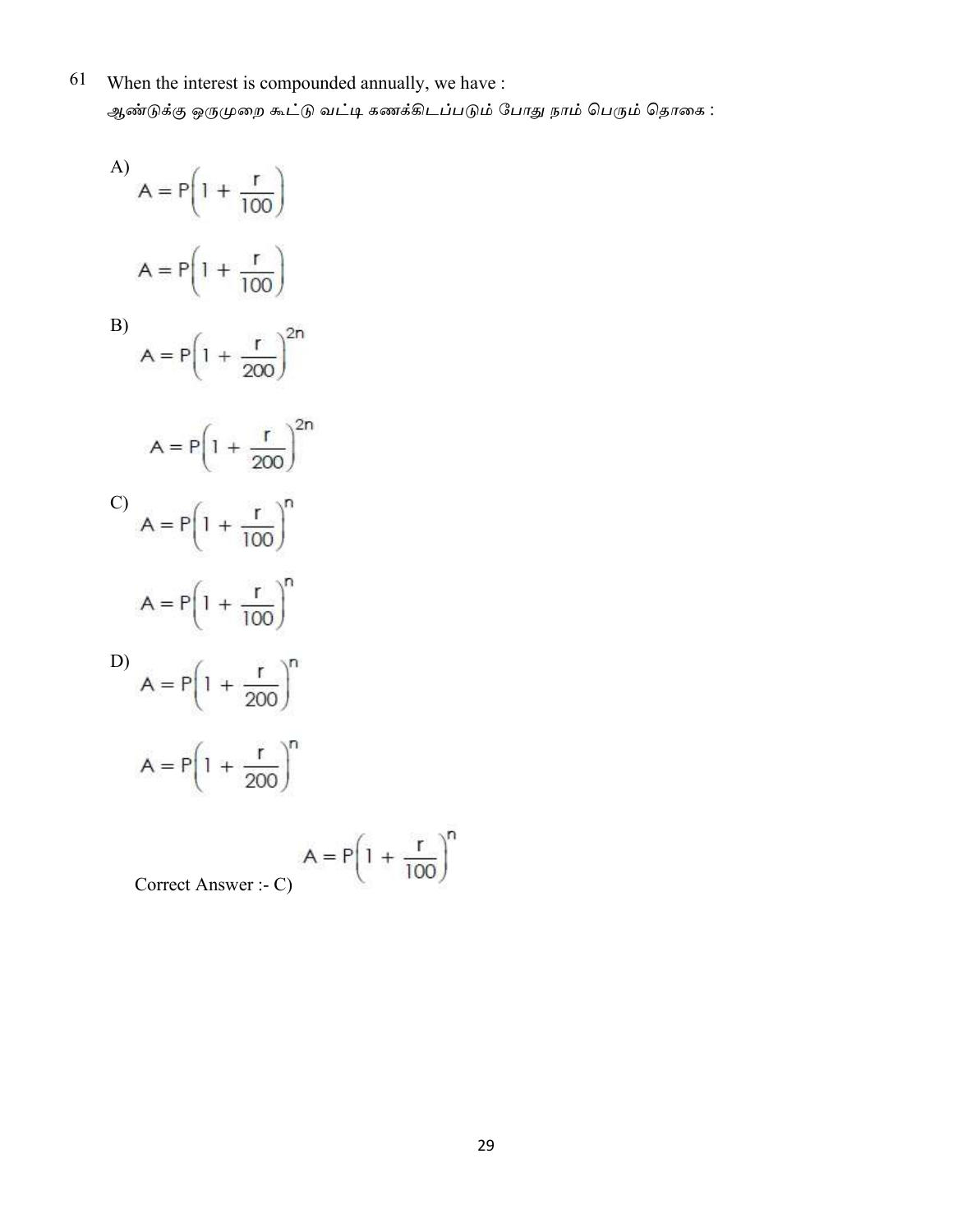| 62 Common prime factors of 30 and 250 are : |        |
|---------------------------------------------|--------|
| 30 மற்றும் 250 இன் பொது பகாக் காரணிகள்      | ஆகும். |

- A) 2 x 5
- $2 \times 5$
- B) 3 x 5  $3 \times 5$
- $C)$  2 x 3 x 5
	- $2 \times 3 \times 5$
- D)  $5 \times 5$ 
	- $5 \times 5$

Correct Answer :- A) 2 x 5

#### Complete the following patterns: 63

| $\sim$ |  |  |
|--------|--|--|
|        |  |  |

# வரிசை முறையை நிறைவு செய்க :



Α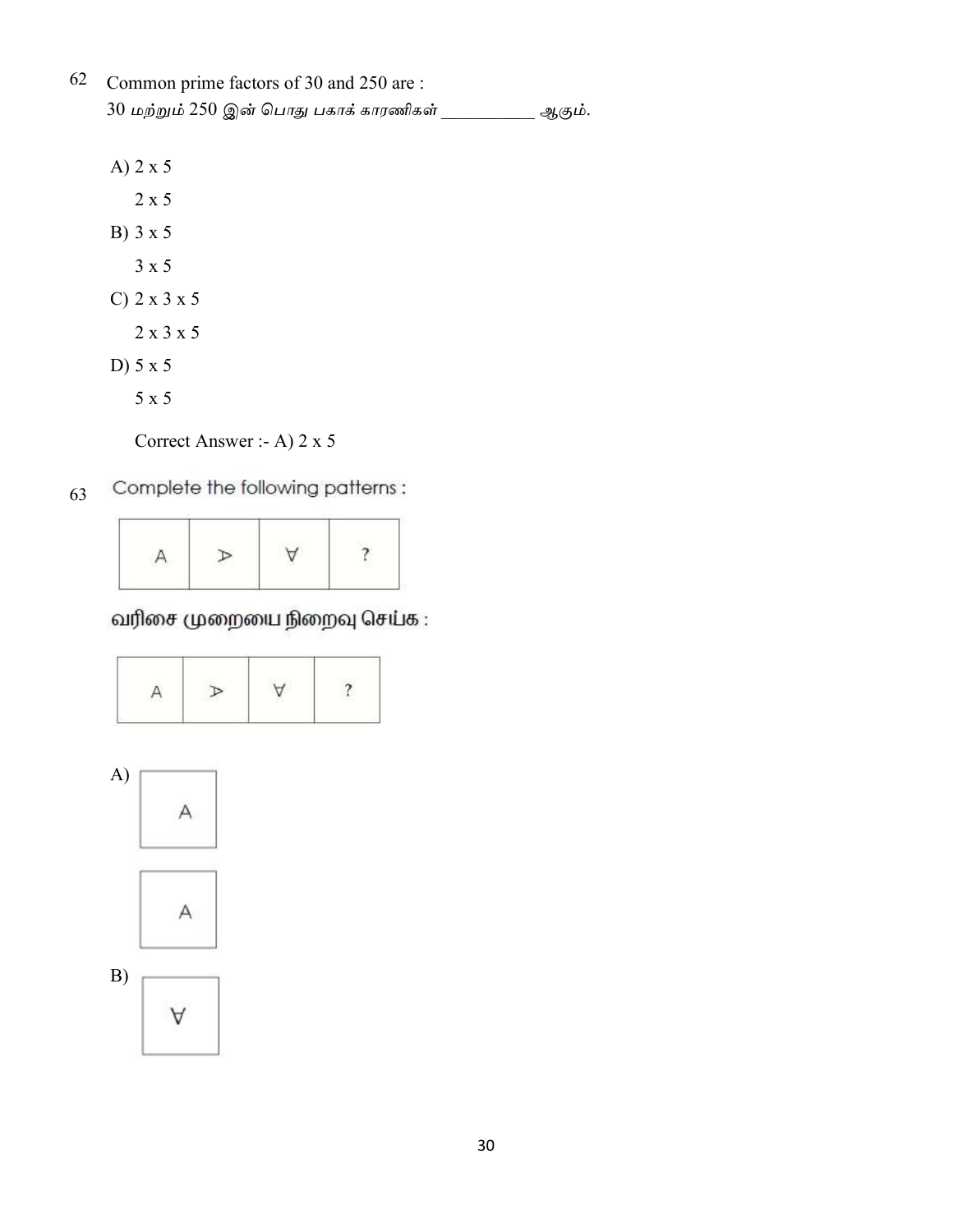

Correct Answer :- C)

 $\prec$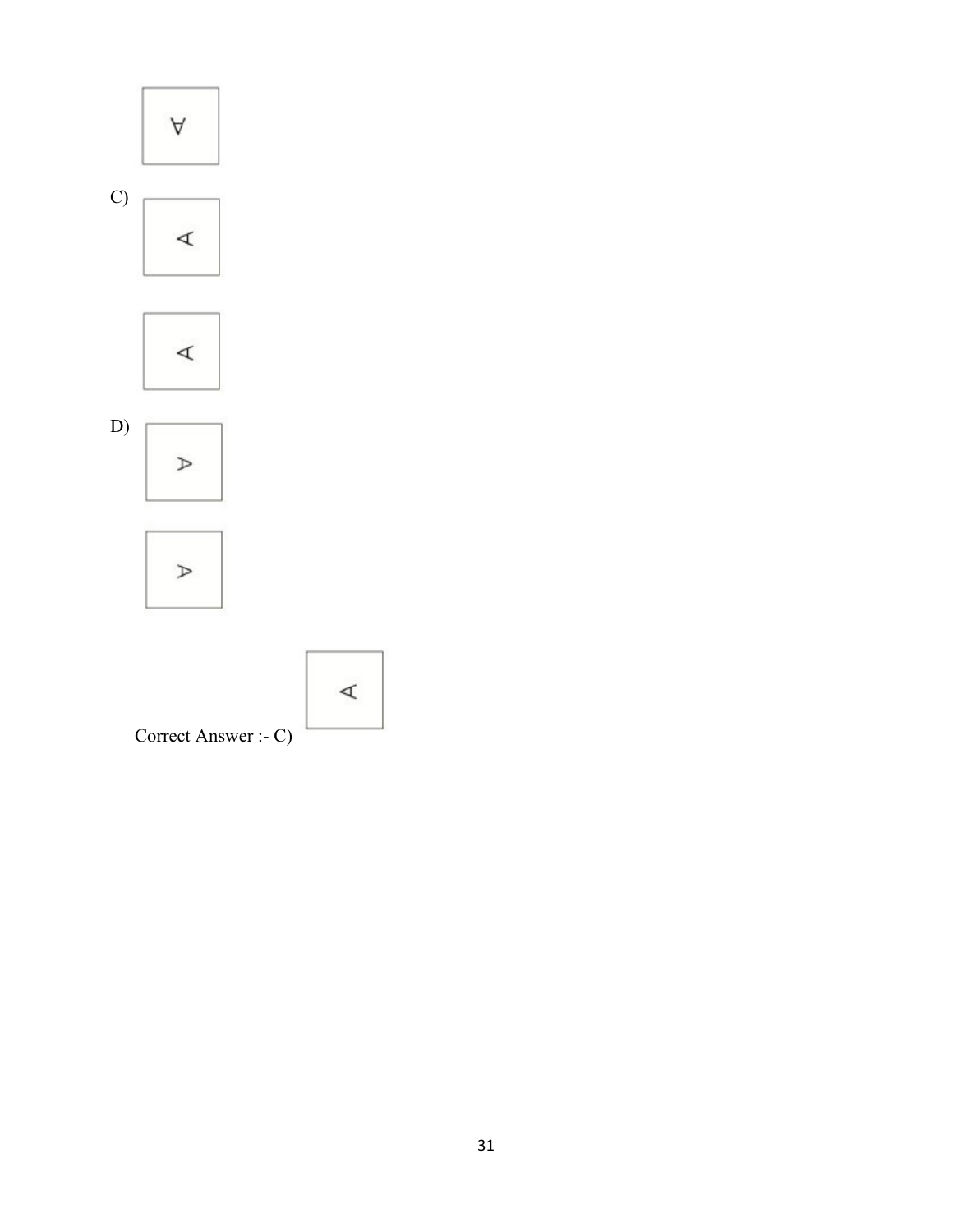64 The sum of the factors of 27 is: 27 என்ற எண்ணின் காரணிகளின் கூடுதல்:

| $A)$ 28  |    |
|----------|----|
|          | 28 |
| B) 40    |    |
|          | 40 |
| $C$ ) 31 |    |
|          | 31 |
| D) 37    |    |
|          | 37 |

Correct Answer :- B) 40

65 If the points  $P(5, 3)$ ,  $Q(-3, 3)$  R(-3, -4) and S form a rectangle, then find the co-ordinate of S.  $P(5, 3), Q(-3, 3) R(-3, -4)$  மற்றும்  $S$  ஆகிய புள்ளிகள் ஒரு செவ்வகத்தை உருவாக்கும் எனில் புள்ளி  $S$ –ன் ஆயத் தொலைவுகளைக் காண்க :

A)  $(5, 4)$ 

- $(5, 4)$
- $B)$  (-5, 4)
	- $(-5, 4)$
- $C)$  (-5, -4)
	- $(-5, -4)$
- D)  $(5, -4)$ 
	- $(5, -4)$

Correct Answer :- D) (5, -4)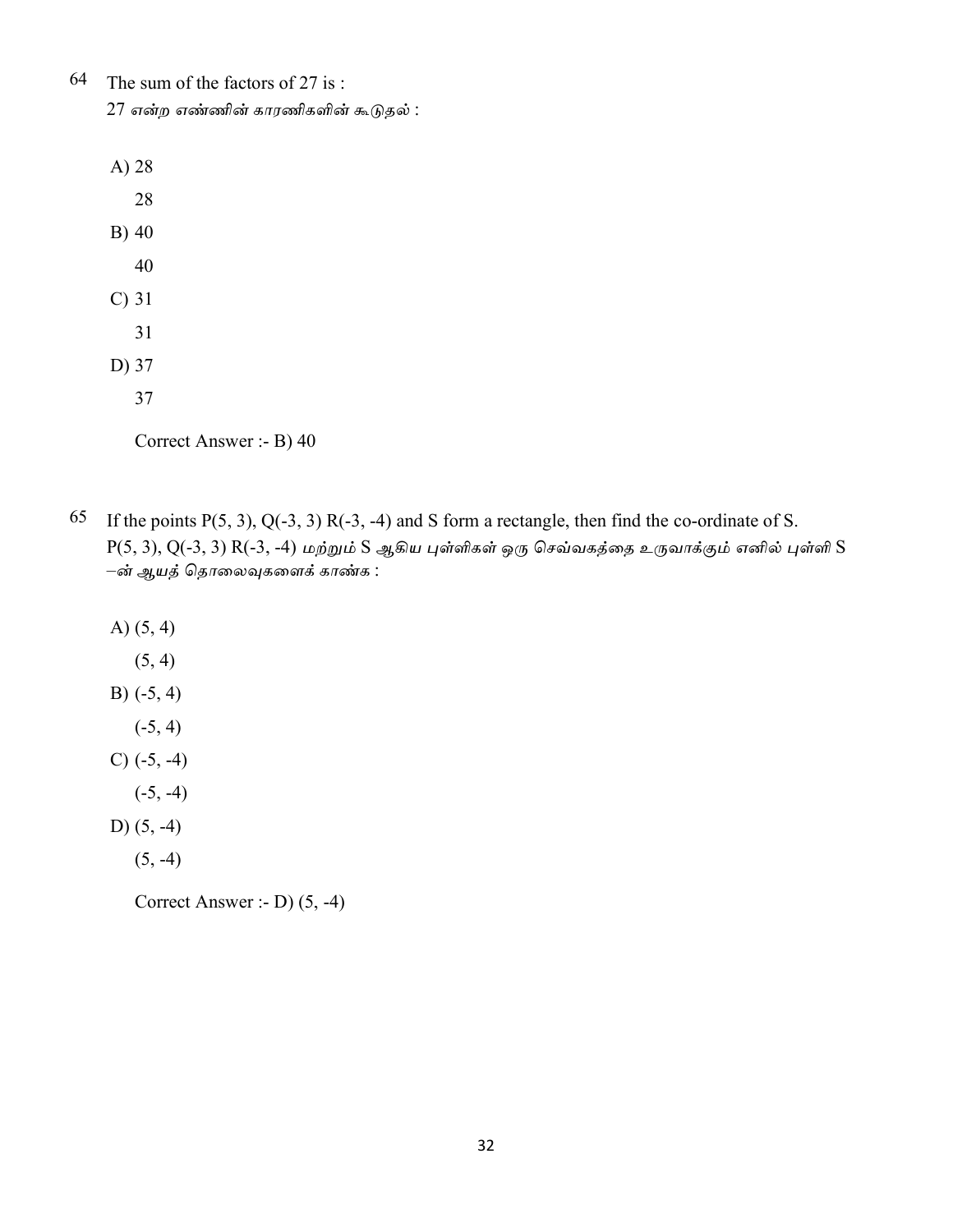66 How many triangles are there in the following figure:



கீழ்வரும் படத்தில் எத்தனை முக்கோணங்கள் உள்ளன ?



- A)  $14$ 
	- $14$
- B) 16
	- 16
- $C)$  12
	- 12
- D) 18
	- 18
	- Correct Answer :- B) 16
- 67 Find the missing number in the list  $0, 2, 8, 14, \underline{\hspace{2cm}}$ , 34. இத்தொடரில் விடுபட்ட எண்ணை எழுதுக :  $0, 2, 8, 14$  \_\_\_\_\_\_\_\_\_, 34.
	- A)  $24$
	- 24 B) 22
		- 22
	- $C)$  20
		- 20
	- D) 18
		- 18

Correct Answer :- A) 24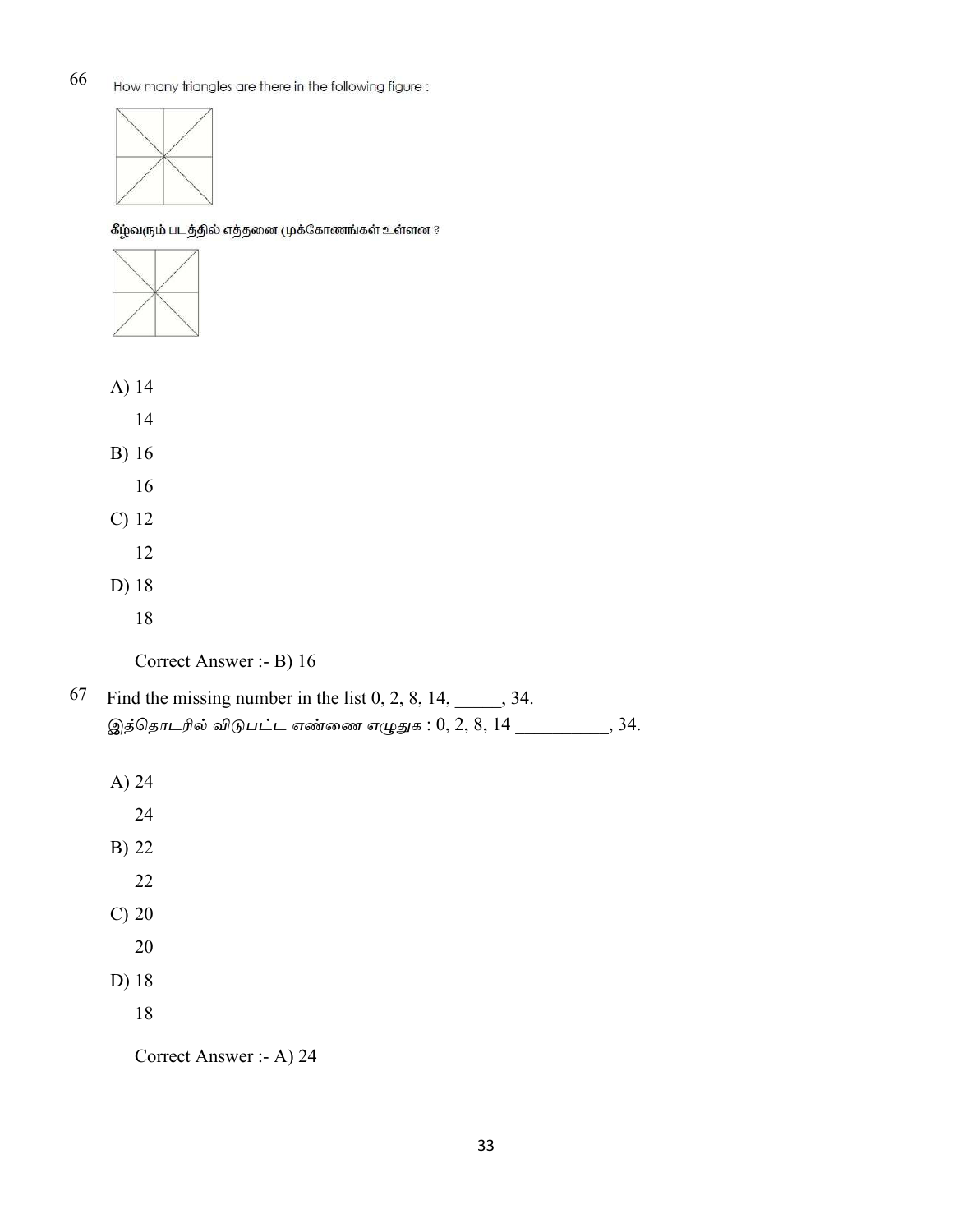- 68 Find the volume of a cylinder whose height is 2 m and whose base area is  $250 \text{ m}^2$ . உயரம் 2 மீ மற்றும் அடிப்பரப்பு 250 ச.மீ கொண்ட ஓர் உருளையின் கனஅளவைக் காண்க.
	- A)  $450 \text{ m}^3$
	- $450$  க.மீ
	- B)  $500 \text{ m}^3$ 
		- $500$  க.மீ
	- C)  $450 \text{ m}^2$ 
		- $450$  ச.மீ
	- D)  $502 \text{ m}^3$ 
		- 502 க.

Correct Answer :- B) 500 m<sup>3</sup>

69

The vertices  $A(x_1, y_1)$ ,  $B(x_2, y_2)$  and  $C(x_3, y_3)$  of a triangle ABC then the area of  $\triangle ABC$  is :

முக்கோணத்தின் முனைகள்  $A(x_1, y_1)$ ,  $B(x_2, y_2)$  மற்றும்  $C(x_3, y_3)$  எனில்  $\triangle ABC - \vec{\omega}$  பரப்பானது:

A) 
$$
\{x_1(y_3 - y_2) + x_2(y_1 - y_2) + x_3(y_2 - y_1)\}\
$$

$$
\{x_1(y_3 - y_2) + x_2(y_1 - y_2) + x_3(y_2 - y_1)\}\
$$

B)  $\frac{1}{2}$ {x<sub>1</sub>(y<sub>2</sub> - y<sub>3</sub>) + x<sub>2</sub>(y<sub>3</sub> - y<sub>1</sub>) + x<sub>3</sub>(y<sub>1</sub> - y<sub>2</sub>)}

 $\frac{1}{2} \{ x_1 (y_2 - y_3) + x_2 (y_3 - y_1) + x_3 (y_1 - y_2) \}$ 

- C)  $\{x_1(y_2 y_3) + x_2(y_3 y_1) + x_3(y_1 y_2)\}$  ${x_1(y_2 - y_3) + x_2(y_3 - y_1) + x_3(y_1 - y_2)}$
- D)  $\frac{1}{2}$ {x<sub>1</sub>(y<sub>3</sub> y<sub>2</sub>) + x<sub>2</sub>(y<sub>1</sub> y<sub>3</sub>) + x<sub>3</sub>(y<sub>1</sub> y<sub>2</sub>)}

$$
\frac{1}{2}\left\{x_1(y_3-y_2)+x_2(y_1-y_3)+x_3(y_1-y_2)\right\}
$$

Correct Answer :- B)  $\frac{1}{2} \{x_1(y_2 - y_3) + x_2(y_3 - y_1) + x_3(y_1 - y_2)\}$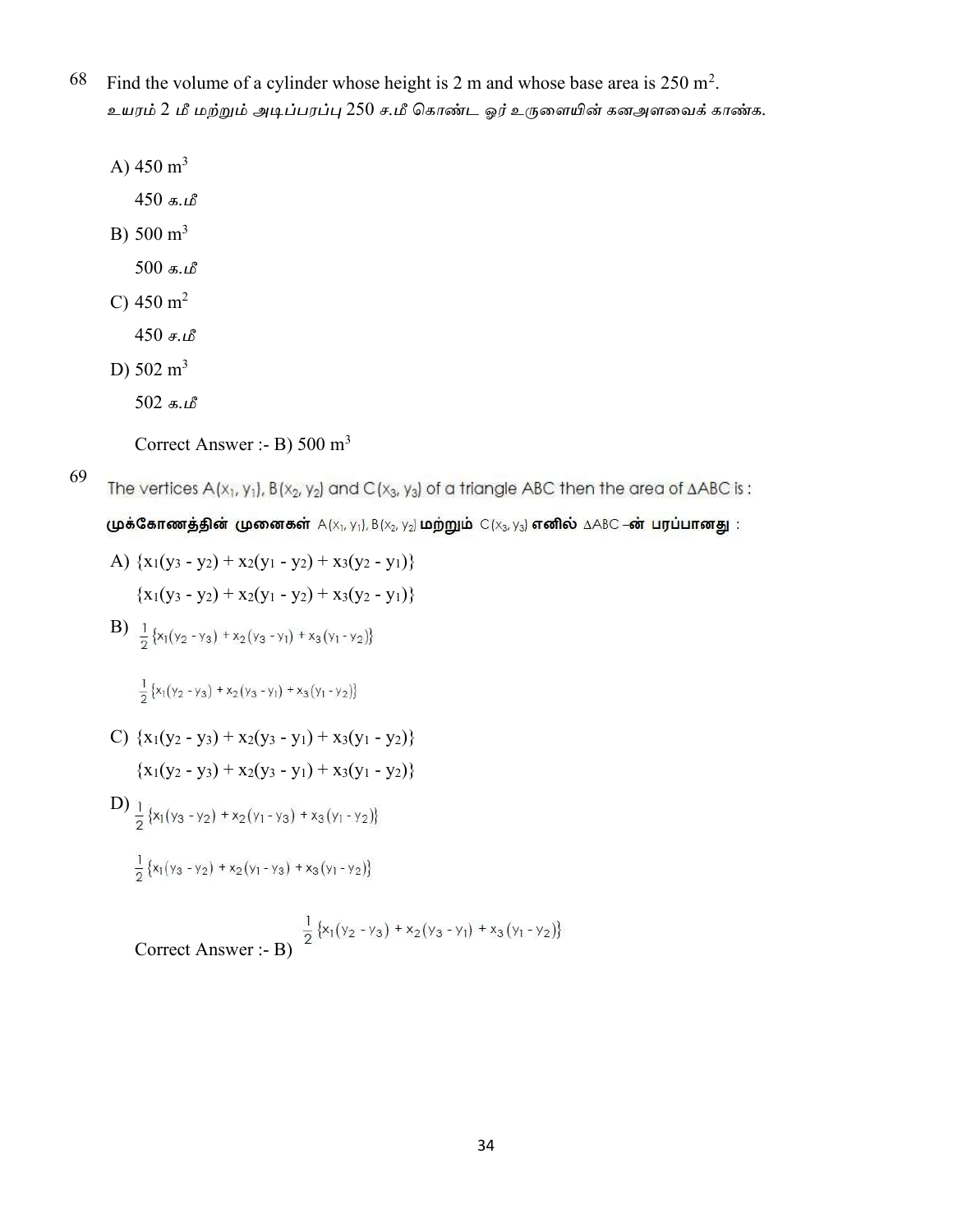- $70\,$ Which of the following pair is co-prime? பின்வரும் இணைகளில், எவை சார்பகா எண்கள் ஆகும் :
	- A) 51, 63
		- 51,63
	- B) 52, 91
		- 52, 91
	- $C)$  71, 81
		- 71,81
	- D) 81, 99
		- 81, 99

Correct Answer :- C) 71, 81

- Find the value of  $(98)^3$ . 71
	- $(98)^3$  –ன் மதிப்பைக் காண்க :
	- A) 1092727
		- 1092727
	- B) 941192
		- 941192
	- C) 841292
		- 841292
	- D) 1093737
		- 1093737

Correct Answer :- B) 941192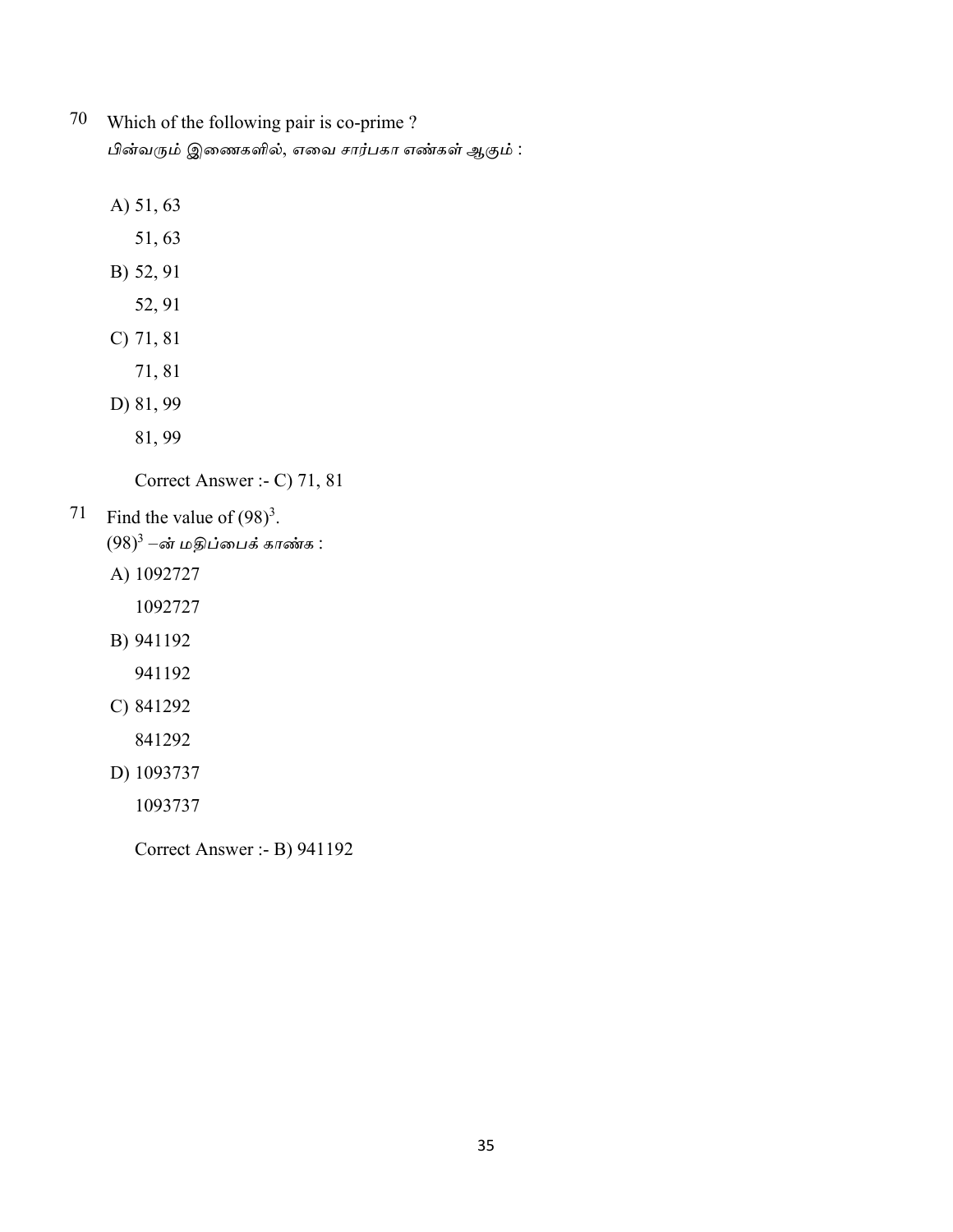72 How many zeros are there in  $100^{10}$  ?  $100^{10}$  –இல் உள்ள பூச்சியங்களின் எண்ணிக்கை யாது ?

 $A)$  2  $\overline{2}$  $B)$  3  $\overline{3}$  $C)$  10 10  $D)$  20 20

Correct Answer :- D) 20

73 A can finish a job in 3 days whereas B finishes it in 6 days. The time taken to complete the job together is days.

A ஒரு வேலையை 3 நாட்களில் முடித்தார் அதே வேலையை B, 6 நாட்களில் முடித்தார் எனில் இருவரும் சேர்ந்து அந்த வேலையை எத்தனை நாட்களில் முடிப்பர் :

 $A)$  2  $\overline{2}$  $B)$  4  $\overline{4}$  $C$ ) 6 6  $D) 8$  $8\phantom{.}$ 

Correct Answer :- A) 2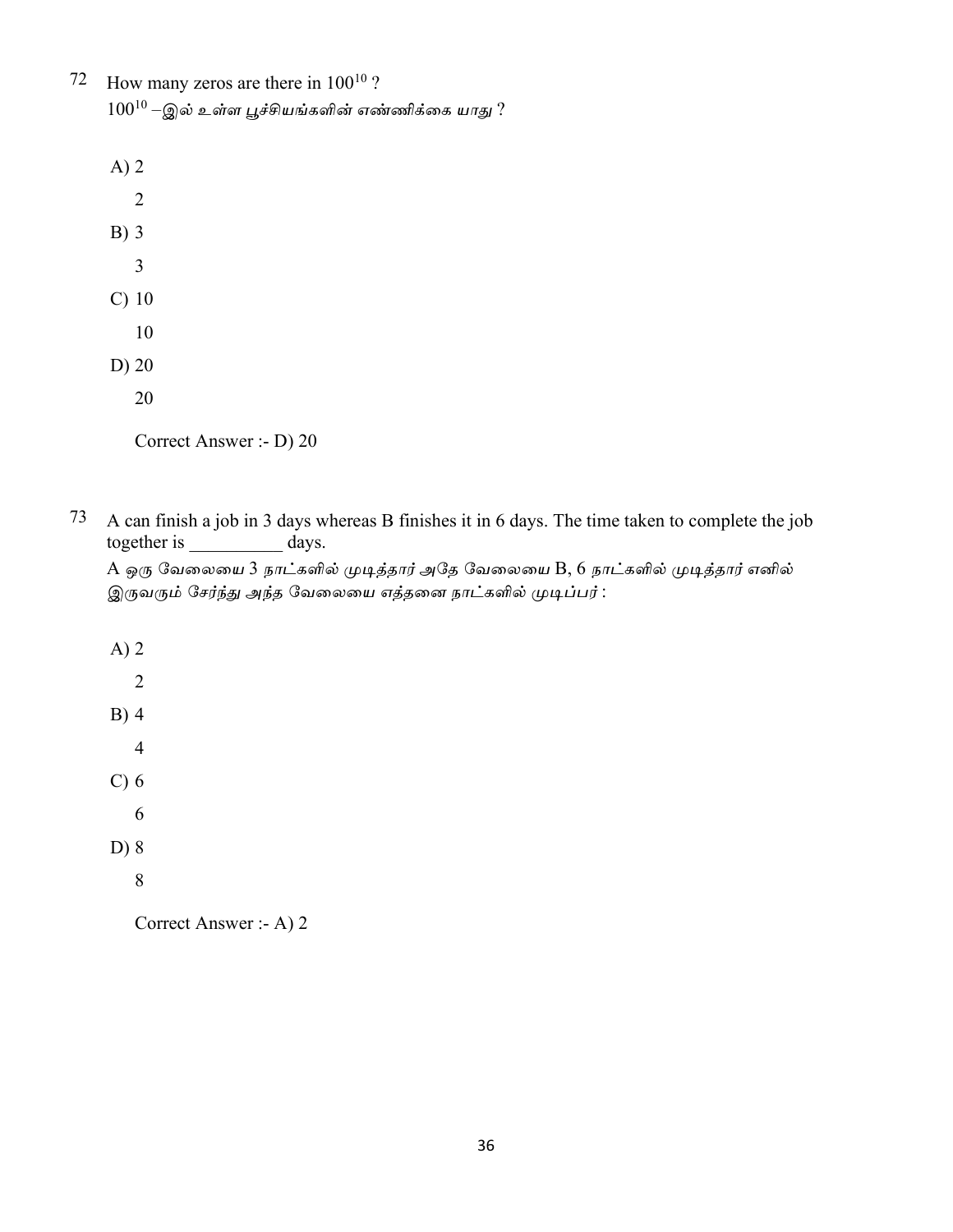| ஓர் அசலின் மீதான வட்டி, இரண்டு மாதங்களுக்கு ஒரு முறை கணக்கிடப்பட்டால், ஓராண்டிற்கு<br>மாற்றுக் காலங்கள் இருக்கும். |
|--------------------------------------------------------------------------------------------------------------------|
| $A)$ 2                                                                                                             |
| $\overline{2}$                                                                                                     |
| $B)$ 4                                                                                                             |
| $\overline{4}$                                                                                                     |
| $C$ ) $6$                                                                                                          |
| 6                                                                                                                  |
| D) 12                                                                                                              |
| 12                                                                                                                 |
|                                                                                                                    |

74 The number of conversion periods, if the interest on a principal is compounded every two months is

75 There are 50 students in a class. If 14% are absent on a particular day, find the number of students present on the day.

ஒரு வகுப்பில் 50 மாணவர்கள் உள்ளனர். அவர்களில் 14% ஒரு குறிப்பிட்ட நாளில் வரவில்லை எனில், அந்நாளில் வந்த மாணவர்களின் எண்ணிக்கை :

Correct Answer :- A) 43

Correct Answer :- C) 6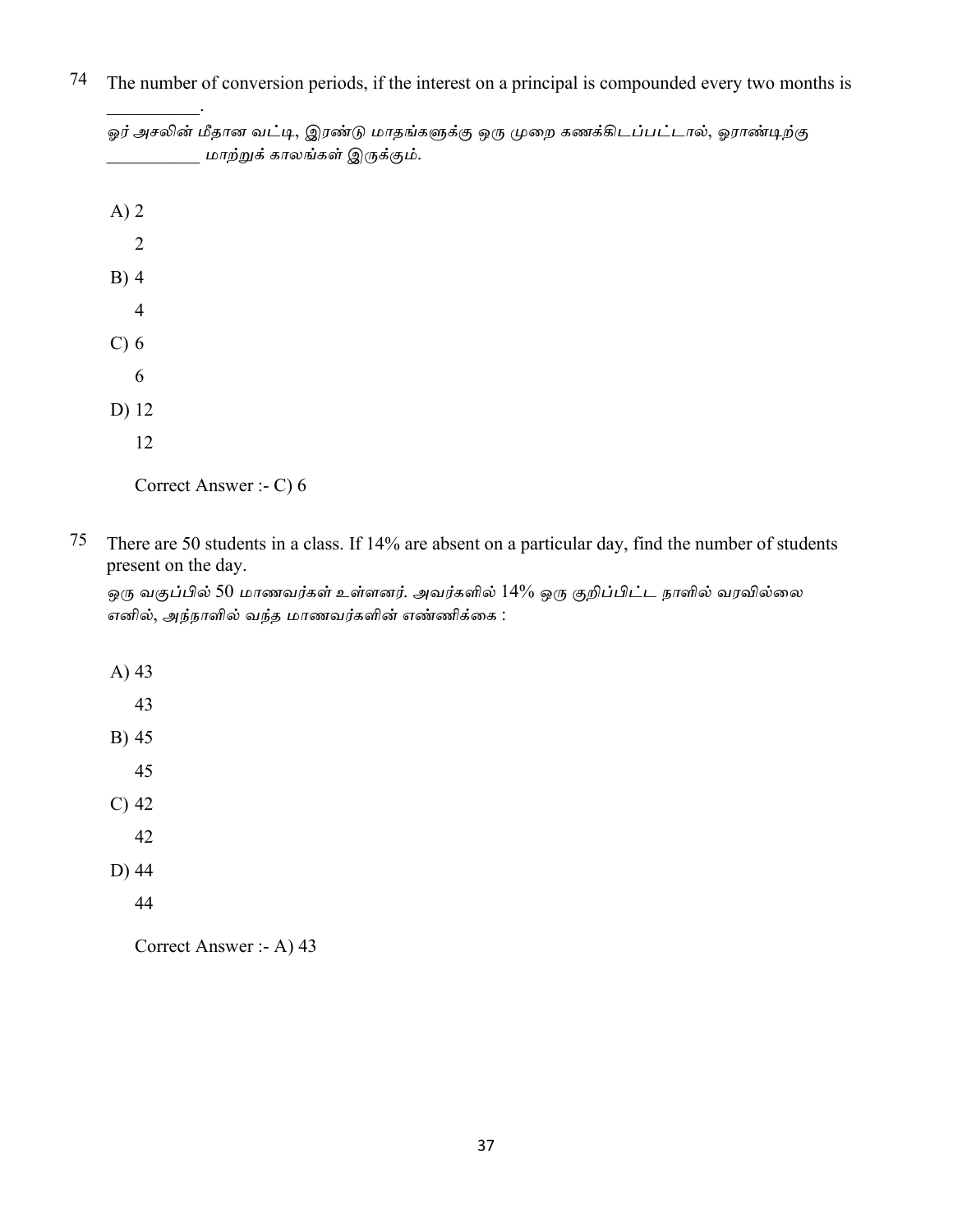## 76 Sum of a number and its half is 30 then the number is : ஓர் எண் மற்றும் அதன் பாதியின் கூடுதல் 30 எனில் அவ்வெண் \_\_\_\_\_\_\_\_\_\_ ஆகும்.

- A) 15
	- 15
- B) 20
	- 20
- $C)$  25
	- 25
- $D)$  40

 $77\,$ 

40

## Correct Answer :- B) 20

How many squares are there in the following figure?



கீழ்க்கண்ட படத்தில் எத்தனை சதுரங்கள் உள்ளன ?



- $A)$  10
	- 10
- **B**) 12
	- 12
- $C)$  15
- 15
- D) 8
	- 8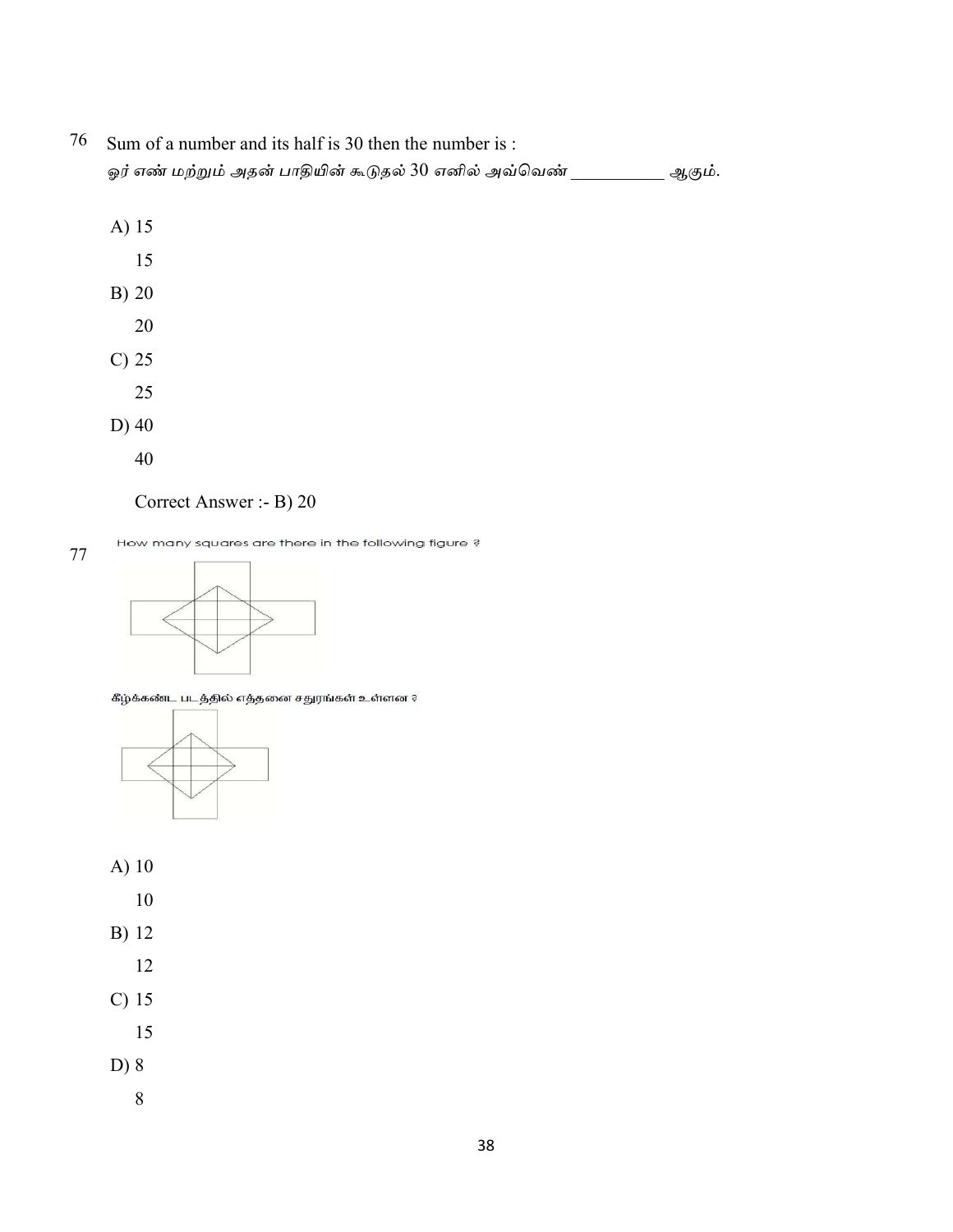Correct Answer :- A) 10

- $78\,$ The representation of 'one picture to many objects' in a pictograph is called : பட விளக்கப்படத்தில் ஒரு படத்தின் வழியாகப் பல பொருள்களைக் குறித்தல் எனப்படும்.
	- A) Tally mark

நேர்கோட்டுக் குறிகள்

B) Pictoword

பிக்டோ வேர்டு

C) Scaling

அளவிடுதல்

D) Frequency

நிகழ்வெண்

Correct Answer :- C) Scaling

79 The LCM of two co-prime numbers is 5005. If one of the numbers is 65, then find the other number. இரு சார்பகா எண்களின் மீ.சி.ம 5005. ஓர் எண் 65 எனில், மற்றோர் எண் என்ன ?

Correct Answer :- A) 77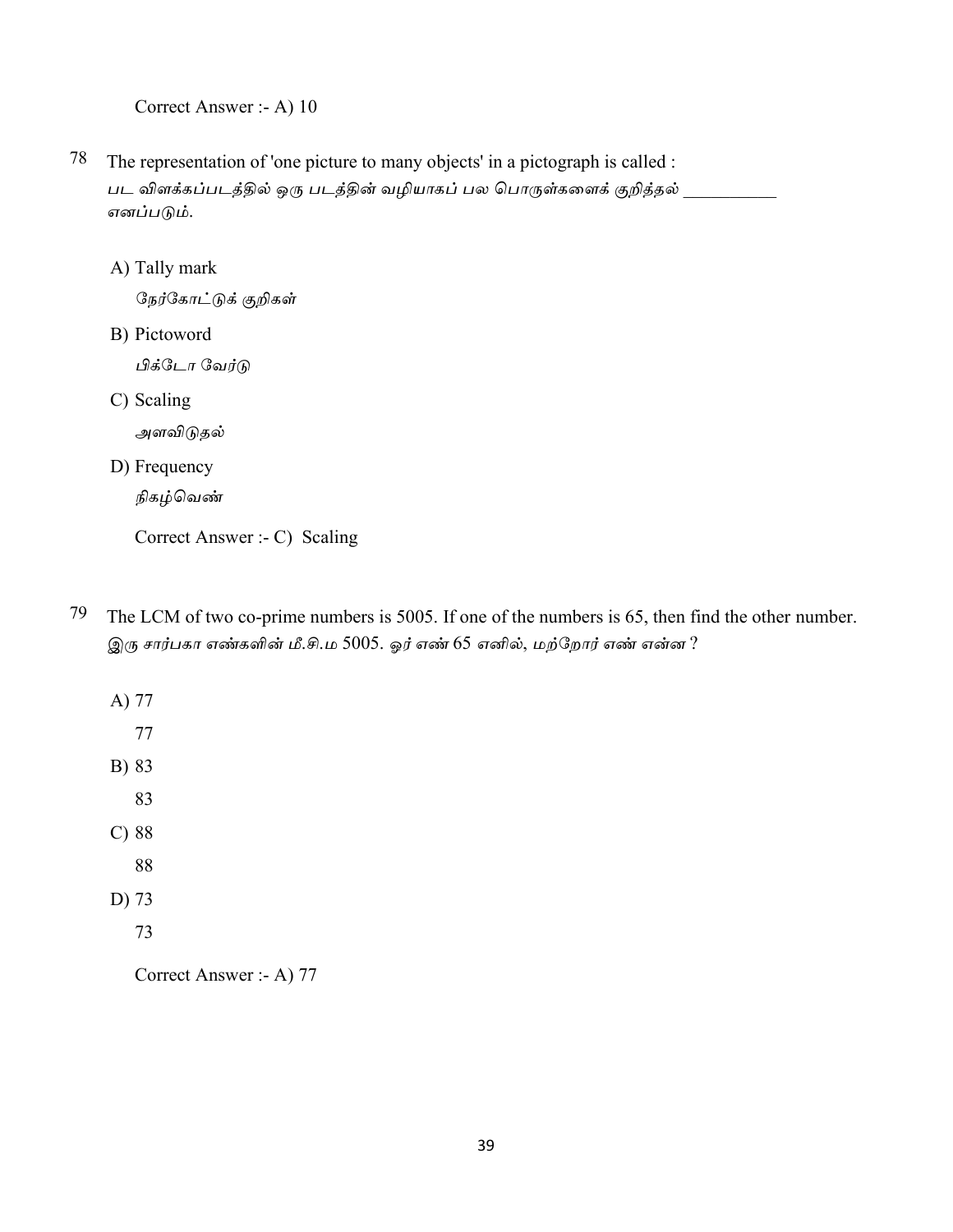80  $2^{40} + 2^{40}$  is equal to :  $2^{40} + 2^{40}$  என்பதன் மதிப்பு : A)  $4^{40}$  $4^{40}$  $B) 2^{80}$  $2^{80}$ C)  $2^{41}$  $2^{41}$ D)  $4^{80}$  $4^{80}$ Correct Answer :- C)  $2^{41}$ 

81 The higher limit of learning is known as : கற்றலின் உயர் எல்லை என்று அழைக்கப்படுவது :

A) Physiological limit

உடலியல் எல்லை

B) Psychological limit

உளவியல் எல்லை

C) Goal

இலக்கு

D) Achievement

அடைவு

Correct Answer :- A) Physiological limit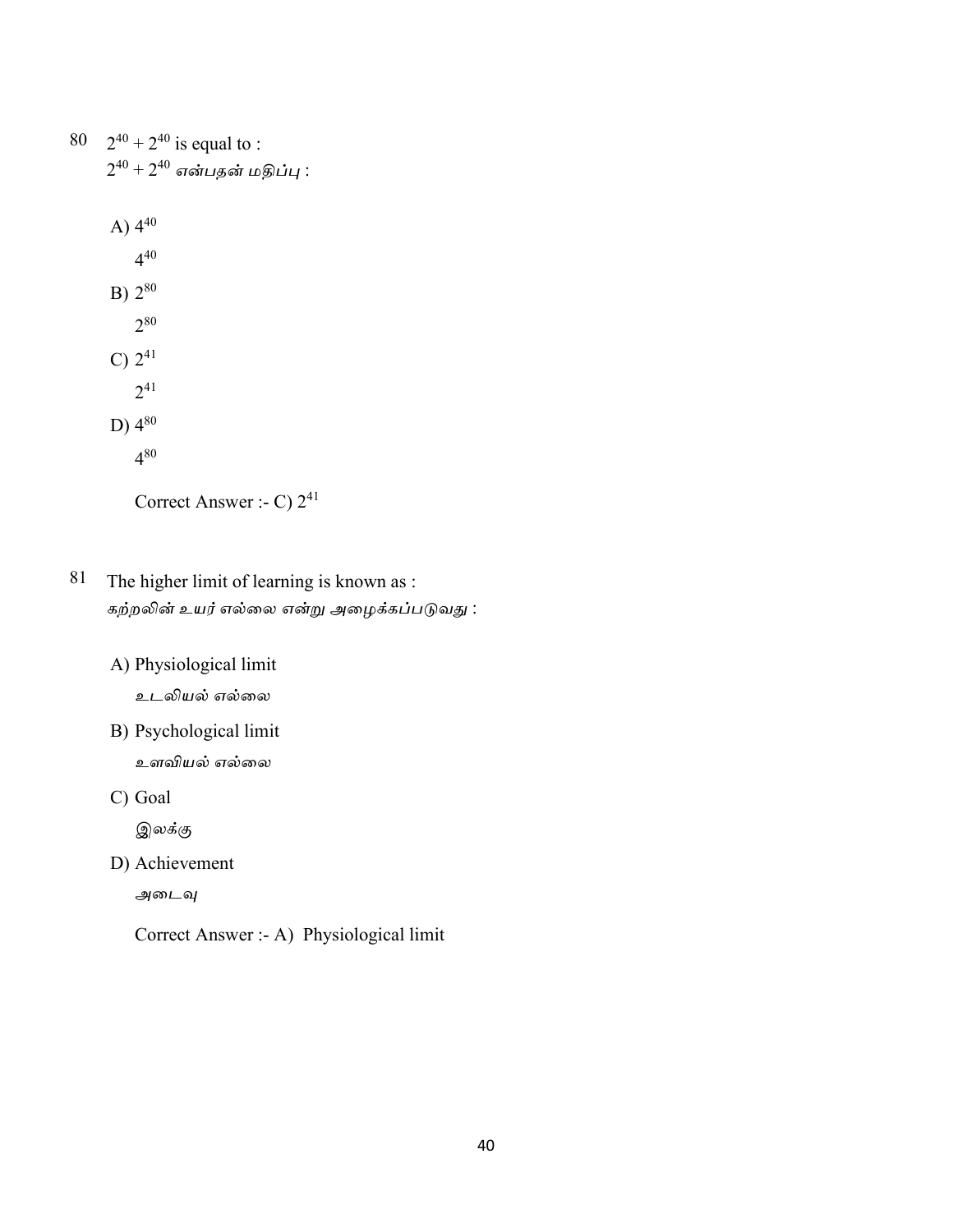- 82 A child is daily confronted with change is a statement by : ஓர் குழந்தை அனுதினமும் மாற்றத்தை எதிர்கொள்ளுகிறது என்ற வாக்கியத்தினை கூறியவர் :
	- A) Jean Piaget

ஜீன் பியாஜே

B) Montessori

மாண்டிசோரி

C) Froebel

ப்ரோபெல்

D) Rousseau

ர**ந**சோ

Correct Answer :- A) Jean Piaget

- 83 The most dominant role in the individual's socialisation is : ஒரு தனிநபரின் சமூகமயமாகுதலில் முக்கியப் பங்கு வகிப்பது :
	- A) Peer Group

நண்பர் குழாம்

B) School

பள்ளி

C) Family

குடும்பம்

D) Society

சமூகம்

Correct Answer :- C) Family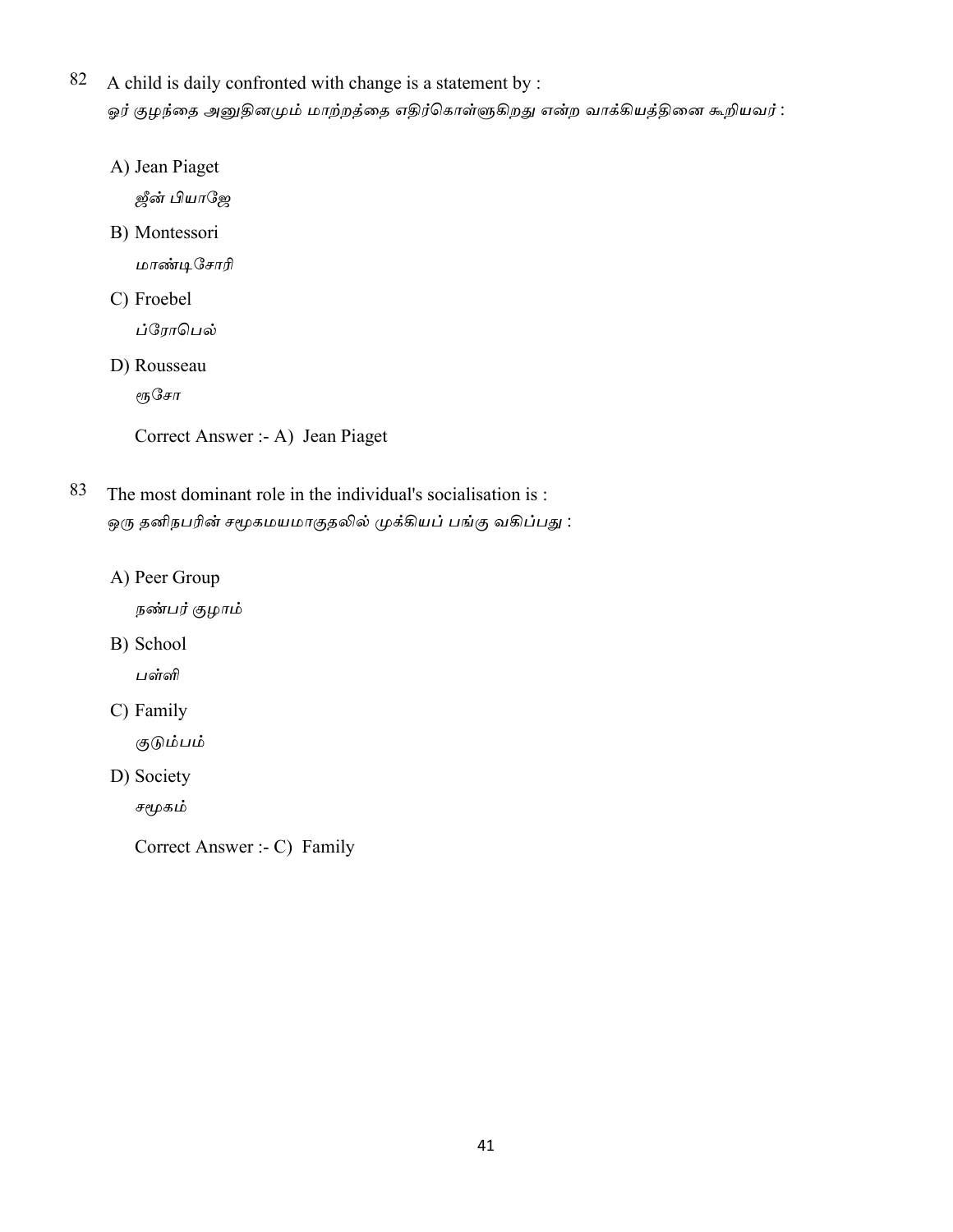- 84 In the measurement of personality May and Hartshorne developed : ஆளுமையினை அளவிடுவதற்காக மே மற்றும் ஹார்ட்சோர்ன் உருவாக்கியது :
	- A) Psycho-analytic method

உளப்பகுப்பு முறை

- B) Questionnaire method வினாப்பட்டியல் முறை
- C) case-study method தனிநபர் படிப்பு முறை
- D) Performance method

செயல்திறன் முறை

Correct Answer :- D) Performance method

- 85 The classification of personality according to Terman is: டெர்மெனின் ஆளுமை வகைப்பாட்டின் எண்ணிக்கை :
	- $A)9$ 9  $B)$  3  $\overline{3}$  $C$ ) 6 6 D) 12 12

Correct Answer :- A) 9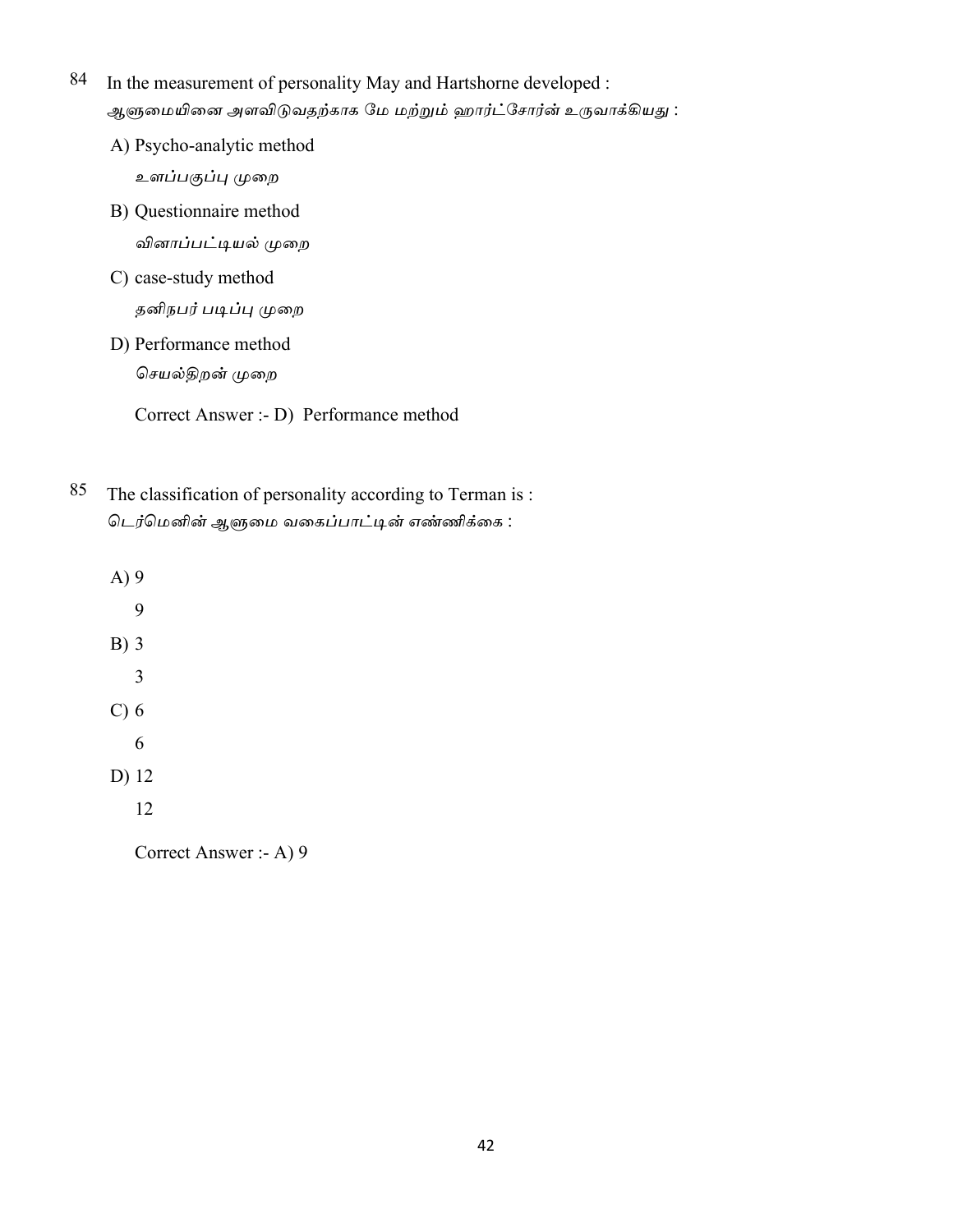- 86 The concept of one's inferiority affects personality is given by : ஒருவரின் ஆளுமை அவரிடமுள்ள தாழ்வுணர்ச்சியால் பாதிக்கப்படுகிறது என்ற கூற்றினை வழங்கியவர்
	- A) Kretschemer

கிரெட்ச்மர்

B) Sheldon

ஷெல்டன்

C) Adler

ஆட்லர்

D) Gardener

கார்ட்னர்

Correct Answer :- C) Adler

87 In cattell's personality inventory, the dimension are \_\_\_\_\_\_\_\_\_. காட்டலின் ஆளுமை பட்டியலில், பரிமாணங்களின் எண்ணிக்கை <sub>.</sub>

- A) 16
	- 16
- B) 12
	- 12
- $C)$  15
	- 15
- $D)$  10
	- 10

Correct Answer :- A) 16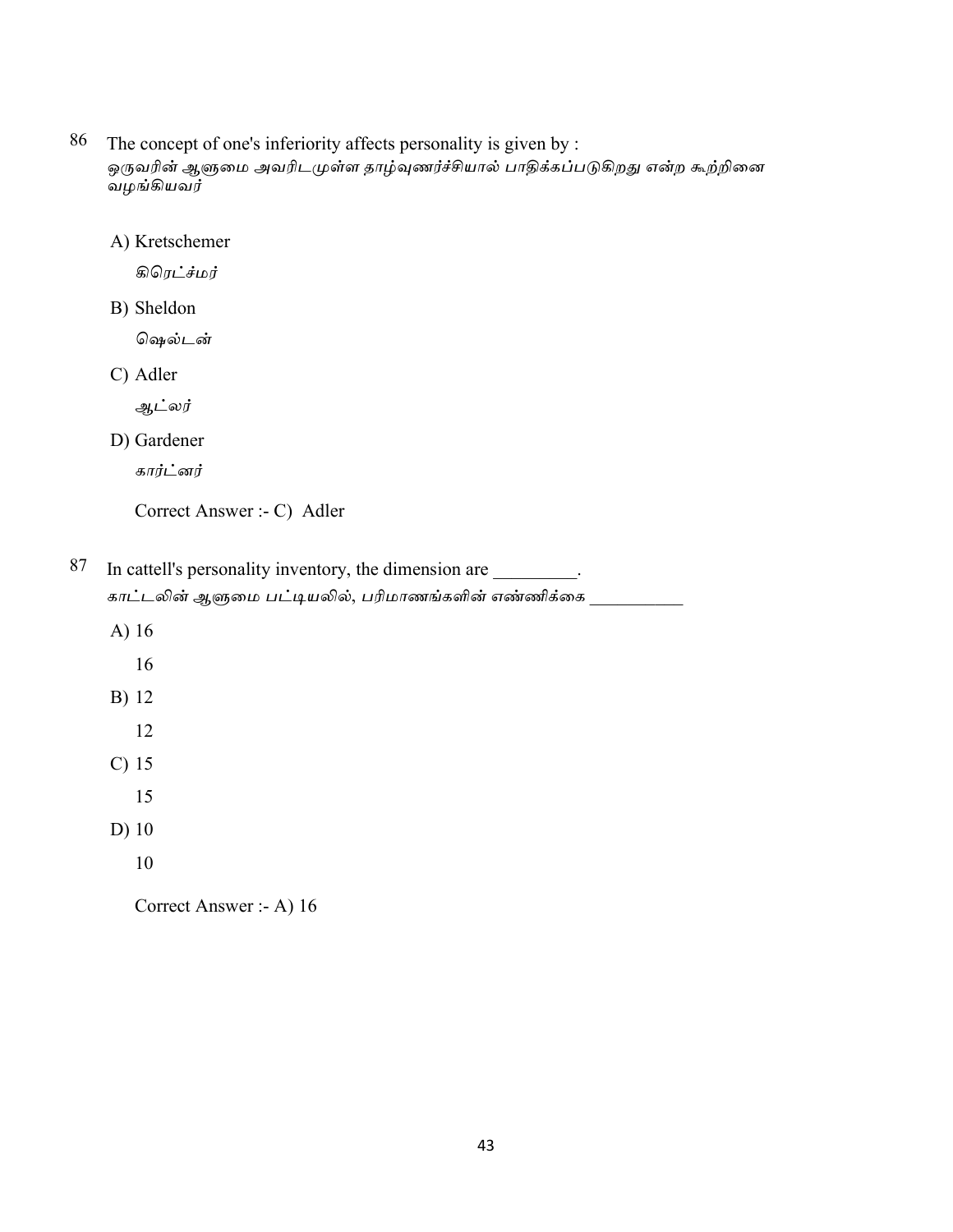- 88 In Maslow's theory of needs self-respect is a component of : மாஸ்லோவின் தேவைகள் கோட்பாட்டில் சுயமரியாதை என்ற உட்கூறு பங்கு வகிப்பது :
	- A) Belongingness needs

அன்புத் தேவைகள்

B) Safety needs

பாதுகாப்புத் தேவைகள்

- C) Self-esteem needs சுயமதிப்பு தேவைகள்
- D) Physiological needs

உடல்சார்ந்த தேவைகள்

Correct Answer :- C) Self-esteem needs

- 89 According to Carl Rogers, self - actualisation refers to: கார்ல் ரோஜர்ஸ் கருத்துப்படி, மேன்மையாக்கமானது குறிக்கப்படுவது :
	- A) High Level accomplishment உயர்நிலை அடைவு
	- B) Full Functioning முழுமையாகக் செயல்படுதல்
	- C) Final Goal

இறுதி இலக்கு

D) Full Satisfaction

முழு நிறைவு

Correct Answer :- B) Full Functioning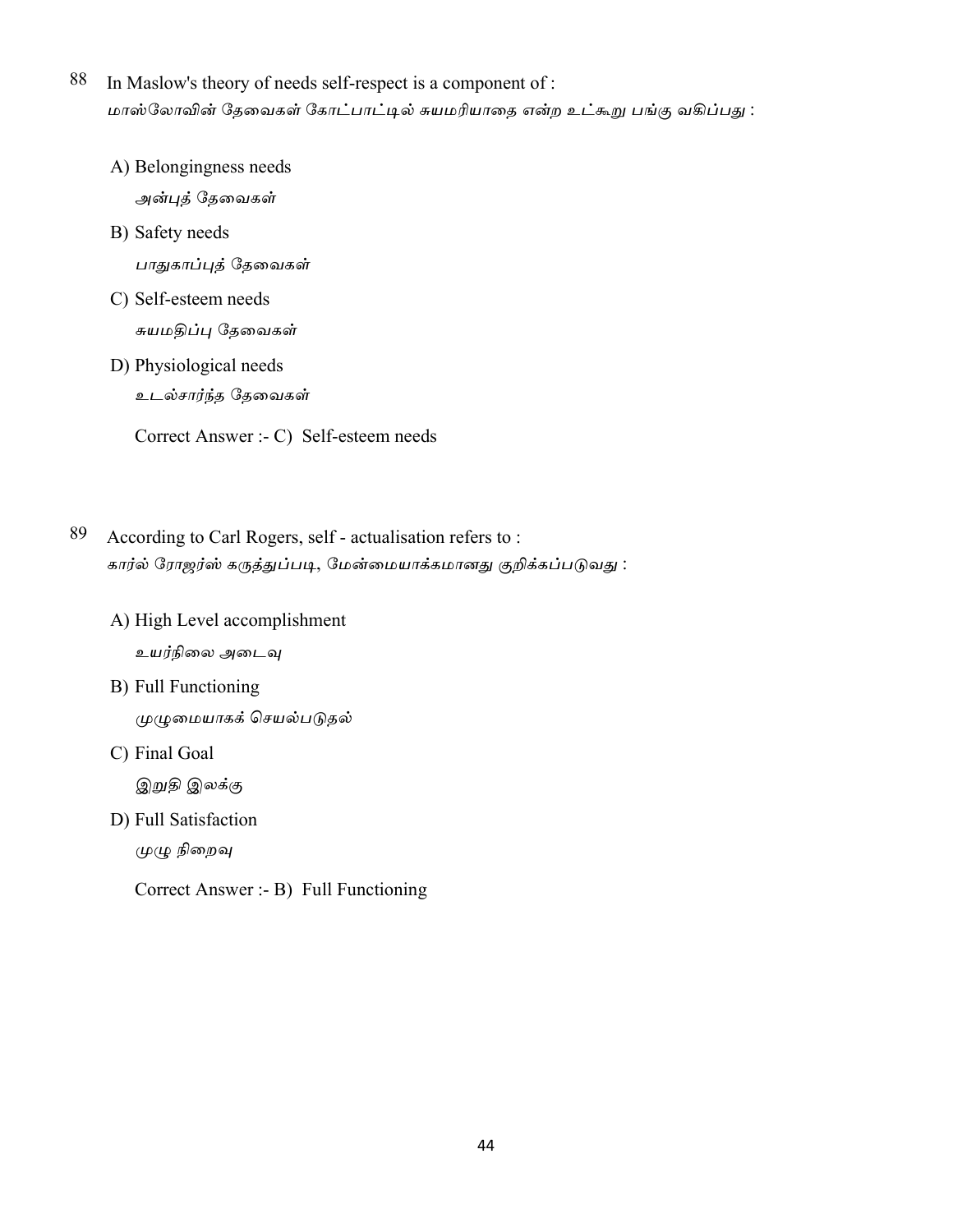- 90 Raven's progressive Matrices is a: ராவன் முற்போக்கான அணி என்பது
	- A) Verbal test of Intelligence வாய்மொழி நுண்ணறிவு சோதனை
	- B) Non-verbal test of Intelligence வாய்மொழியற்ற நுண்ணறிவு சோதனை
	- C) Group test of intelligence குழு நுண்ணறிவு சோதனை
	- D) Skill test of Intelligence திறன் நுண்ணறிவு சோதனை

Correct Answer :- B) Non-verbal test of Intelligence

- 91 The first step to thinking is: சிந்தித்தலின் முதல் படி :
	- A) Listening

கவனித்தல்

B) Reasoning

காரணமறிதல்

C) Perception

புலன் காட்சி

D) Analysis

பகுத்தாராய்தல்

Correct Answer :- C) Perception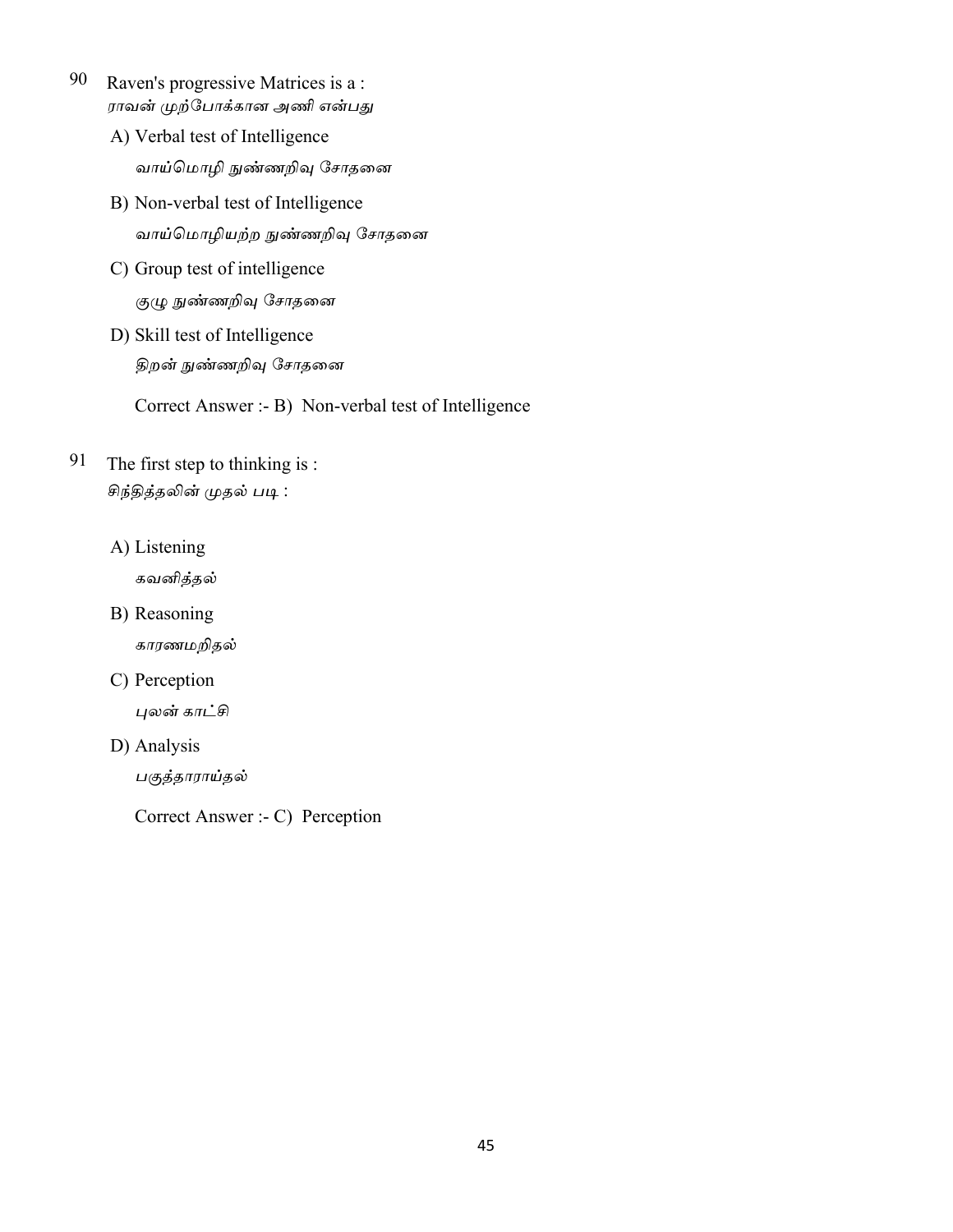92 The concept about the nature of psychology in attention is given by : கவனித்தலின் உளவியல் தன்மை பற்றின கருத்துக்களை அளித்தவர் :

A) Hebs

ஹெப்ஸ்

- B) Maslow மாஸ்லோ
- C) Crow & Crow

க்ரோ & க்ரோ

D) Guildford

கில்போர்டு

Correct Answer :- A) Hebs

- 93 The stage in which the child is dependent on parents and gains useful experience is : ஓர் குழந்தை பெற்றோரைச் சார்ந்து பல பயனுள்ள அனுபவங்களைப் பெறும் நிலை :
	- A) Infancy

குழவிப் பருவம்

B) Early childhood

முன் குழந்தைப் பருவம்

C) Childhood

குழந்தைப் பருவம்

D) Adolescence

குமரப் பருவம்

Correct Answer :- A) Infancy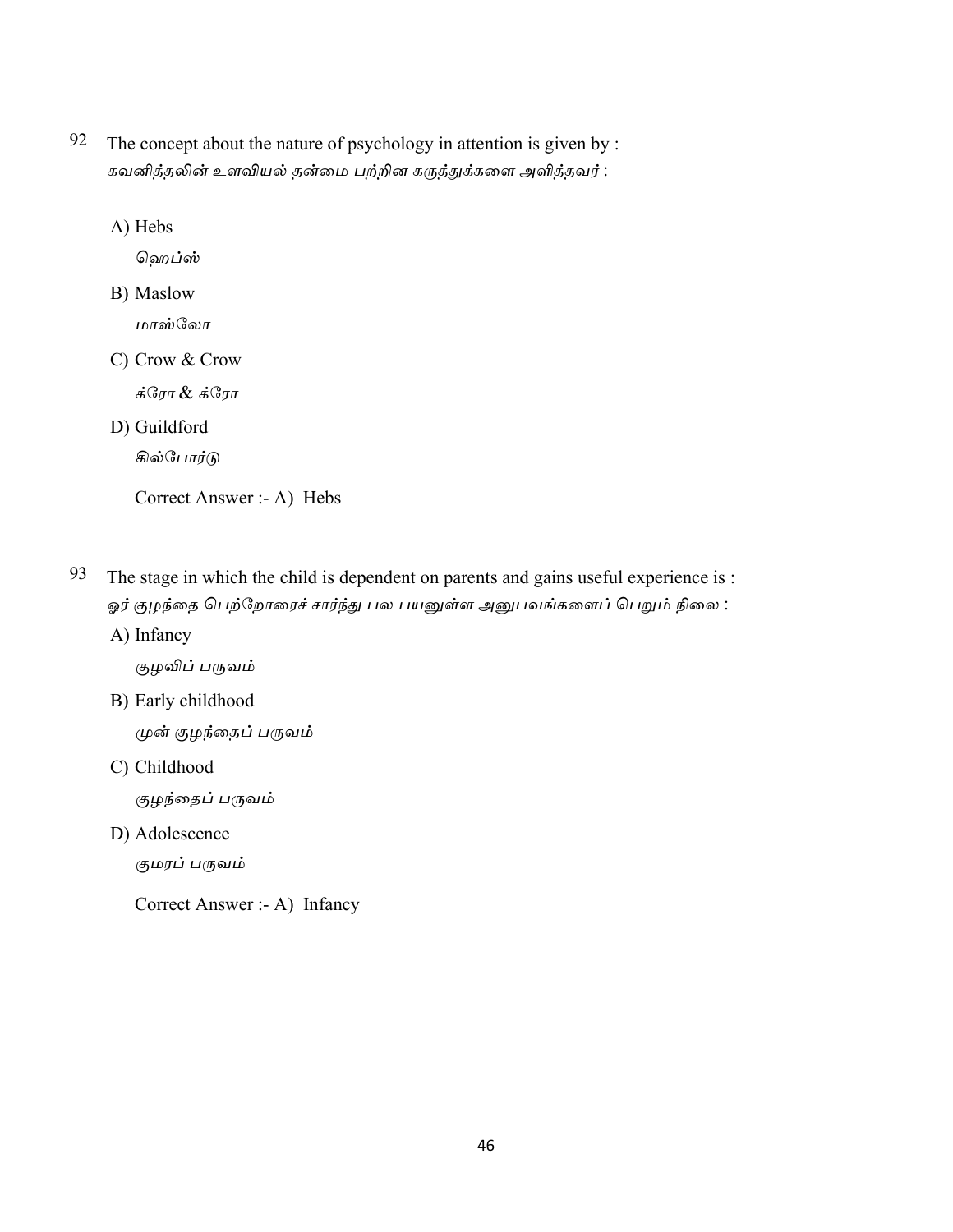- 94 Samagra Shiksha Abhiyan covers the education from . சமக்ரா சிக்க்ஷ அபியான் \_\_\_\_\_\_\_\_\_\_ வரையிலான கல்வியை உள்ளடக்கியது.
	- A) 1 to class  $8$

1 முதல் 8 வகுப்பு

B) pre-school to class 12

முன்பள்ளி முதல் வகுப்பு 12

 $C$ ) 9 to class 12

9 முதல் வகுப்பு 12

D) pre-school to class 10

```
முன்பள்ளி முதல் வகுப்பு 10
```
Correct Answer :- B) pre-school to class 12

- 95 In Buddhist education the initiation Ceremony for admission of student was called as : புத்தமதக் கல்வியில் மாணவர் சேர்க்கைக்கான துவக்க விழா அழைக்கப்படும் விதம் :
	- A) Upnayan
		- உபநயனம்
	- B) Upsampda
		- உபசம்ப்சம்
	- C) Pabbajja

பப்பஜா

D) Bismillah

பிஸ்மில்லாஹ்

Correct Answer :- C) Pabbajja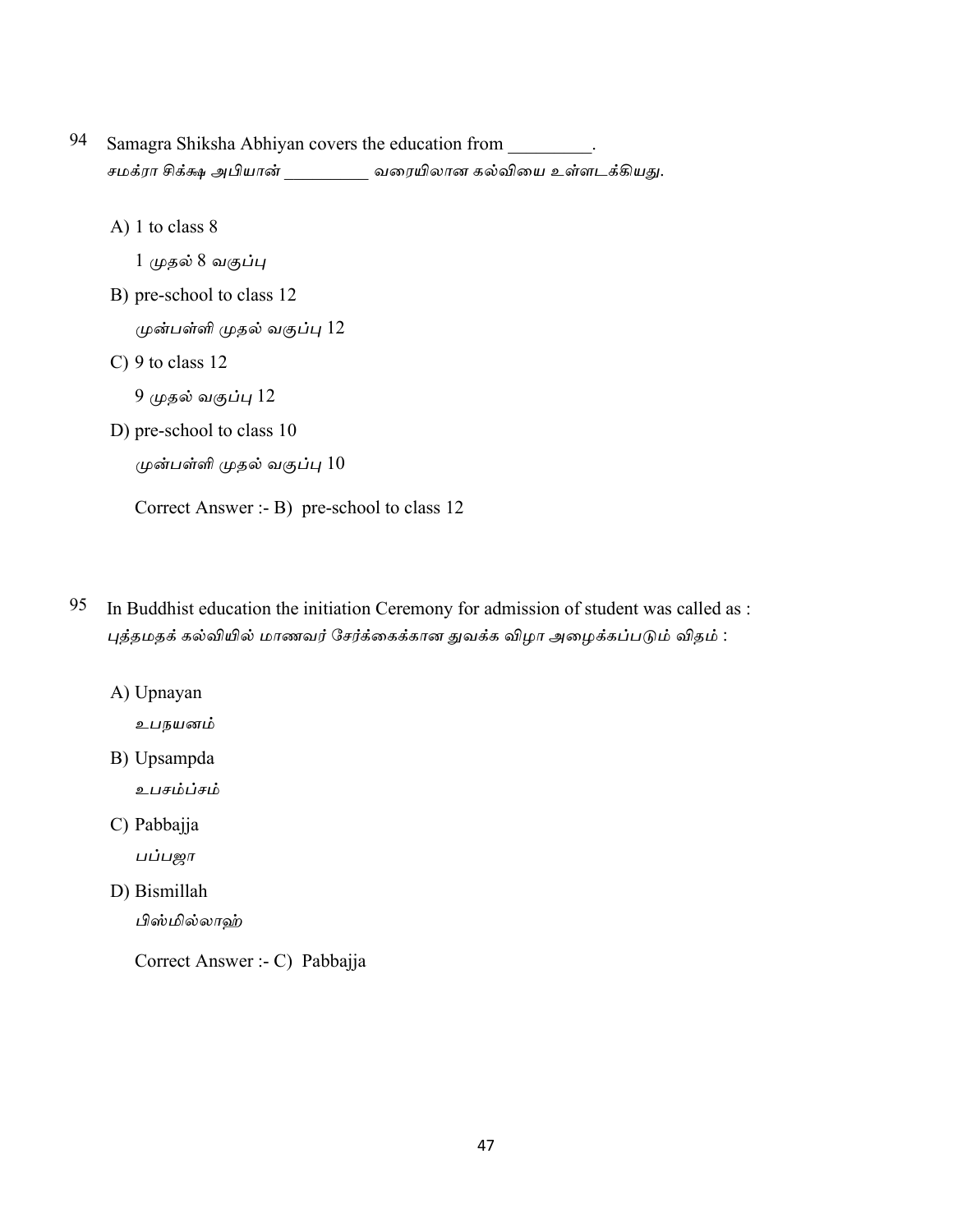- 96 Who is considered as "Educable mentally retarded"? "கற்கத்தக்க மனநலம் குன்றியவர்" என அழைக்கப்படுபவர் யார் ?
	- A) Their I.Q range is between 40 to 60 அவர்களின் நுண்ணறிவு ஈவு வரம்பானது 40 முதல் 60 –க்குள் இருக்கும்
	- B) Their I.Q range is between 60 to 80 அவர்களின் நுண்ணறவு ஈவு வரம்பானது 60 முதல் 80 –க்குள் இருக்கும்
	- C) Their I.Q range is between 30 to 40 அவர்களின் நுண்ணறிவு ஈவு வரம்பானது 30 முதல் 40 –க்குள் இருக்கும்
	- D) Their I.Q range is between 50 to 70 அவர்களின் நுண்ணறிவு ஈவு வரம்பானது 50 முதல் 70 –க்குள் இருக்கும்

Correct Answer :- D) Their I.Q range is between 50 to 70

- 97 According to Crow and Crow, Guidance is: க்ரோ மற்றும் க்ரோவின் வழிகாட்டுதல் என்பது :
	- A) direction

இயக்குதல்

- B) Imposition of one's point of view upon another ஒருவரின் கருத்தை மற்றொருவரின் மீது திணிப்பது
- C) Assistance made available by competent counsellors தகுதி வாய்ந்த ஆலோசகர்கள் மூலம் உதவிகள் கிடைக்கச் செய்தல்
- D) Carrying the burden of anothers life மற்றொருவரின் வாழ்க்கையை சுமப்பது

Correct Answer :- C) Assistance made available by competent counsellors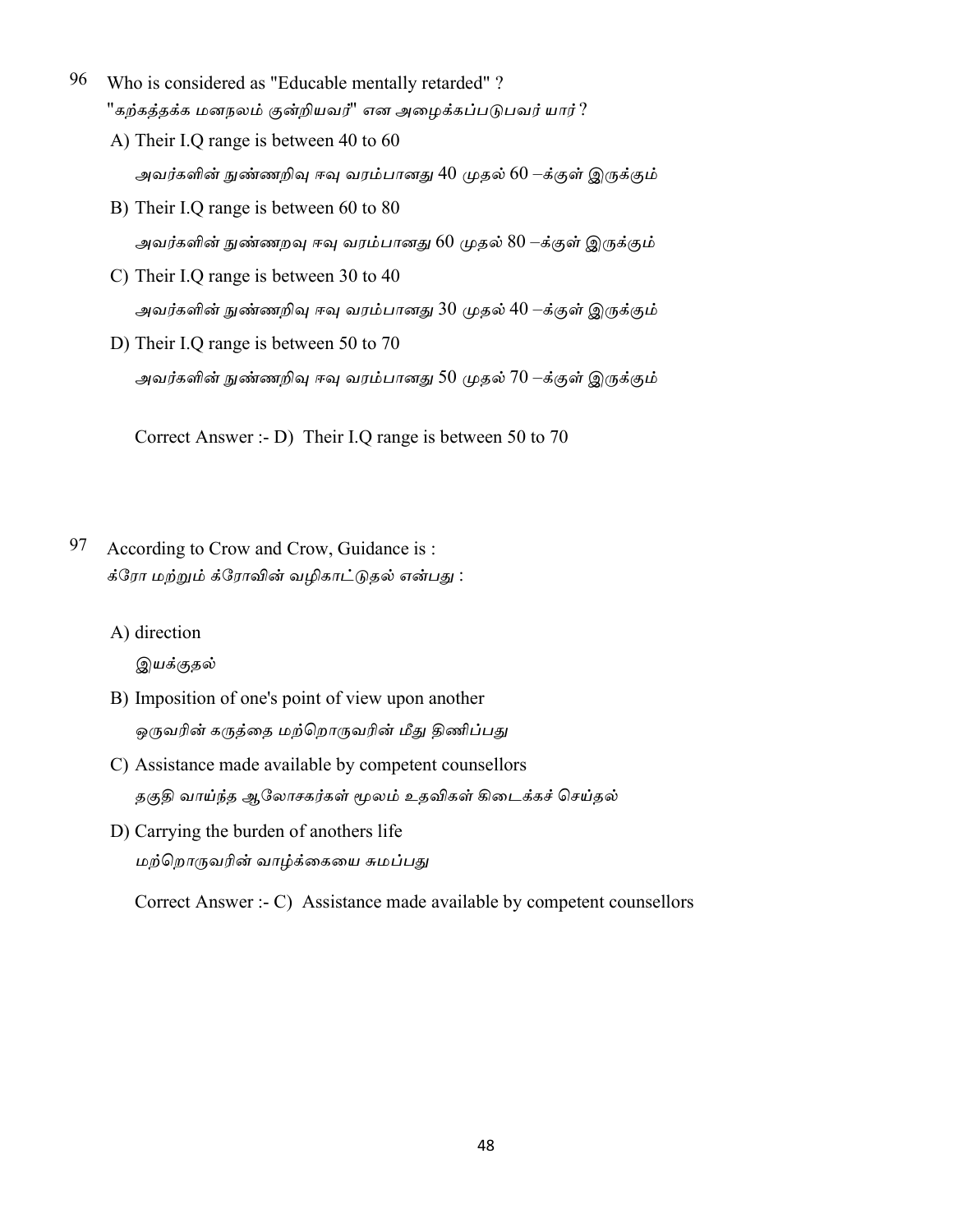98 According to Crow and Crow, which among the following is not considered as the aims and objectives of mental hygiene.

க்ரோ மற்றும் க்ரோவின் படி, பின்வருவனவற்றுள் எது மன சுகாதாரத்திற்கான குறிக்கோள் மற்றும் நோக்கமாக கருதப்படுவது இல்லை :

A) Adjustment

சரிபடுத்திக் கொள்ளுதல்

B) Preservation

பாதுகாத்தல்

C) Prevention

தடுத்தல்

D) Cure

குணமாக்குதல்

Correct Answer :- A) Adjustment

- 99 Carl Jung considered personality in terms of . கார்ல் ஜங் ஆளுமையாக கருதுவது \_\_\_\_\_\_\_\_\_\_.
	- A) Individual difference தனிமனித வேறுபாடு
	- B) Introvert & Extrovert

அகபயத்தன்மை மற்றும் புறபயத்தன்மை

C) Traits

பண்புகள்

D) Creativity

படைப்பாற்றல்

Correct Answer :- B) Introvert & Extrovert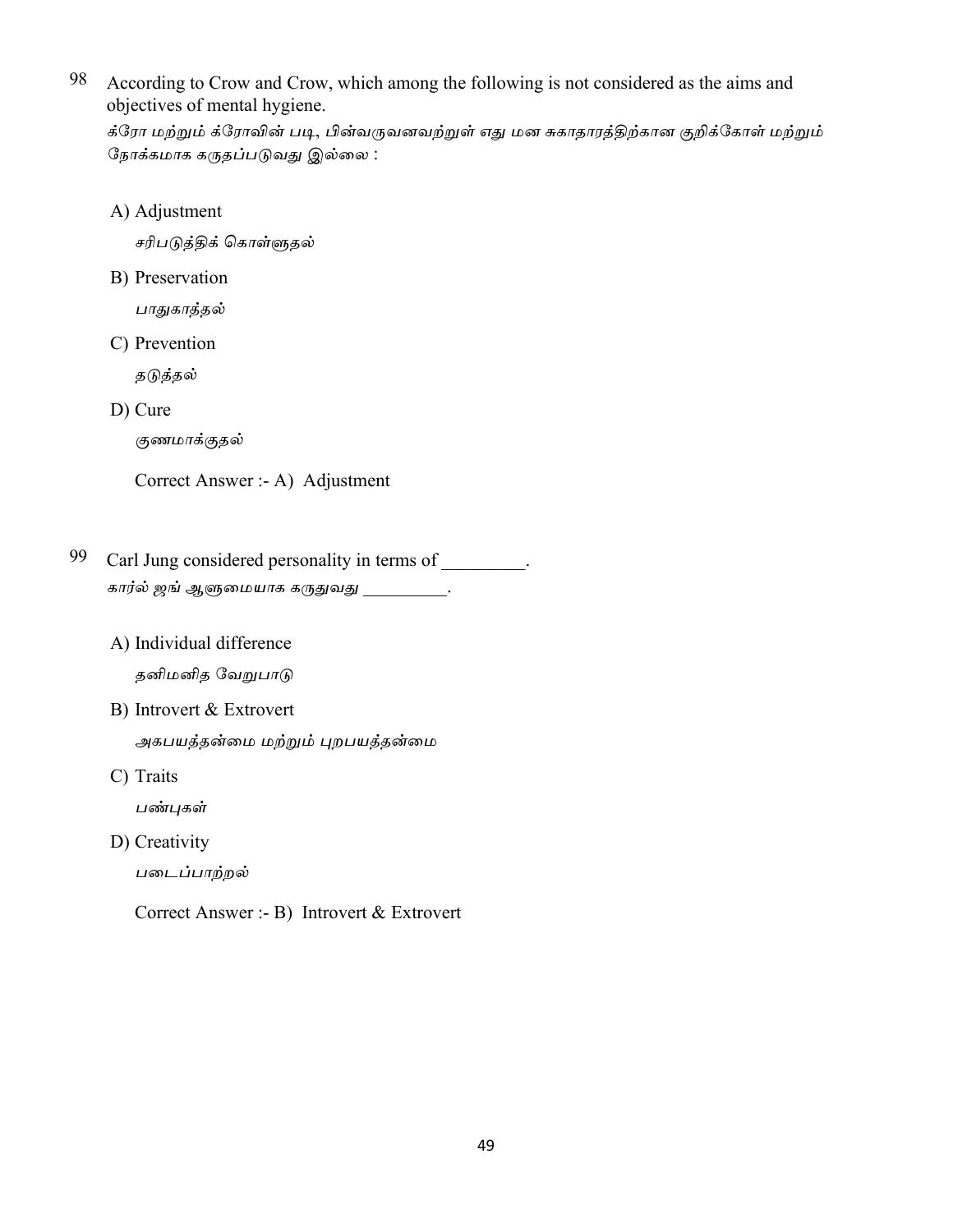100 is the moral arm of the personality according to Freud. பிராய்டின் படி ஆளுமைக்கான தார்மீக ஆயுதமாக கருதப்படுவது :

A) Super Ego

மேன்மையான தன்முனைப்பு

B) preconscious

முன் உணர்வு நிலை

 $C) Ego$ 

தன்முனைப்பு

 $D)$  ID

அகம்

```
Correct Answer :- A) Super Ego
```
101 The theory of achievement motivation was given by \_\_\_\_\_\_\_\_. அடைவு உளக்கி கோட்பாட்டினைக் கொடுத்தவர் \_\_\_\_\_\_\_\_\_.

A) Freud

பிராய்டு

B) Maslow

மாஸ்லோ

 $C)$  Hull

ஹல்

D) Mcclelland

மெக்கலண்டு

Correct Answer :- D) Mcclelland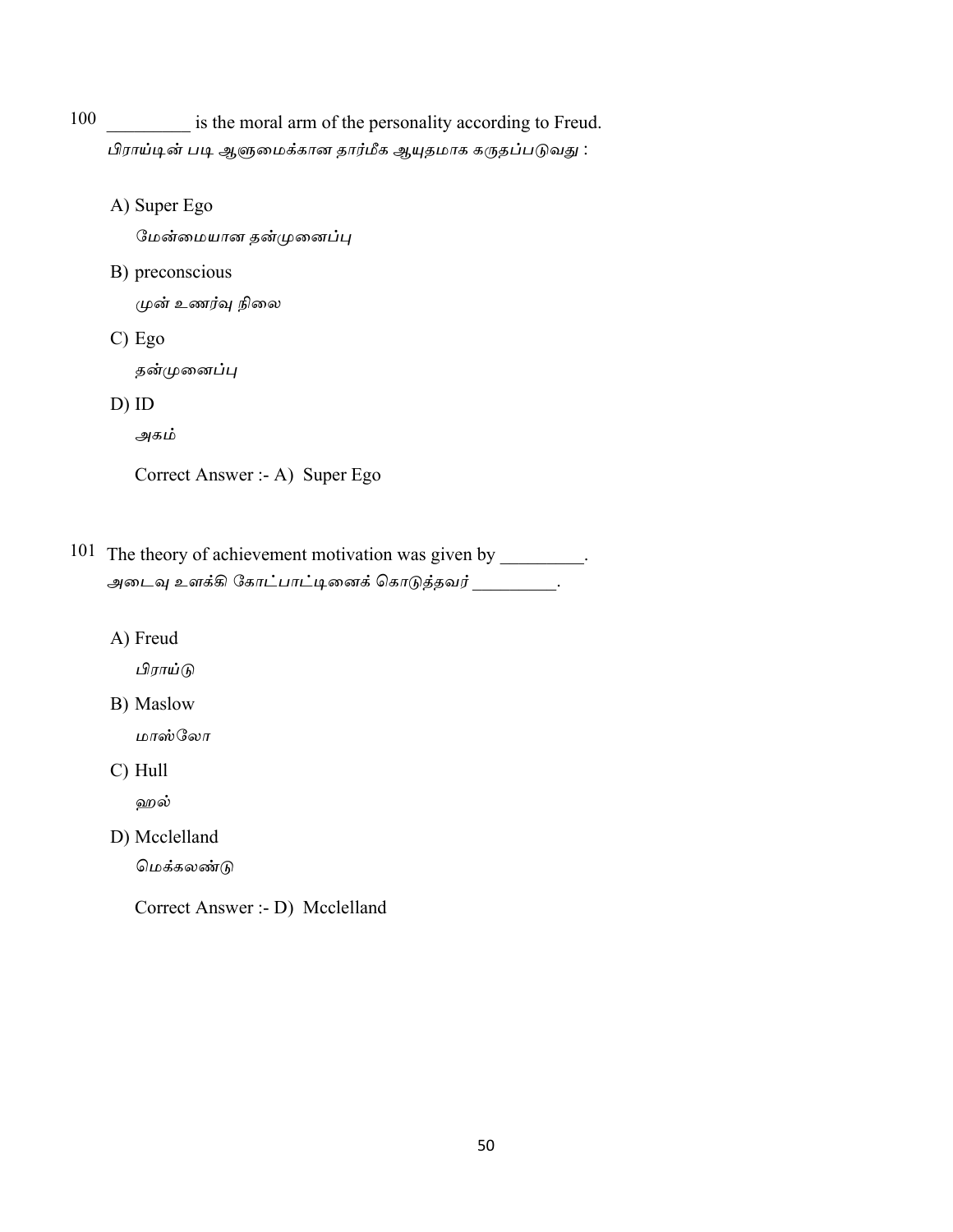102 The word motivation is derived from :

ஊக்குவித்தல் என்ற வார்த்தை பெறப்பட்ட மொழி :

A) Greek

கிரேக்கம்

B) Latin

இலத்தீன்

C) French

பிரெஞ்சு

D) Sanskrit

சமஸ்கிருதம்

Correct Answer :- B) Latin

103 Match the following on the basis of IQ classification of the Indian by Dr. Rice.

|     | Class                       |                          |             | Range of IQ                  |
|-----|-----------------------------|--------------------------|-------------|------------------------------|
| (a) | Dull                        |                          | (1)         | $55 - 70$                    |
| (b) | <b>Very Superior</b>        | ÷,                       | (2)         | $140 - 165$                  |
| (c) | Average                     | $\overline{\phantom{a}}$ | (3)         | $70 - 85$                    |
| (d) | Border line                 |                          | (4)         | $85 - 120$                   |
| Dr. | ரைஸ்-ன்<br>இந்தியர்களுக்கான |                          | நுண்ணறிவு   | வகைப்பாட்டினை<br><b>FF61</b> |
|     | பொருத்துக.                  |                          |             |                              |
| (a) | மந்தமானவர்                  | (1)                      | $55 - 70$   |                              |
| (b) | மிகச்சிறந்தவர்              | (2)                      | $140 - 165$ |                              |
| (c) | சராசரியானவர்                | (3)                      | $70 - 85$   |                              |
| (d) | விளிம்பு நிலையில்           | (4)                      | $85 - 120$  |                              |
|     | உள்ளவர்                     |                          |             |                              |

- A) (a)-(2); (b)-(3); (c)-(4); (d)-(1)
	- (a)-(2); (b)-(3); (c)-(4); (d)-(1)
- B) (a)-(3); (b)-(2); (c)-(4); (d)-(1)
	- (a)-(3); (b)-(2); (c)-(4); (d)-(1)
- C) (a)-(1); (b)-(2); (c)-(3); (d)-(4)
	- (a)-(1); (b)-(2); (c)-(3); (d)-(4)
- D) (a)-(2); (b)-(1); (c)-(4); (d)-(3)
	- (a)-(2); (b)-(1); (c)-(4); (d)-(3)

Correct Answer :- B) (a)-(3); (b)-(2); (c)-(4); (d)-(1)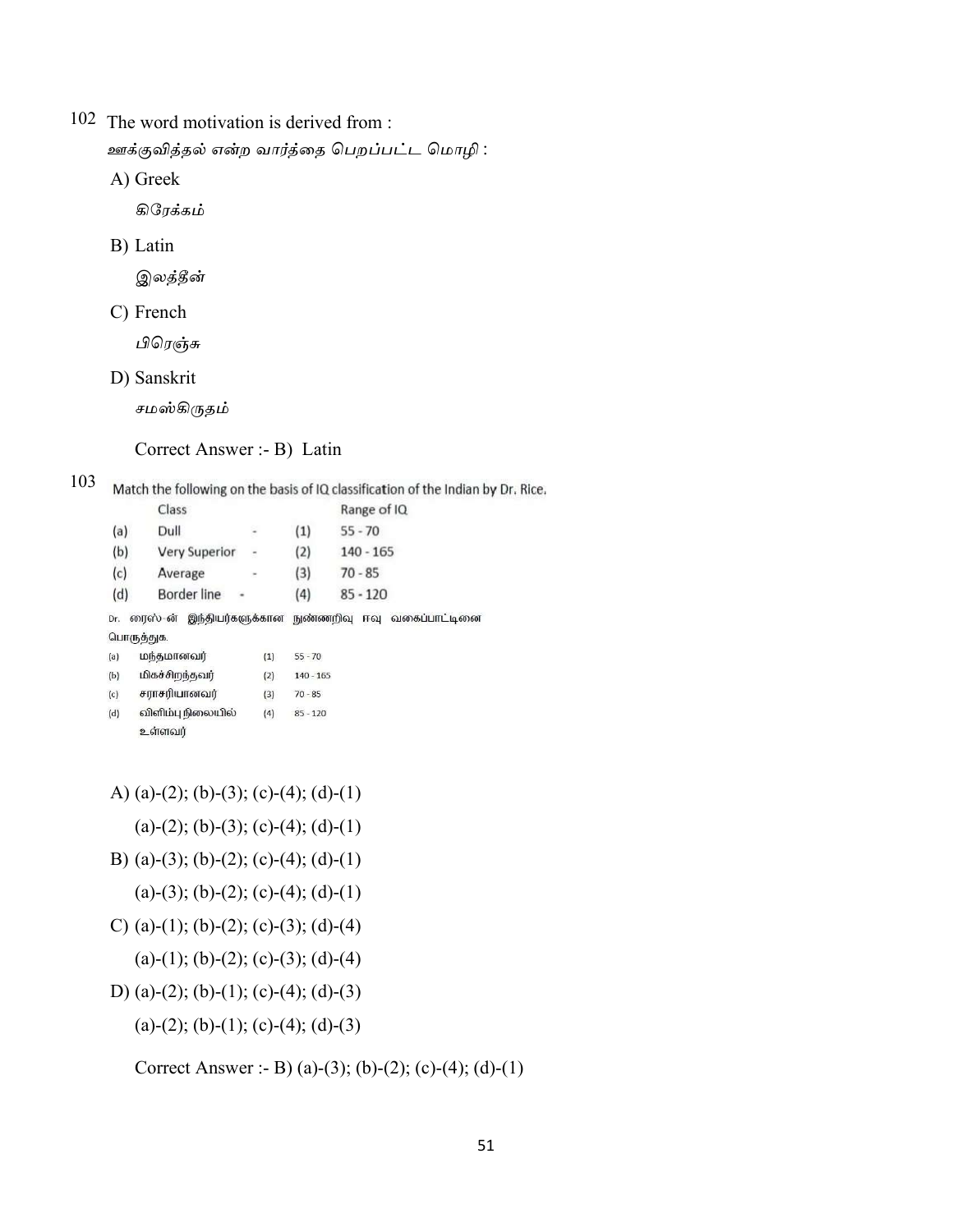- 104 Law of readiness was propounded by : ஆயத்த விதியை எடுத்துரைத்தவர் :
	- A) Pavlow

பாவ்லோ

B) Thorndike

தார்ண்டைக்

C) Skinner

ஸ்கின்னர்

D) Gagne

காக்னே

Correct Answer :- B) Thorndike

- 105 Which of the following pair is not correct? பின்வருவனவற்றுள் எந்த இணை சரியானது இல்லை?
	- A) Thorndike Cat

தார்ண்டைக்– பூனை

B) Pavlov - Dog

பாவ்லோ – நாய்

C) Kohler - Monkey

கோலர்– குரங்கு

D) Skinner - Rat

ஸ்கின்னர் – எலி

Correct Answer :- C) Kohler - Monkey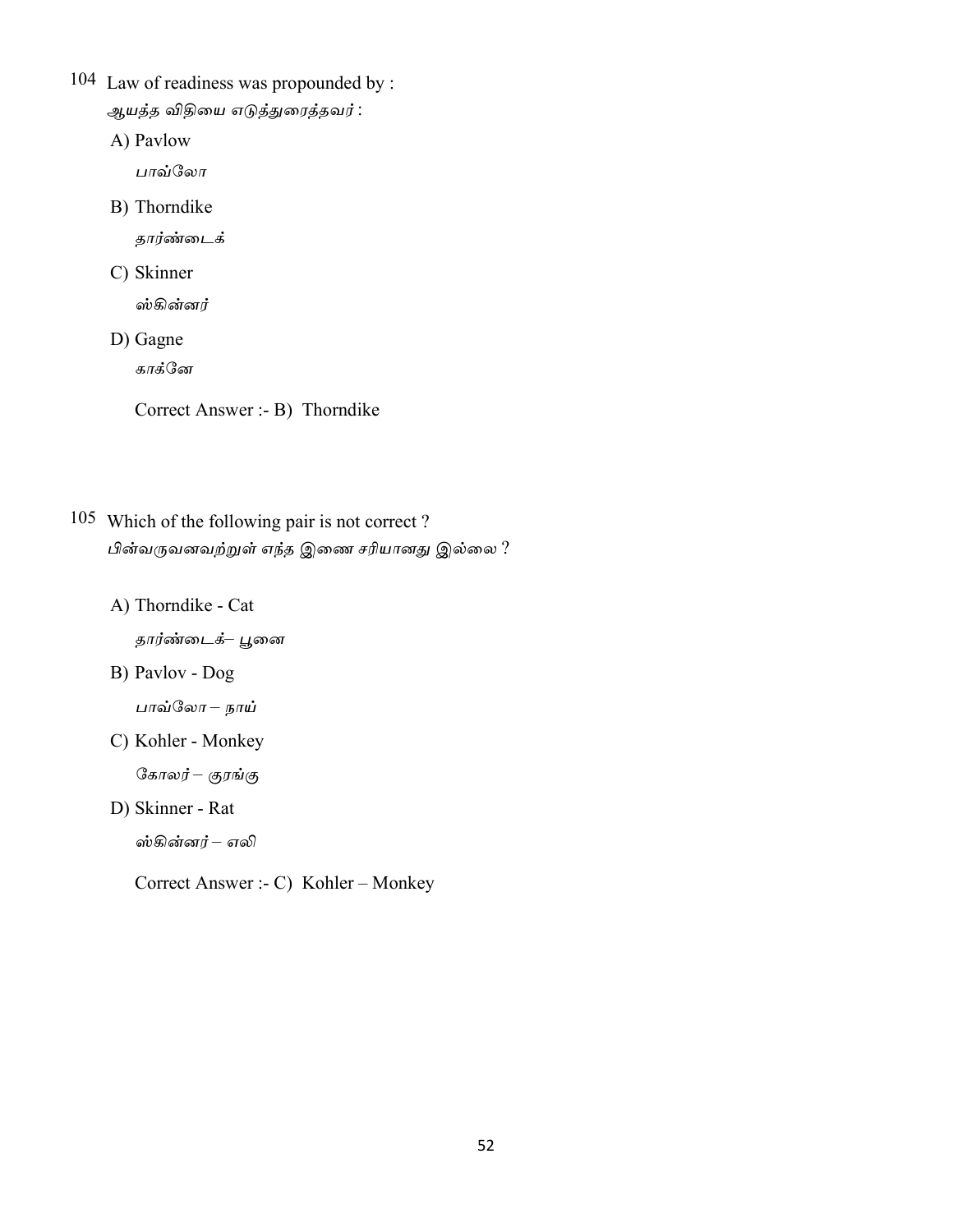- 106 Classroom Interaction Analysis is related with : வகுப்பறை இடைவினை பகுப்பாய் உடன் தொடர்புடையவர் :
	- A) Piaget

பியாஜே

B) Bruner

புரூனர்

C) Kohlbery

கோல்பெர்க்

D) Flanders

பிளாண்டர்

Correct Answer :- D) Flanders

107 In which stage, the emotional development reaches its maturity?

மனவெழுச்சி மேம்பாடானது, எந்த படிநிலையில் அதனுடைய முதிர்ச்சியை அடைகிறது ?

A) Childhood

குழந்தைப் பருவம்

B) Adolescence

குமரப்பருவம்

C) Adulthood

முதிர் பருவம்

D) Old age

முதுமைப்பருவம்

Correct Answer :- C) Adulthood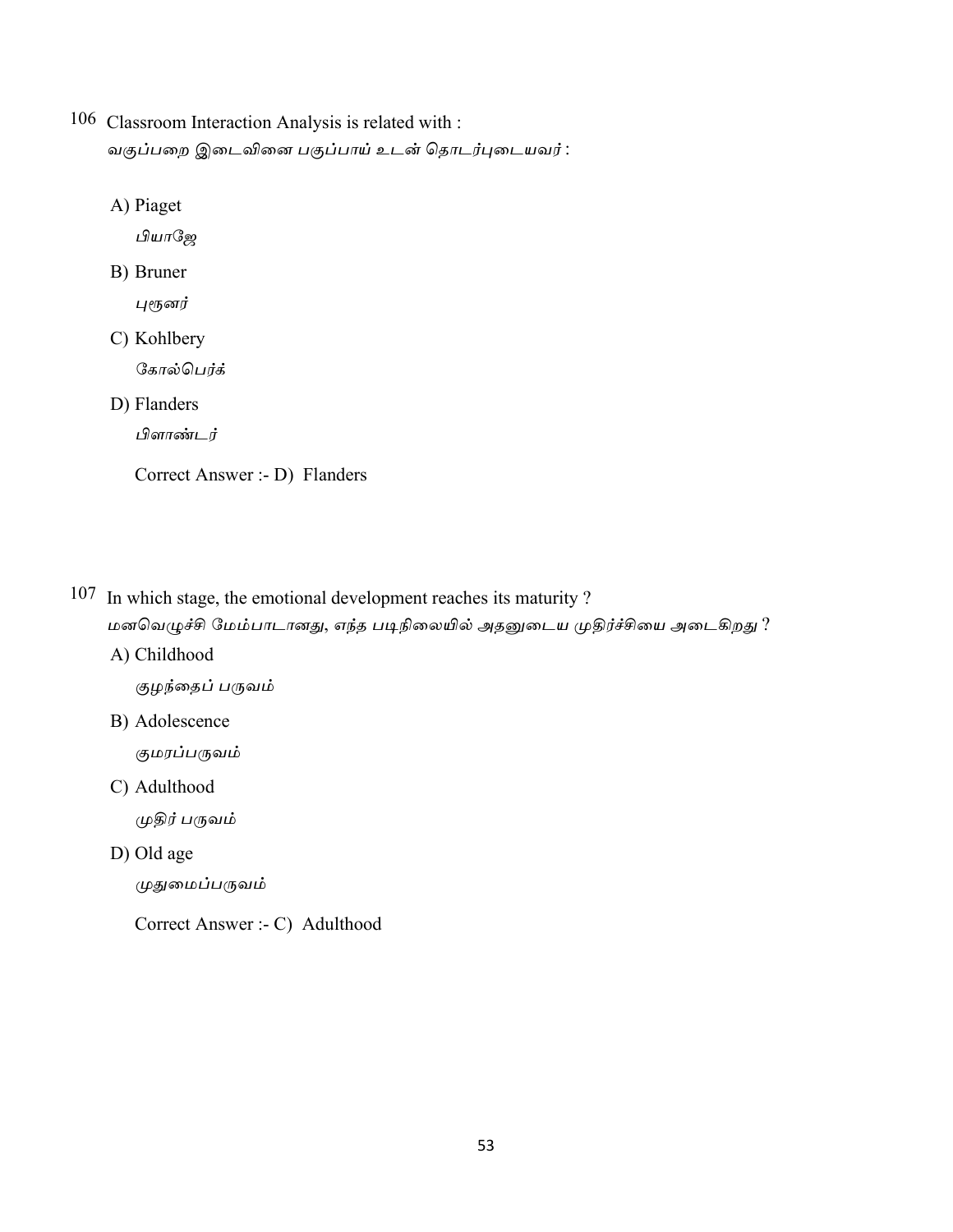- 108 Identify the external determinants of attention : கவனத்திற்கான புறக்காரணியை அடையாளப்படுத்துக :
	- A) Intensity of the stimulus தூண்டுதலின் தீவிரம் B) Interest ஆர்வம் C) Past experience முன் அனுபவம் D) Social motivies சமூக ஊக்கிகள்

Correct Answer :- A) Intensity of the stimulus

| 109 Rousseau divided the human development into |                             | stages. |
|-------------------------------------------------|-----------------------------|---------|
| ரூஸோ மனித மேம்பாட்டினை                          | படிநிலைகளாக பிரித்துள்ளார். |         |

 $A)$ 4  $\overline{4}$  $B) 5$ 5  $C$ ) 6 6  $D)$  7  $\overline{7}$ 

Correct Answer :- A) 4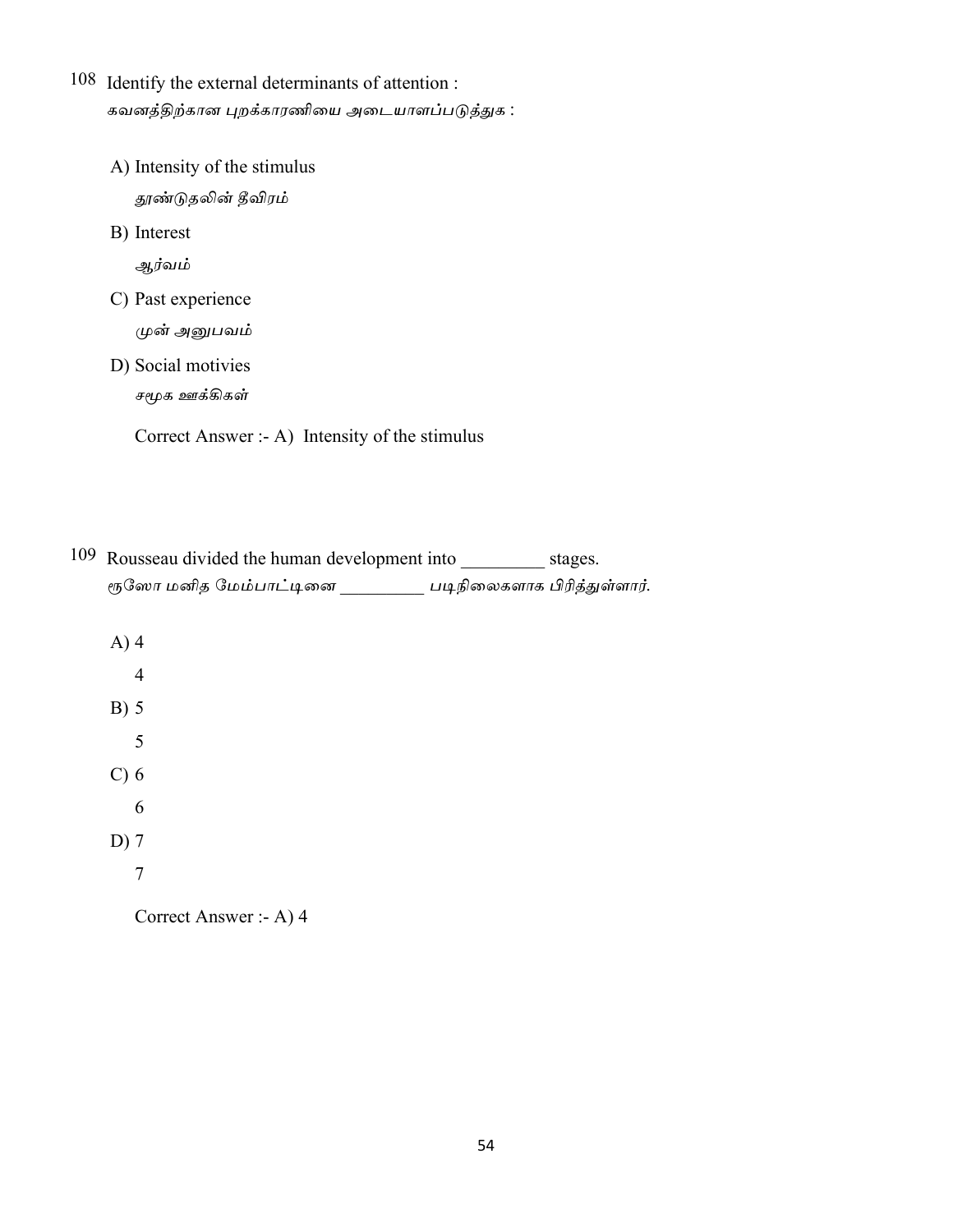110 According to Indian council of medical research, 1972, the average height of 19 years girl is : இந்திய மருத்துவ ஆராய்ச்சி கழகத்தின் (1972) படி 19 வயதுடைய பெண்ணின் சராசரி உயரமானது : A) 150.7 cm

 $150.7$  செ.மீ.

B) 152.7 cm

 $152.7$  செ.மீ.

C) 151.7 cm

 $151.7$  செ.மீ.

D) 153.7 cm

 $153.7$  செ.மீ.

Correct Answer :- C) 151.7 cm

111 The de Broglie wavelength of a free electron of momentum P is :

டீ பிராக்கிலி அலை நீளம் என்பது ஒரு தன்னிச்சையான எலக்ட்ரானின் உந்தம் P ஆக இருக்கும் போது  $\ddot{\cdot}$ 

A)  $P = \frac{1}{\lambda}$  $P = \frac{h}{\lambda}$  $\alpha = \frac{b}{p}$  $\lambda = \frac{h}{p}$ C)  $h=\lambda P$  $h = \lambda P$ D)  $P=h\lambda$ 

 $P=h\lambda$ 

$$
Correct \; Answer: B) \quad \lambda = \frac{h}{p}
$$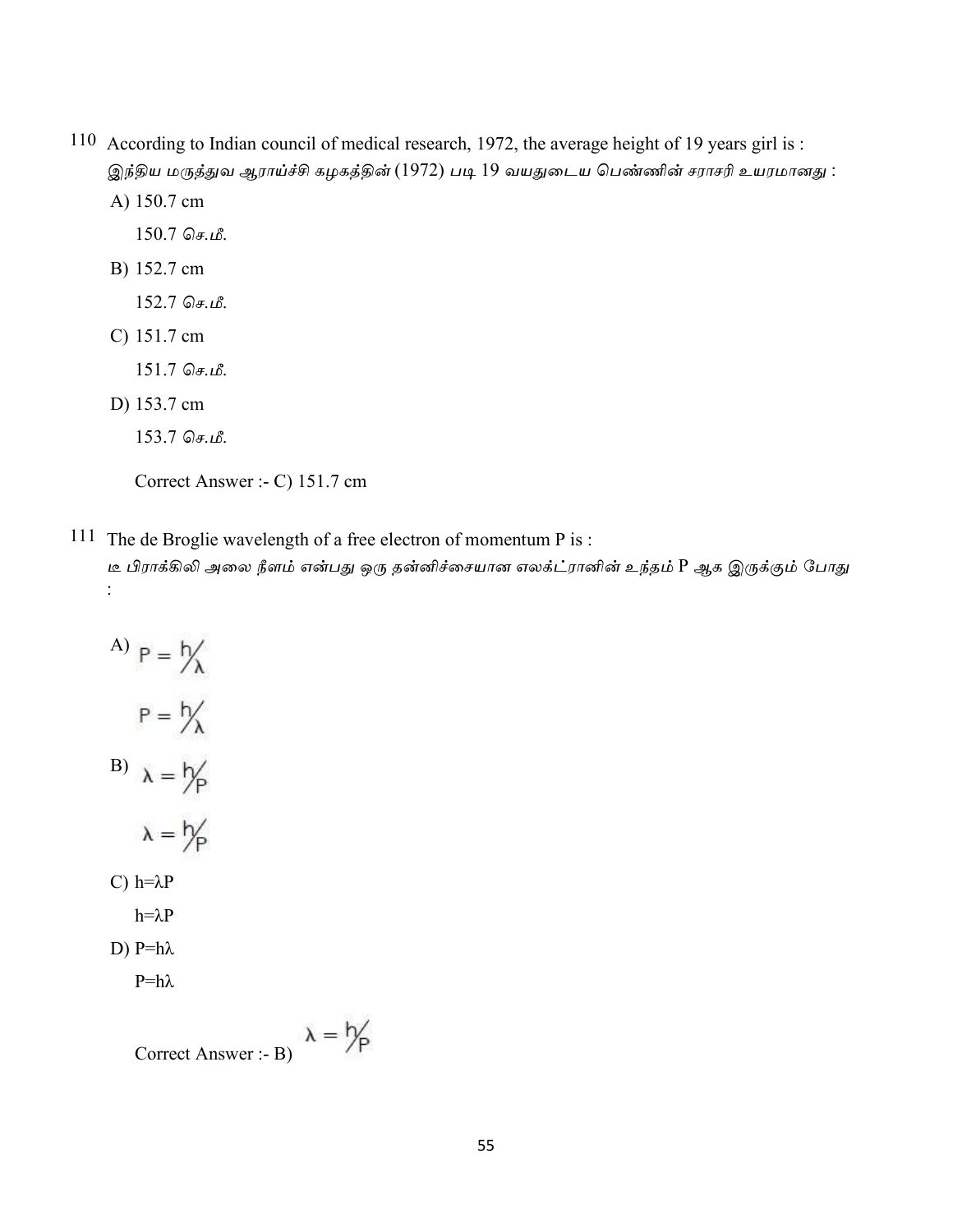- 112 Low voltage cables are meant for use upto: குறை மின்னழுத்தம் கம்பிகளில் மின்னழுத்தம் இது வரை பயன்படுத்தலாம் :
	- A) 1.1 kV
		- $1.1 \text{ kV}$
	- B) 3.3 kV
		- 3.3 kV
	- C)  $6.6 \text{ kV}$ 
		- $6.6$  kV
	- $D)$  11 kV
		- $11 kV$

Correct Answer :- A) 1.1 kV

- 113 Skin effect is proportional to: தோல் விளைவு நேர் விகிதத்தில் அமையும் :
	- A) (Conductor diameter)<sup>4</sup>

 $(s$ டத்தியின் விட்டம்) $^4$ 

B) (Conductor diameter)<sup>3</sup>

 $(s$ டத்தியின் விட்டம்) $^{3}$ 

C) (Conductor diameter)<sup>2</sup>

(கடத்தியின் விட்டம்) $^2$ 

- D) (Conductor diameter) $^{1/2}$ 
	- $(\overline{s}$ டத்தியின் விட்டம்) $^{1/2}$

Correct Answer :- C) (Conductor diameter)<sup>2</sup>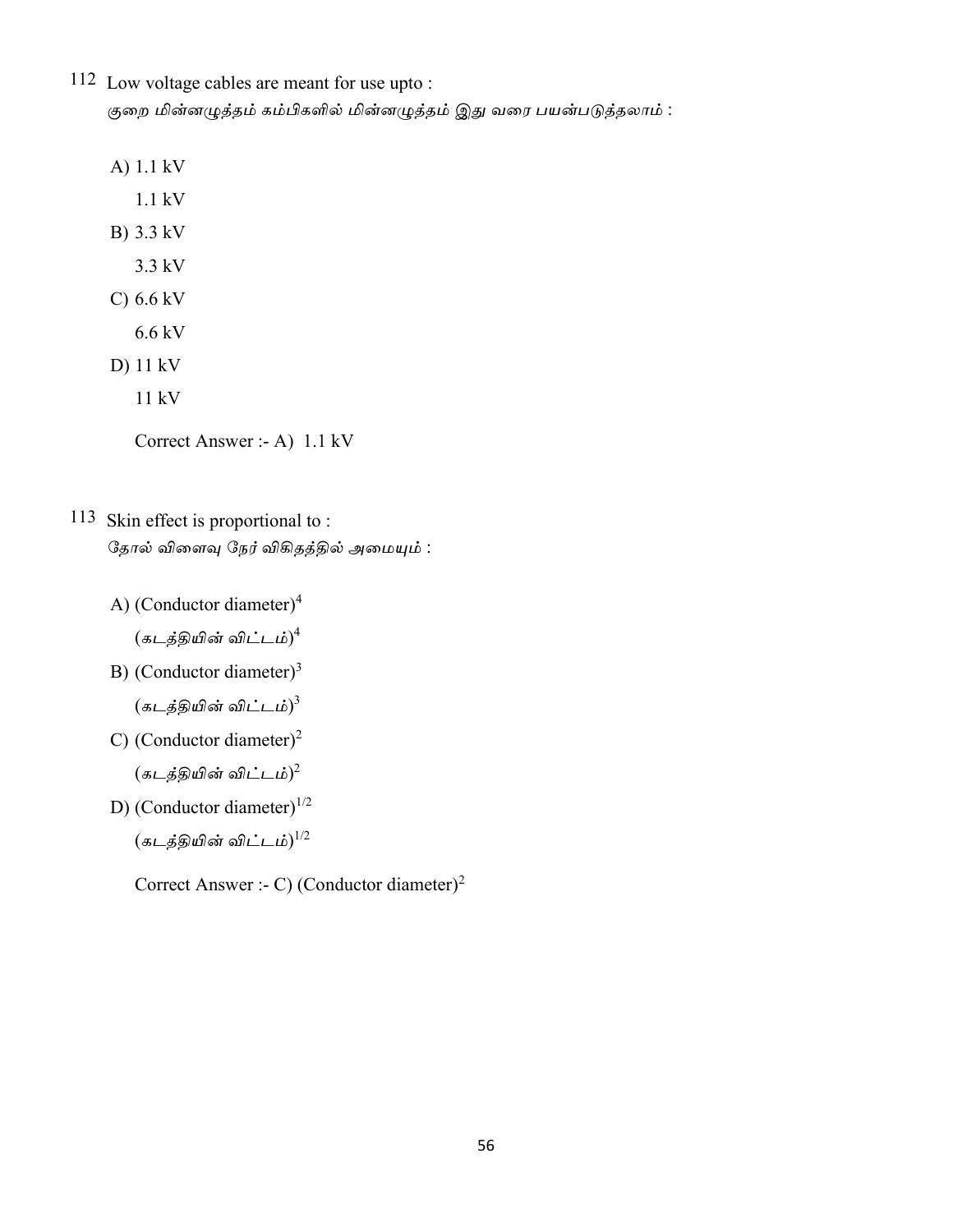114 As compared to a DC 2-wire distributor, a 3 wire distributor with same maximum voltage to earth uses only how many percent of Copper require :

ஒரு DC 2 ஒயர் பங்கீட்டரை ஒரு 3 ஒயர் பங்கீட்டரையுடன் ஒப்பிடுகையில் அதே அதிகபட்ச .<br>மின்னழுத்தத்துடன் தரையிரக்கம் செய்ய காப்பர் ஒயர் பயன்படுத்தினால் எத்தனை சதவீதம் காப்பர் தேவை ?

- A) 66.7
	- 66.7
- B) 33.3
	- 33.3
- $C)$  31.25
	- 31.25
- D) 150
	- 150

Correct Answer :- C) 31.25

- 115 Which gas can be filled in GLS lamp? GLS விளக்கில் எந்த வகை வாயு நிரப்ப முடியும் ?
	- A) Oxygen

ஆக்சிஜன்

B) Carbondioxide

கார்பன் டை ஆக்ஸைடு

C) Xenon

சௌான்

D) Any inert gas

ஏதாவது நல்லியல்பு வாயு

Correct Answer :- D) Any inert gas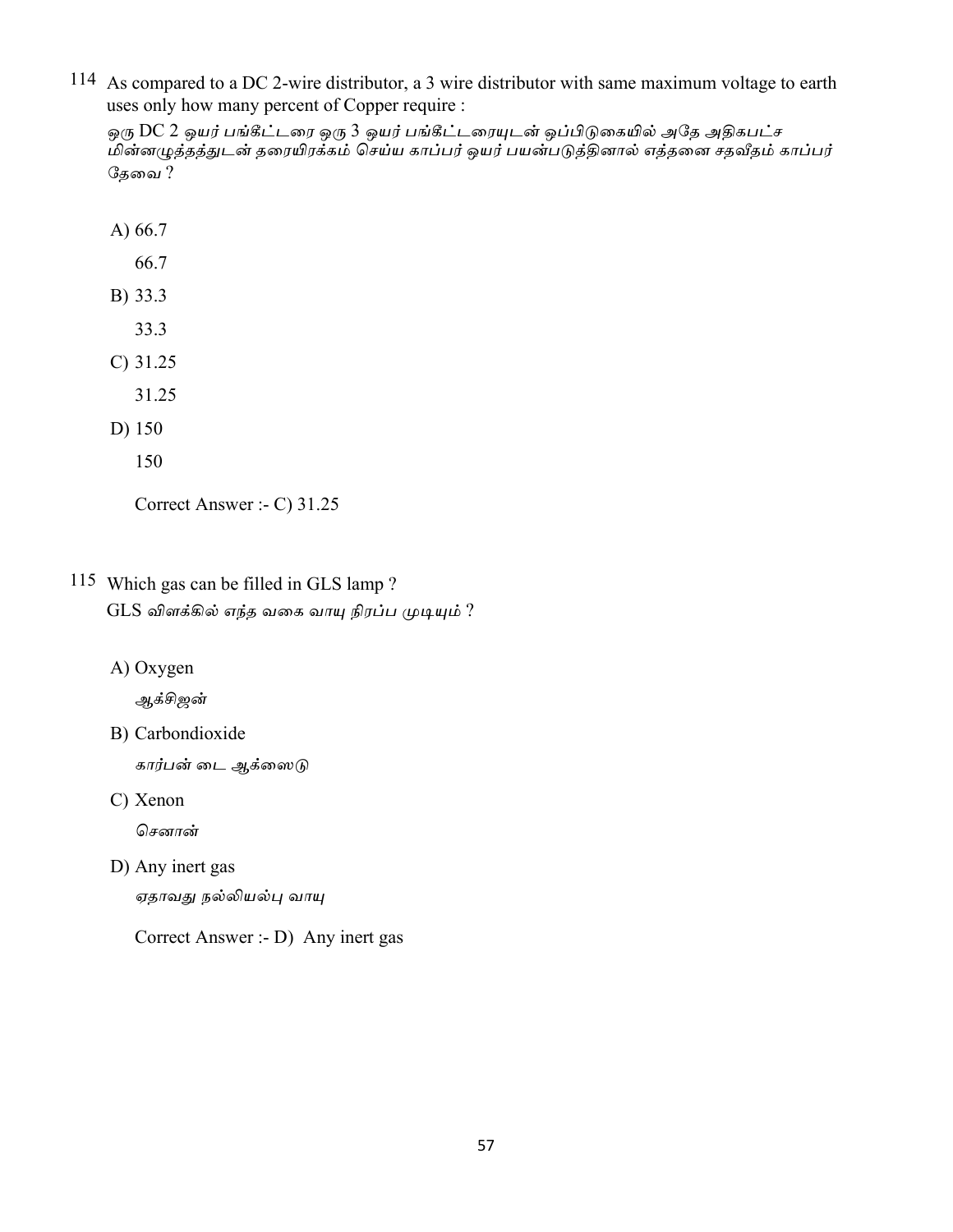- 116 Entropy of a substance is highest when it is : ஒரு அமைப்பின் என்ரோபி எப்பொழுது அதிகமாக இருக்கும் ?
	- A) in the solid state

திட நிலையில்

B) in the liquid state

திரவ நிலையில்

- C) in the gaseous state வாயு நிலையில்
- D) at the triple point

மூன்று புள்ளி நிலையுடனும்

Correct Answer :-  $C$ ) in the gaseous state

- 117 Elements whose electronegativities are 1.2 and 3.1. Bond formed between them would be : இரு தனிமங்களின் எலக்ட்ரான் கவர்தன்மை 1.2 மற்றும் 3.1. அவைகளுக்கு இடையே உருவாகும் பிணைப்பு இவ்வாறானது:
	- A) Covalent

சகப் பிணைப்பு

B) Coordinate

ஈதல் பிணைப்பு

C) Metallic

உலோகப் பிணைப்பு

D) Ionic

அயனிப் பிணைப்பு

Correct Answer :- D) Ionic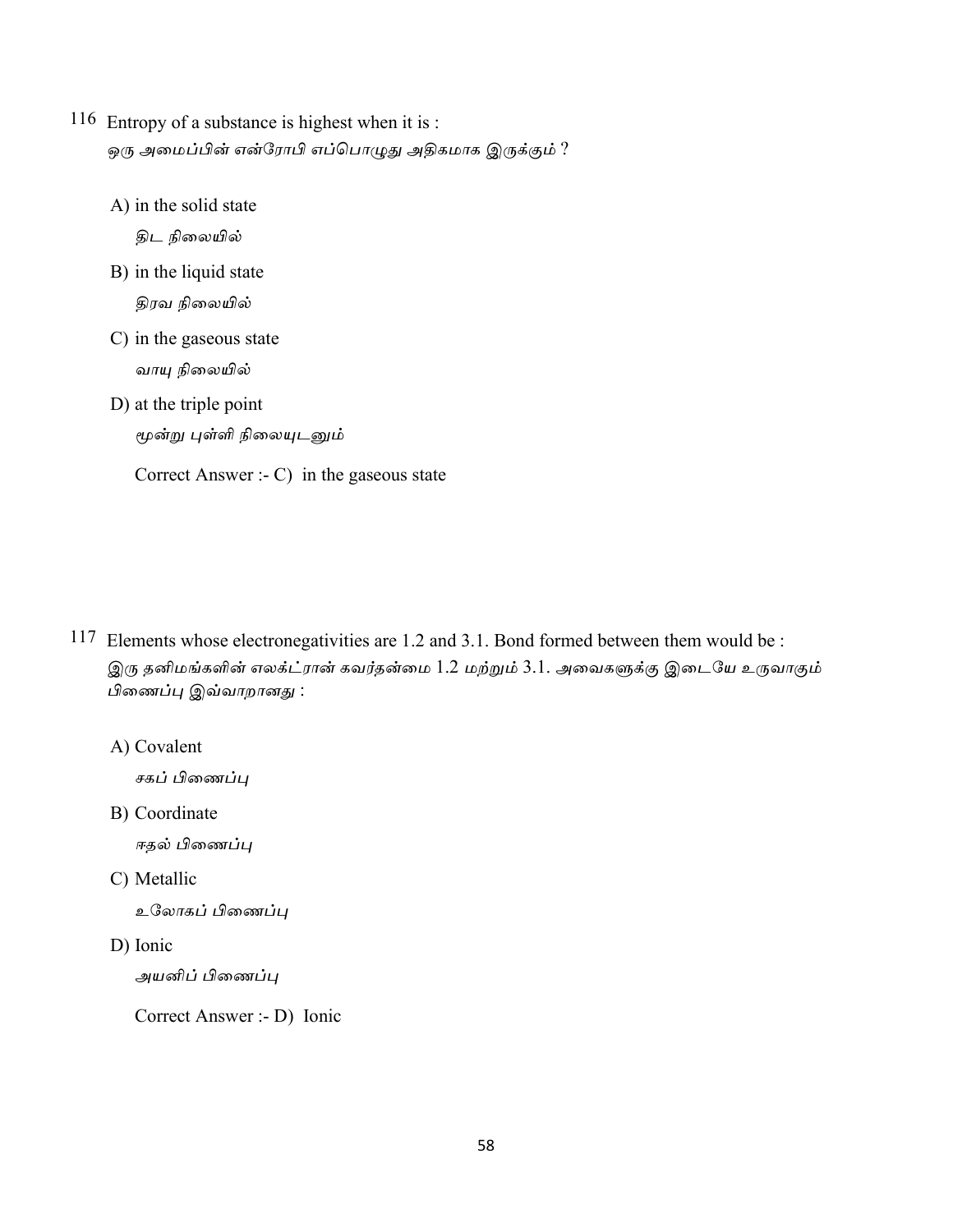118 The ion that is isoelectronic with CO is :

 $CO$  மூலக்கூறுக்கு சமமான எலக்ட்ரான் எண்ணிக்கையை கொண்ட அயனி :

- A)  $O_2^+$ 
	- $O_2^+$
- $B) O<sub>2</sub>$ 
	- $O<sub>2</sub>$
- $C) N_2^+$ 
	- $N_2^+$
- $D) CN^-$

 $CN<sup>-</sup>$ Correct Answer :- D) CN<sup>-</sup>

- 119 The polymer used for making artificial eyes is : .<br>செயற்கை கண் உருவாக்க பயன்படும் பலபடி :
	- A) Polyvinyl acetate

பாலிவினைல் அசிட்டேட்

- B) Polytetrafluoro ethylene பாலிடெட்ராப்ளூரோ எத்திலீன்
- C) Polymethyl methyacrylate பாலிமெத்தில் மெத்திஅக்ரைலேட்
- D) Polyurethane

பாலியுரேத்தேன்

Correct Answer :- C) Polymethyl methyacrylate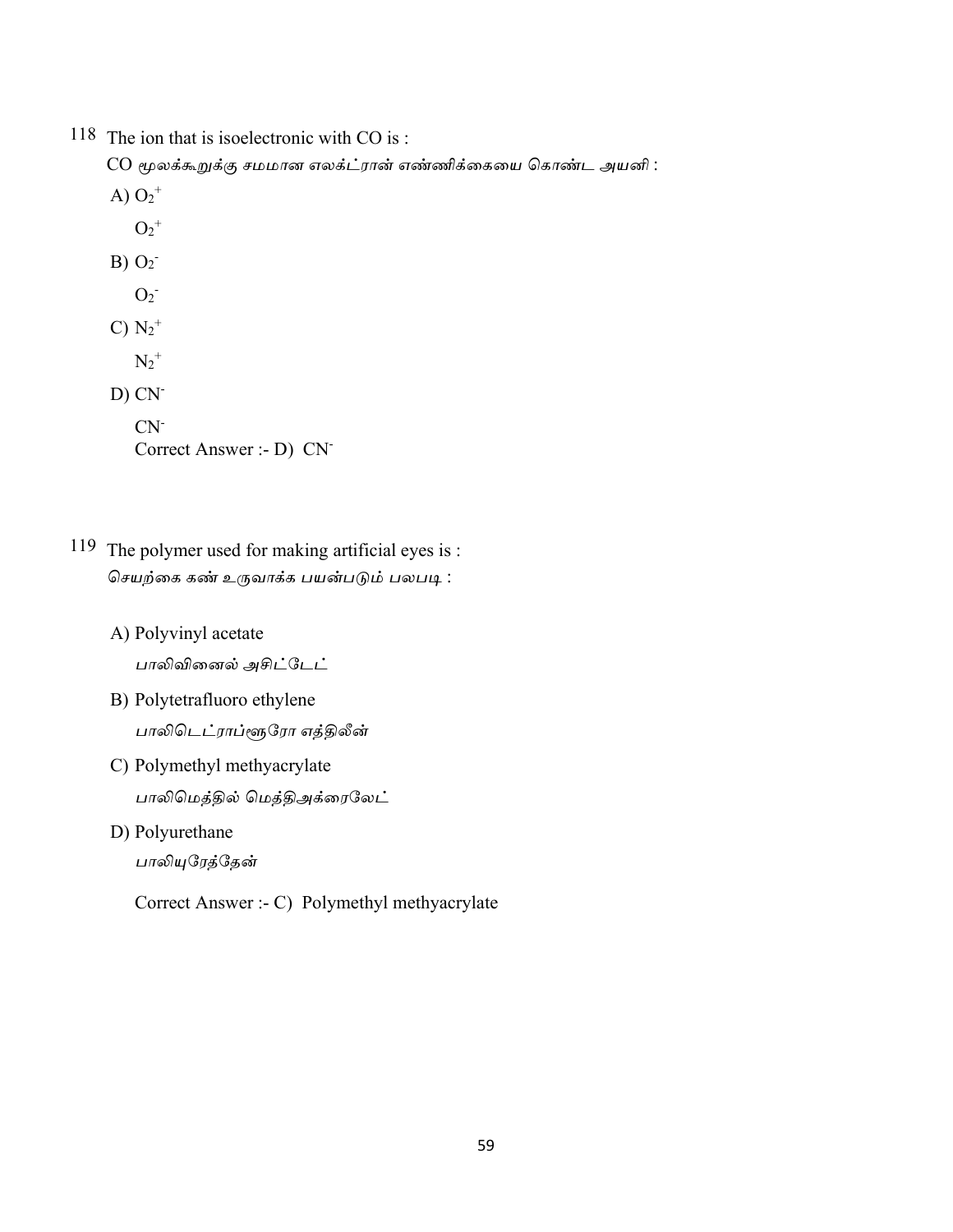- 120 The reaction between potassium permanganate and ferrous sulphate in acid medium is a : அமில ஊடகத்தில் பொட்டாசியம் பெர்மாங்கனேட்டிற்கும் பெர்ரஸ் சல்பேட்டிற்கும் இடையேயான வினை ஒரு :
	- A) Redox reaction

ஆக்ஸிஜனேற்ற – ஒடுக்க வினை

- B) Neutralization reaction நடுநிலையாக்கல் வினை
- C) Precipitation reaction வீழ்படிவாக்கல் வினை
- D) Complex formation reaction அணைவுச் சேர்மம் உருவாதல் வினை

Correct Answer :- A) Redox reaction

121 On roasting Galena ore, Lead is converted into:

கலினா தாதுவை வறுக்கும்போது காரியம் பின்வருமாறு மாற்றப்படுகிறது.

A) PbO only

PbO  $\omega \angle \omega$ 

B) PbSO<sub>4</sub> only

PbSOPbSO<sub>4</sub>  $\mu\text{L}\widehat{\theta}$ 

 $C)$  PbCO<sub>3</sub> only

PbCOPbSO<sub>3</sub>  $\mu\text{L}\odot\text{L}$ 

D) PbO and PbSo<sub>4</sub>

PbO மற்றும் PbSOPbSO<sub>4</sub>

Correct Answer :- D) PbO and PbSo<sub>4</sub>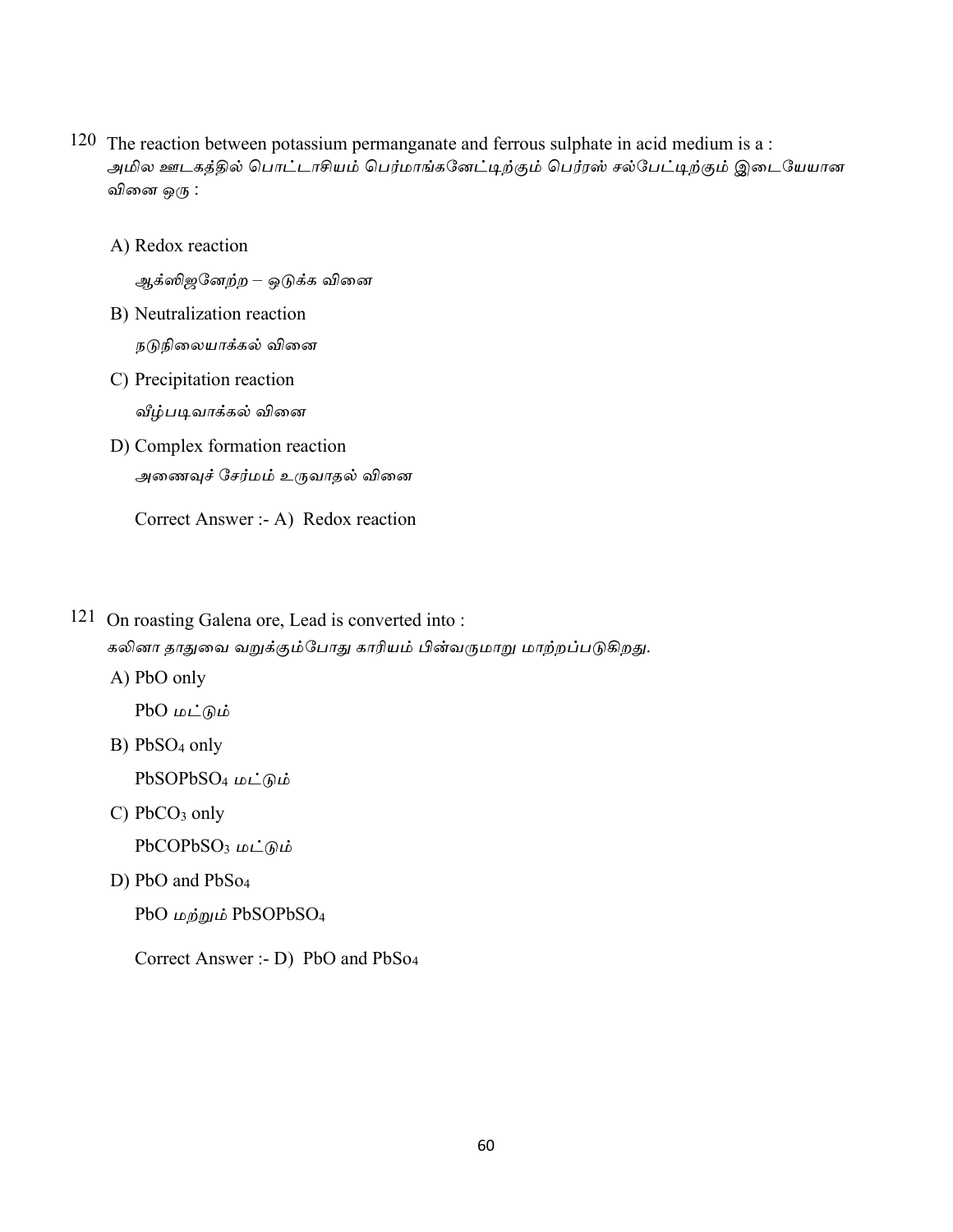- 122 When SO<sub>2</sub> is passed through acidified  $K_2Cr_2O_7$  solution : அமிலங் கலந்த  $\text{K}_2\text{Cr}_2\text{O}_7$  கரைசலின் வழியே  $\text{SO}_2$  வாயுவை செலுத்தும்போது :
	- A) The solution turns blue colour கரைசல் நீல நிறமாக மாறுகிறது.
	- B) The solution is decolourised கரைசல் நிறமற்றதாக மாறுகிறது.
	- C)  $SO<sub>2</sub>$  is reduced
		- $SO<sub>2</sub>$  ஒடுக்கமடைகிறது.
	- D) The solution turns green colour கரைசல் பச்சை நிறமாக மாறுகிறது.

Correct Answer :- D) The solution turns green colour

123 can be used for a variety of studies in biotechnology and genomic research. உயிர்தொழில் நுட்பவியல் மற்றும் ஜீனோமிக் ஆய்வுகளில் அதிக அளவில் பயன்படுவது

A) Microarrays

மைக்ரோஅரே

B) Manipulation

மேனுபுலேஷன்

C) Automation

ஆட்டோமேஷன்

D) Nanogram

நானோகிராம்

Correct Answer :- A) Microarrays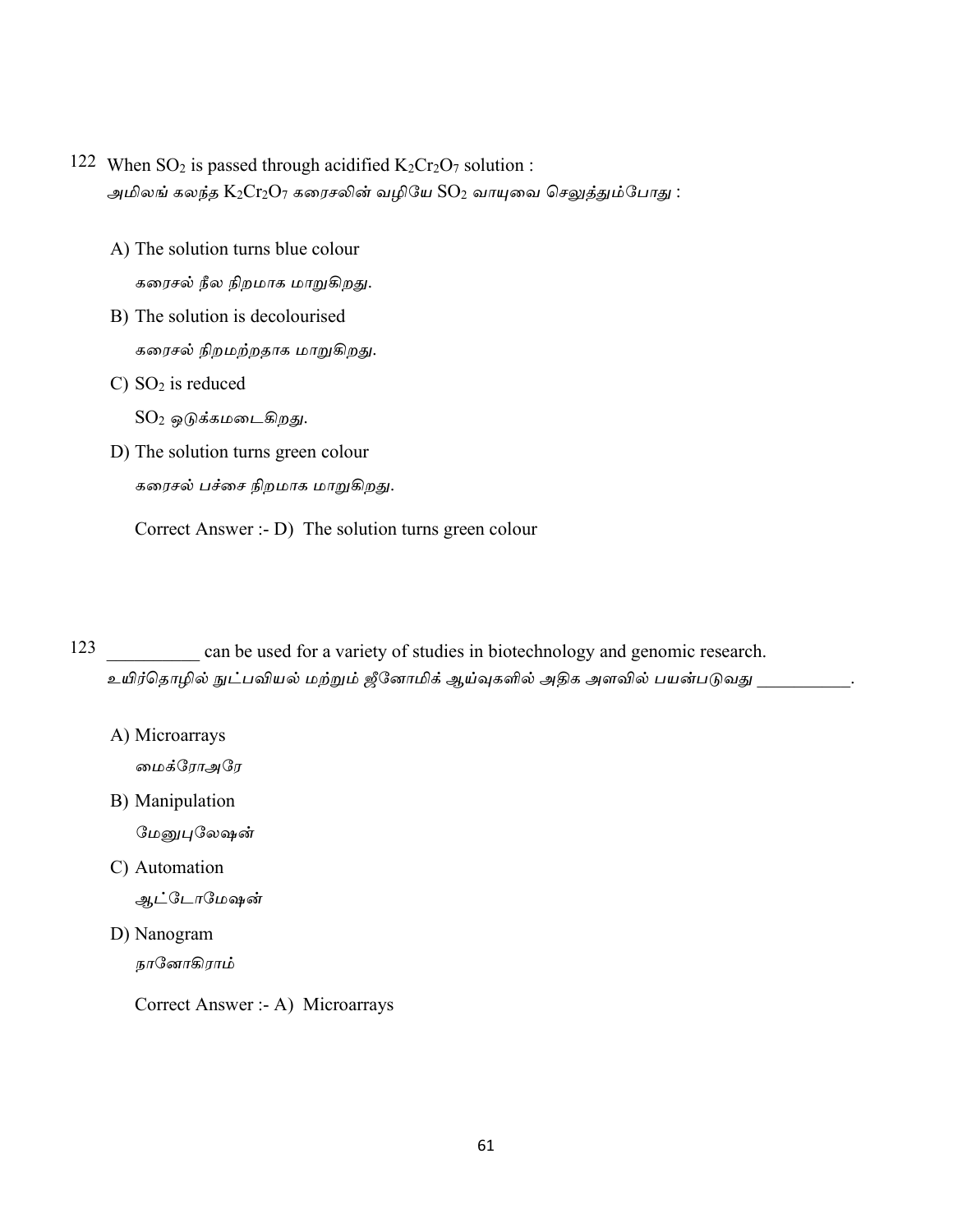- 124 In plants photosynthetic tissue may contain a third group of pigments are called \_\_\_\_\_\_\_\_. தாவர ஒளிச்சேர்க்கை திசு பெற்றுள்ள மூன்றாவது வகை நிறமி \_\_\_\_\_\_\_\_\_\_ என அழைக்கப்படுகிறது.
	- A) Xanthophyll சாந்தோஃபில் B) Phycobilins பைக்கோபிலின்ஸ் C) Carotenoids கரோட்டினாய்டு D) Granules கிராணுல்ஸ் Correct Answer :- B) Phycobilins
- 125 Phycobilins are very strongly attached to \_\_\_\_\_\_\_\_\_\_\_. பைக்கோபிலின்ஸ் எதில் நன்றாக ஒட்டிக் காணப்படுகிறது ?
	- A) Carbohydrates

ஹார்போஹைட்ரேட்

B) Proteins

புரதம்

C) Starch

ஸ்டார்ச்

D) Sugar

சர்க்கரை

Correct Answer :- B) Proteins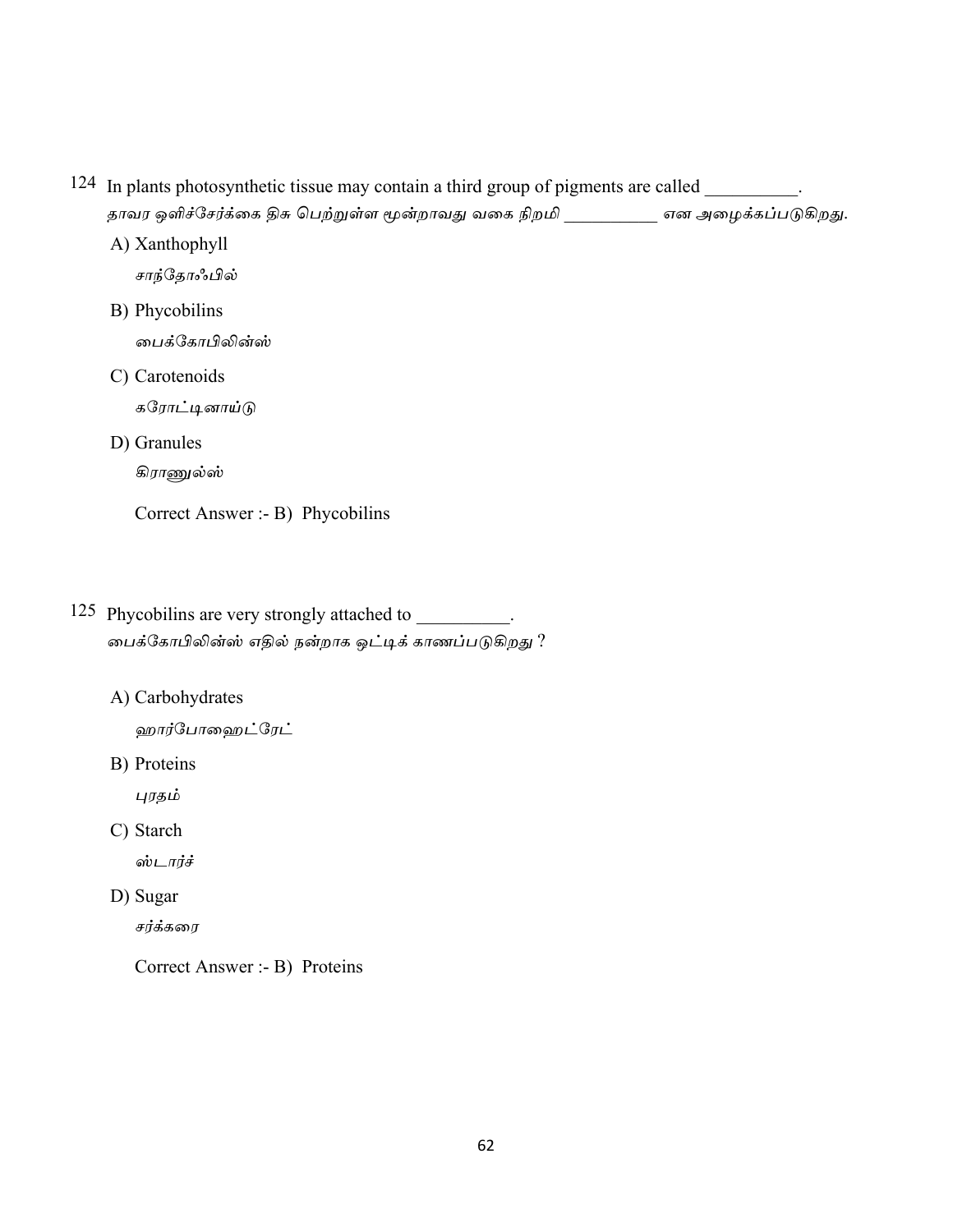- 126 The Bordeaux mixture is used as \_\_\_\_\_\_\_\_\_. ஃபோர்டாக்ஸ் மிக்சர் எதற்கு பயன்படுத்தப்படுகிறது ?
	- A) Insecticide

பூச்சிக்கொலலியாக

- B) Weedicide களைக்கொல்லியாக
- C) Pesticide

நுண்கிருமிக்கொல்லி

D) Fungicide

பூஞ்சாணக்கொல்லி

Correct Answer :- D) Fungicide

- 127 The tree Thespesia populnea is \_\_\_\_\_\_\_\_\_\_ family. தெஸ்பிஸியா பாப்புல்னிய மரம் எந்த குடும்பத்தைச் சார்ந்தது ?
	- A) Rodaceae

ரோடேஸியே

B) Sapindaceae

சேப்பின்டேஸியே

C) Malvaceae

மால்வேஸியே

D) Rutaceae

ரூட்டேஸியே

Correct Answer :- C) Malvaceae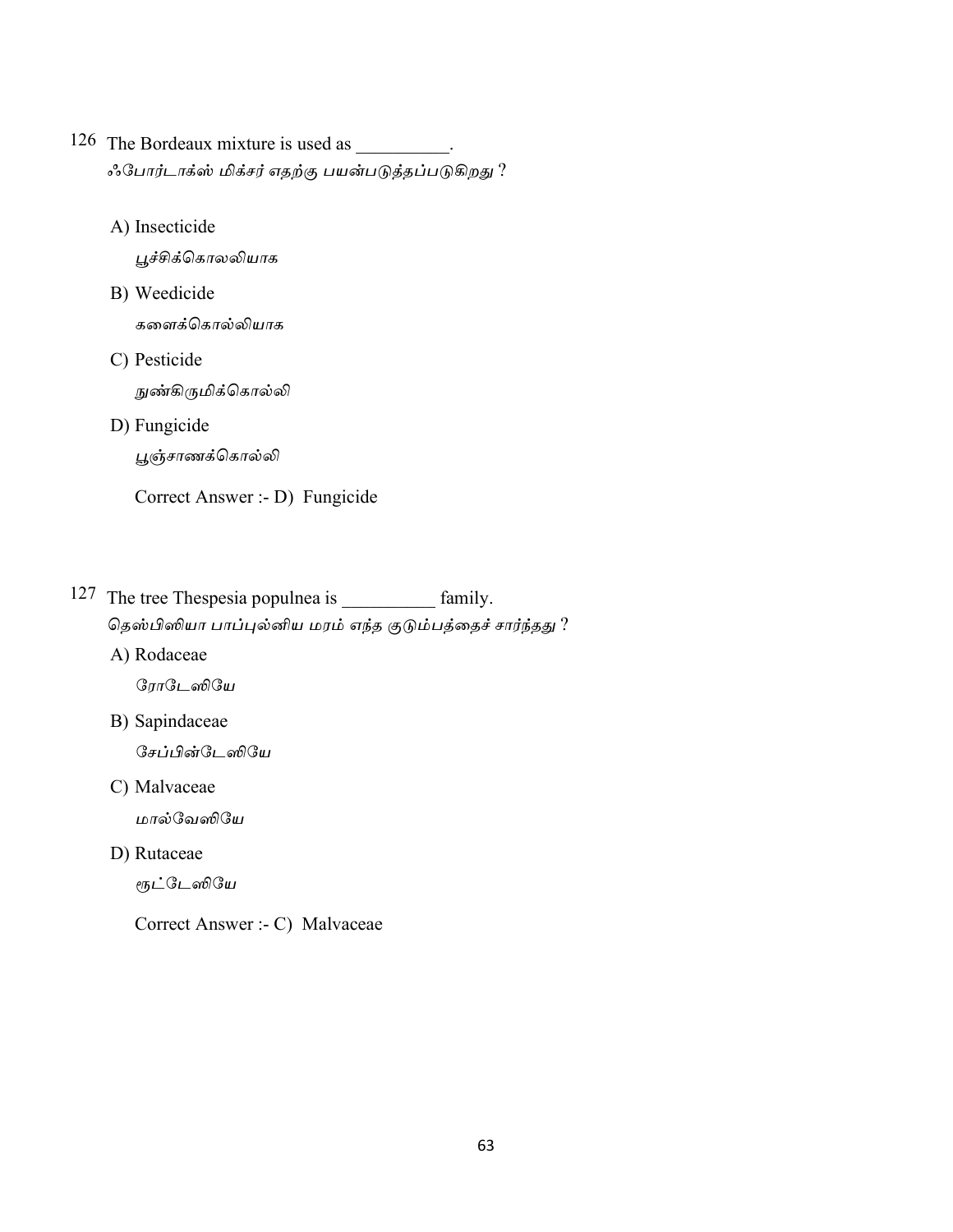- 128 The best medicinal plants of witharia somnifera belongs to the family of நல்ல மருத்துவ தாவரமாக உள்ள வித்தானிய சோம்னிபெரா எந்த தாவரக் குடும்பத்தை சார்ந்தது ?
	- A) Apiaceae

அப்பியேஸி

B) Lamiaceae

லேமியேஸி

C) Verbenaceae

வெர்பினேஸியே

D) Solanaceae

சொலானேஸியே

Correct Answer :- D) Solanaceae

- 129 The loss or gain of a part of the chromosome set is called : ஒரு குரோமோசோம் இணையில் ஏற்படக்கூடிய இழப்பு அல்லது கூடுதல் :
	- A) Euploidy

யூஃப்லாய்டி

B) Haploidy

ஹேப்ஃப்லாய்டி

- C) Aneuploidy அன்யூஃப்லாய்டி
- D) Polyploidy

பாலிஃப்லாய்டி

Correct Answer :- C) Aneuploidy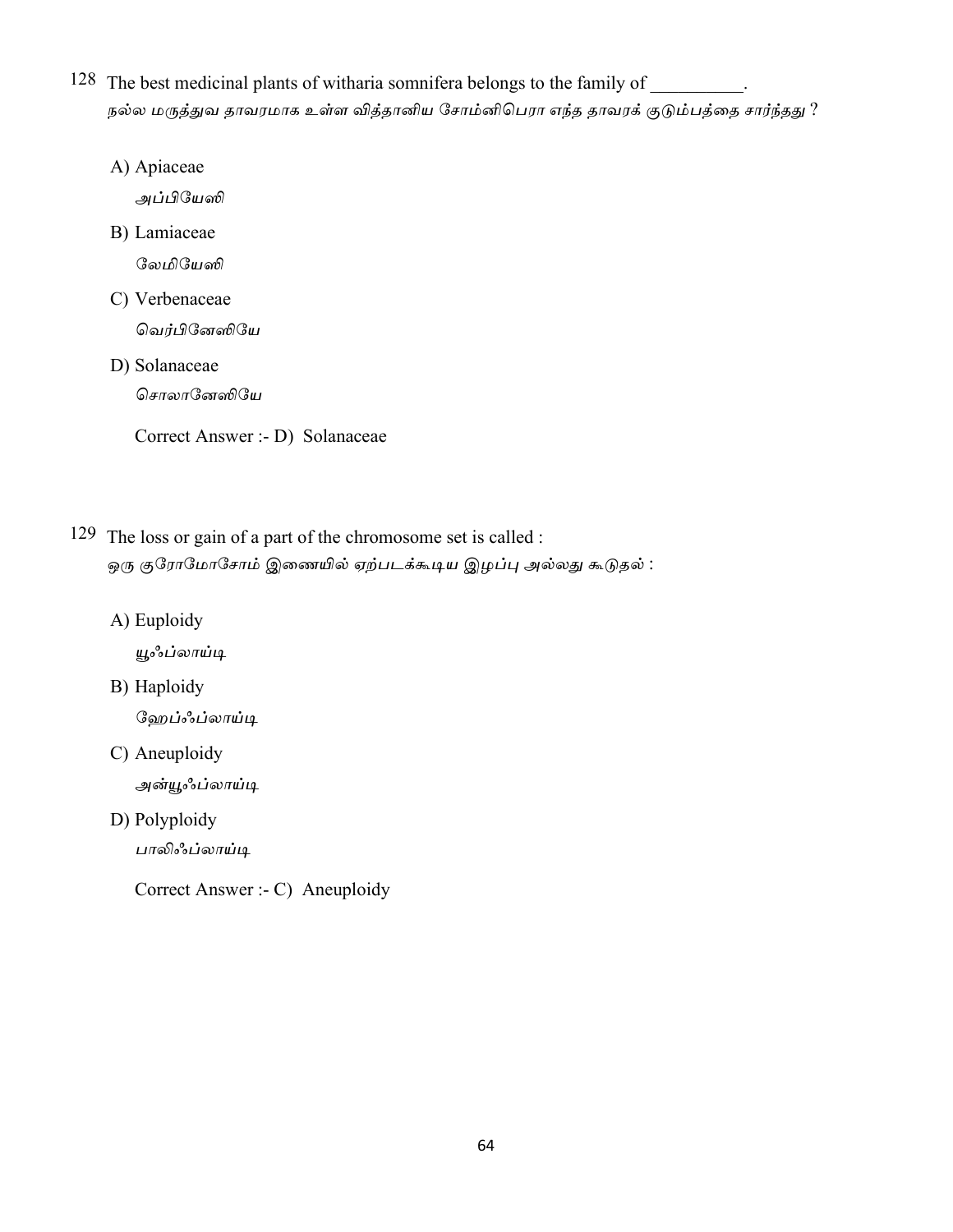130 The cow domesticated for milk production is : பால் உற்பத்திக்காக வளர்க்கப்படும் மாடு :

A) Siri

சிரி

B) Gir

கிர்

C) Malvi

மால்வி

D) Kangayam

காங்கேயம்

Correct Answer :- B) Gir

- 131 The segment of DNA that can move from one position to another in a genome is called : ஒரு ஜீனோமில் ஒரு இடத்திலிருந்து மற்றொரு இடத்திற்கு நகர்வு செய்யும் டி.என்.ஏ. பகுதியை இவ்வாறு அழைக்கிறோம்:
	- A) Plasmid

ப்ளாஸ்மிட்

B) Cosmid

காஸ்மிட்

C) Transposon

டிரான்ஸ்போசான்

D) Episomes

எபிசோம்

Correct Answer :- C) Transposon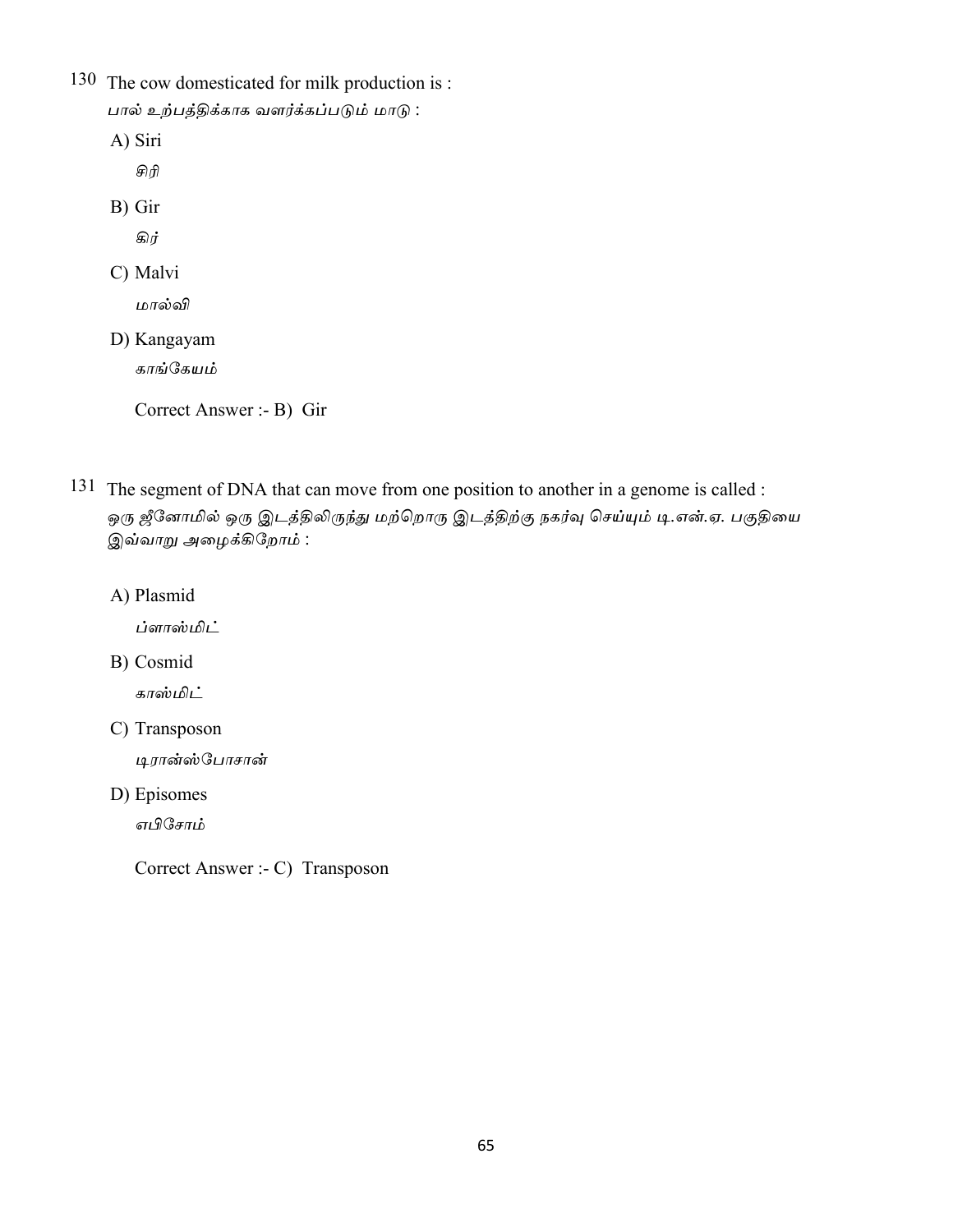- 132 The blood vessel, which supplies blood to the heart muscles : இதய தசைகளுக்கு குருதி வழங்கும் இரத்த நாளம் :
	- A) Coronary artery

கொரோனரி தமனி

- B) Pulmonary artery நுரையீரல் தமனி
- C) Pulmonary vein நுரையீரல் சிரை
- D) Coronary artery and Pulmonary artery

கொரோனரி தமனி மற்றம் நுரையீரல் தமனி

Correct Answer :- A) Coronary artery

- 133 In linkage gene mapping the distance between two genes are expressed in \_\_\_\_\_\_\_\_\_\_ unit. பிணைப்பு ஜீன்களின் வரைபடததில் இரண்டு ஜீன்களுக்கு இடையில் உள்ள தூரம் அலகில் குறிப்பிடப்படுகிறது.
	- A) Landstenier unit

லேன்ட்ஸ்டெய்னர் அலகு

B) Fisher unit

ஃபிஸ்சர் அலகு

C) Morgan unit

மார்கன் அலகு

D) Bateson unit

பேட்டிசன் அலகு

Correct Answer :- C) Morgan unit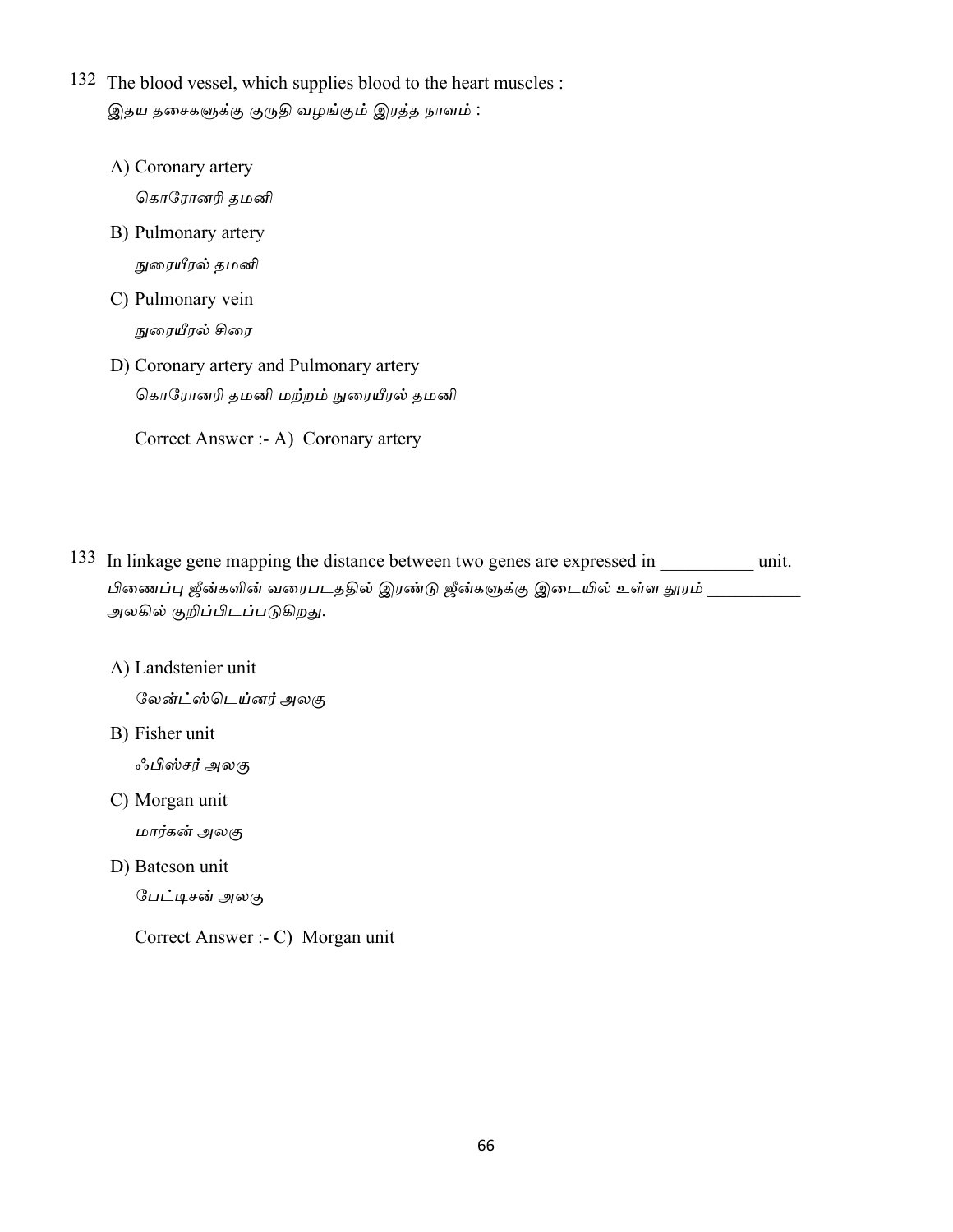134 In ABO blood grouping system 'O' group person has \_\_\_\_\_\_\_\_\_\_\_\_ antigen in his RBC. ABO இரத்த வகையில் "O" வகை இரத்தம் உடையவர் தனது இரத்த சிவப்பணுவில் வகை ஆன்டிஜனை பெற்றிருப்பார்.

A) A-Antigen

A ஆண்டிஜன்

B) B-Antigen

B ஆண்டிஜன்

C) No-Antigen

ஆண்டிஜன்கள் இல்லை

D) A-Antigen and B-Antigen

ஆண்டிஜன் 'A' மற்றும் 'B'

Correct Answer :- C) No-Antigen

- $135$  சாப விமோசனம் சிறுகதை எழுதியவர்:
	- A) கு. அழகிரிசாமி
	- $B)$  தி. ஜானகிராமன்
	- $C)$  கல்கி
	- D) புதுமைப்பித்தன்

Correct Answer :- D) புதுமைப்பித்தன்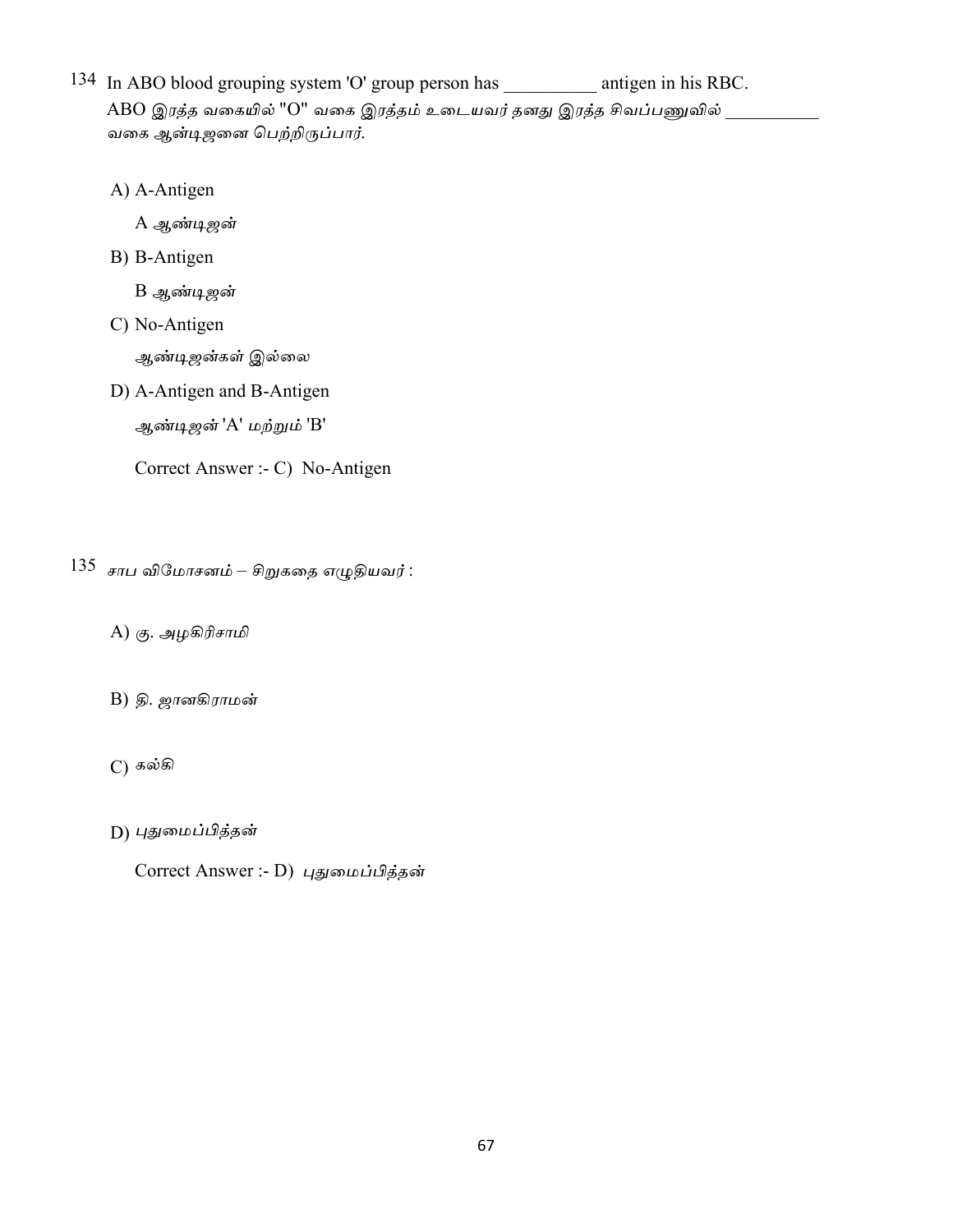- 136 தம்பிரான் தோழர் எனப்பட்டவர்:
	- $A)$  சுந்தரர்
	- $B)$  மாணிக்கவாசகர்
	- C) சேக்கிழார்
	- $D)$  வள்ளலார்

Correct Answer :- A) சுந்தரர்

- 137 நீதிநெறி விளக்கம் இயற்றியவர்:
	- $A)$  ஒளவையார்
	- B) அதிவீரராம பாண்டியர்
	- $C$ ) பாரதியார்
	- $D)$  குமரகுருபரர்
		- Correct Answer :- D) குமரகுருபரர்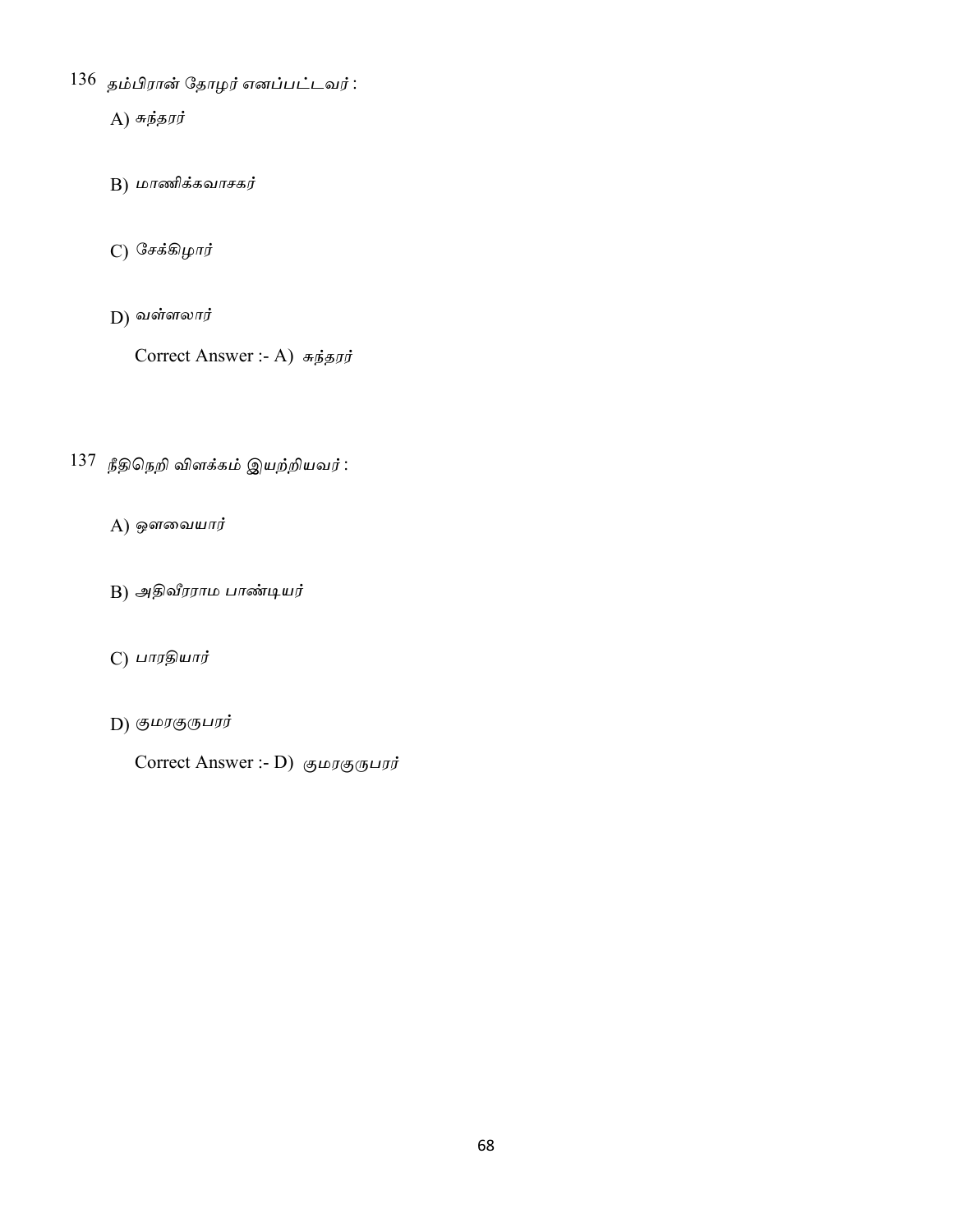- 138 கள்ளும் பொய்யும் காமமும் கொலையும் உள்ளக் களவும் என்று உரவோர் துறந்தவை என வலியுறுத்தும் காப்பியம்.
	- A) சிலப்பதிகாரம்
	- B) சீவகசிந்தாமணி
	- $\mathcal{C}$ ) நீலகேசி
	- D) மணிமேகலை
		- Correct Answer :- D) மணிமேகலை
- 139 கற்புக்கடம் பூண்ட இத்தெய்வ மல்லது <u>பொற்புடைத்</u> தெய்வம் யாம் கண்டிலமால் இக்கூற்று யாருடையது ?
	- A) மாடலமறையவன்
	- $B) \n *மாதரி*$
	- C) மணிமேகலை
	- D) கவுந்தியடிகள்
		- Correct Answer :- D) கவுந்தியடிகள்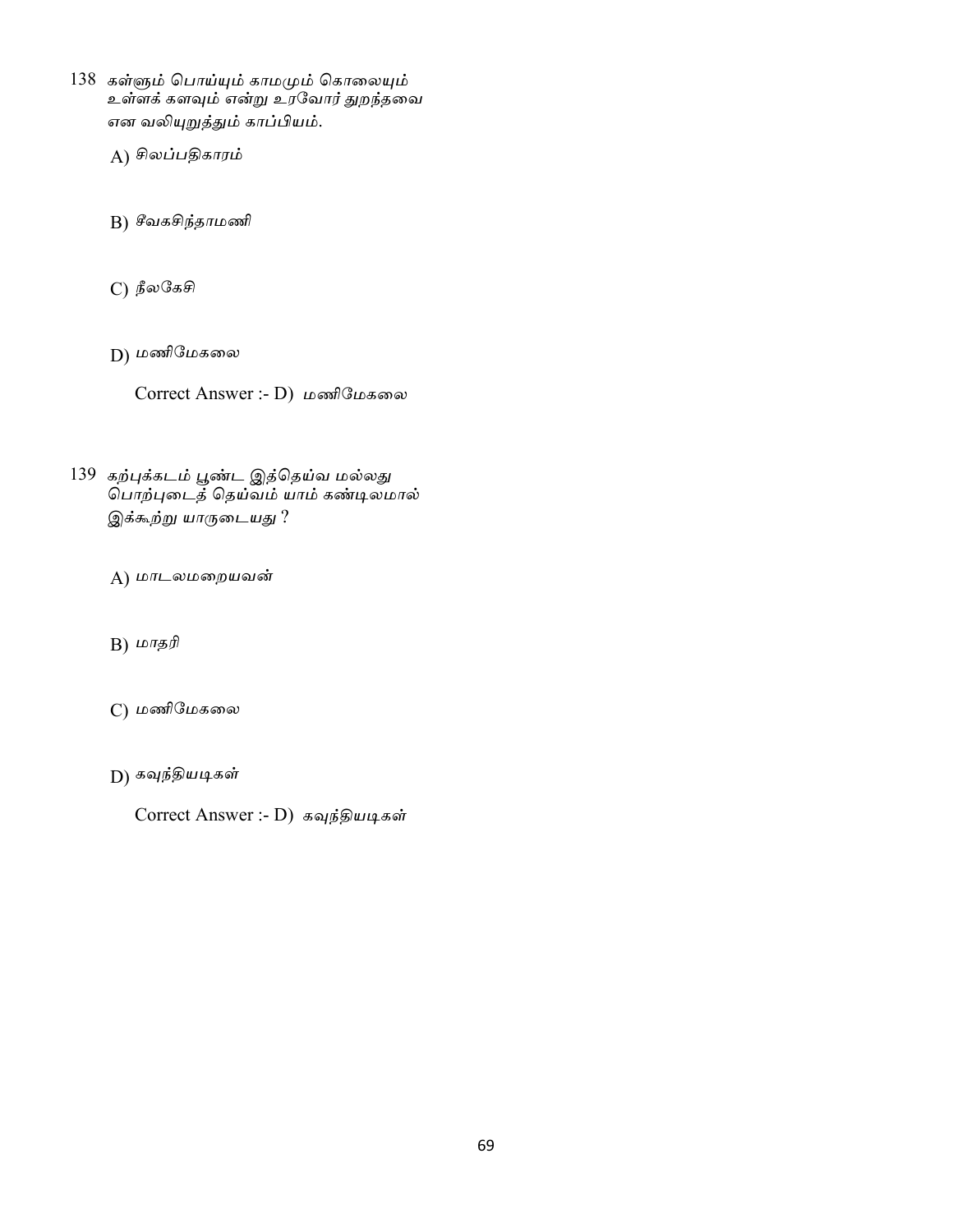- $140$  மணிமேகலை வெண்பா யாரால் எழுதப்பட்டது ?
	- A) பாரதிதாசன்
	- B) சீத்தலைச்சாத்தனார்
	- C) சோமசுந்தர பாரதியார்
	- D) கவிமணி
		- Correct Answer :- A) பாரதிதாசன்

- 141 நால்வருணம் ஆசிரமம் ஆசாரம் முதலா .<br>நவின்ற கலைச் சரிதம் எலாம் பிள்ளைவிளையாட்டே! என முழக்கமிட்டவர்.
	- $A)$  பாரதியார்
	- $B$ ) பாரதிதாசன்
	- C) திருமூலர்
	- $D)$  வள்ளலார்
		- Correct Answer :- D) வள்ளலார்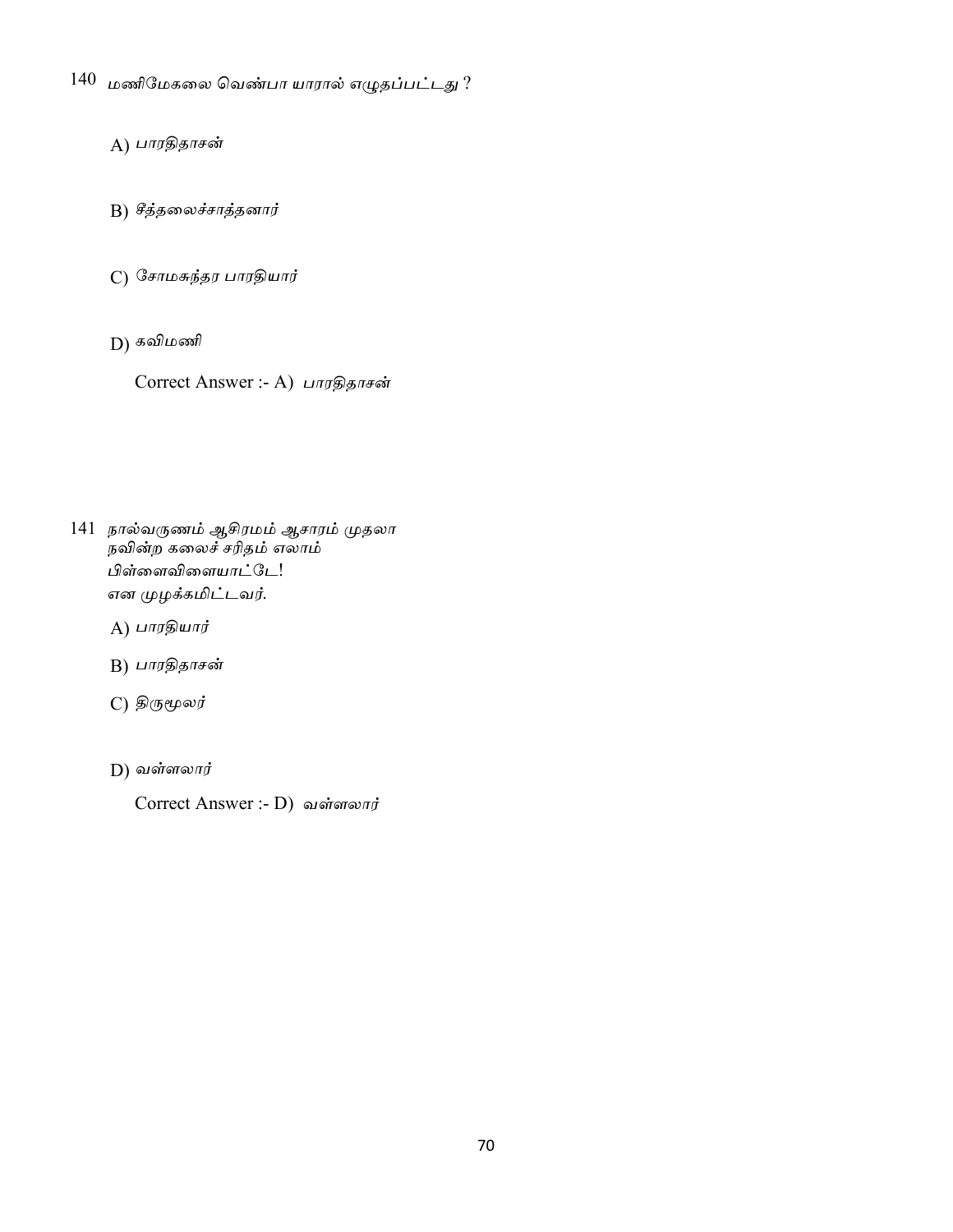142 நெடுங்கடலும் தன்நீர்மை குன்றும் தடிந்து எழிலி தான் நல்கா தாகி விடின்

இக்குறட்பாவில் தடிந்து என்பது யாது ?

A) மின்னல்

 $B)$  கன்னல்

- C) இன்னல்
- $D)$  கானல்

Correct Answer :- A) மின்னல்

- 143 சங்கர நமச்சிவாயர், சிவஞான முனிவர், உ.வே.சா. ஆகியோர் இம்மடத்தைச் சார்ந்தவர்கள் :
	- A) திருவாவடுதுறை
	- B) திருப்பனந்தாள்
	- C) தருமபுரம்
	- D) வீரசைவ மடம்
		- Correct Answer :- A) திருவாவடுதுறை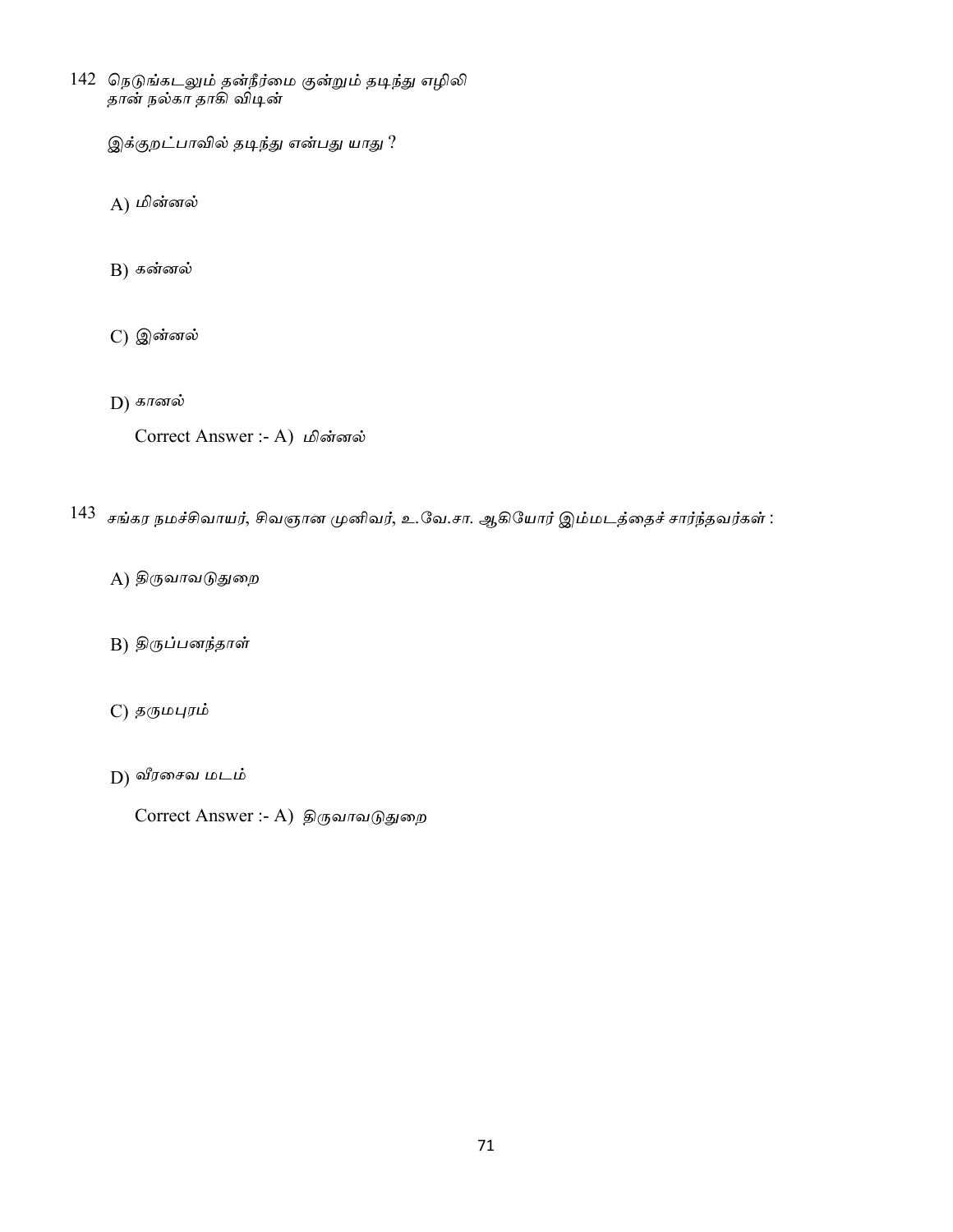$144$  மூவேந்தர்களின் சிறப்பைப் பேசும் பிற்சங்க காலம் சார்ந்த நூல் எது ?

A) பதிற்றுப்பத்து

- B) முத்தொள்ளாயிரம்
- C) களவழி நாற்பது
- D) தக*டூர்* யாத்திரை

Correct Answer :- В) முத்தொள்ளாயிரம்

145 சாதியிலே மதங்களிலே சமயநெறிகளிலே சாத்திரச் சந் தடிகளிலே கோத்திரச் சண்டையிலே …வீணே நீர் அழிதல் அழகலவே

இவ்வரிகட்கு உரியவர்.

 $A)$  தாயுமானவர்

- B) இராமலிங்க அடிகள்
- C) சிவவாக்கியர்
- D) திருமூலர்

Correct Answer :- B) இராமலிங்க அடிகள்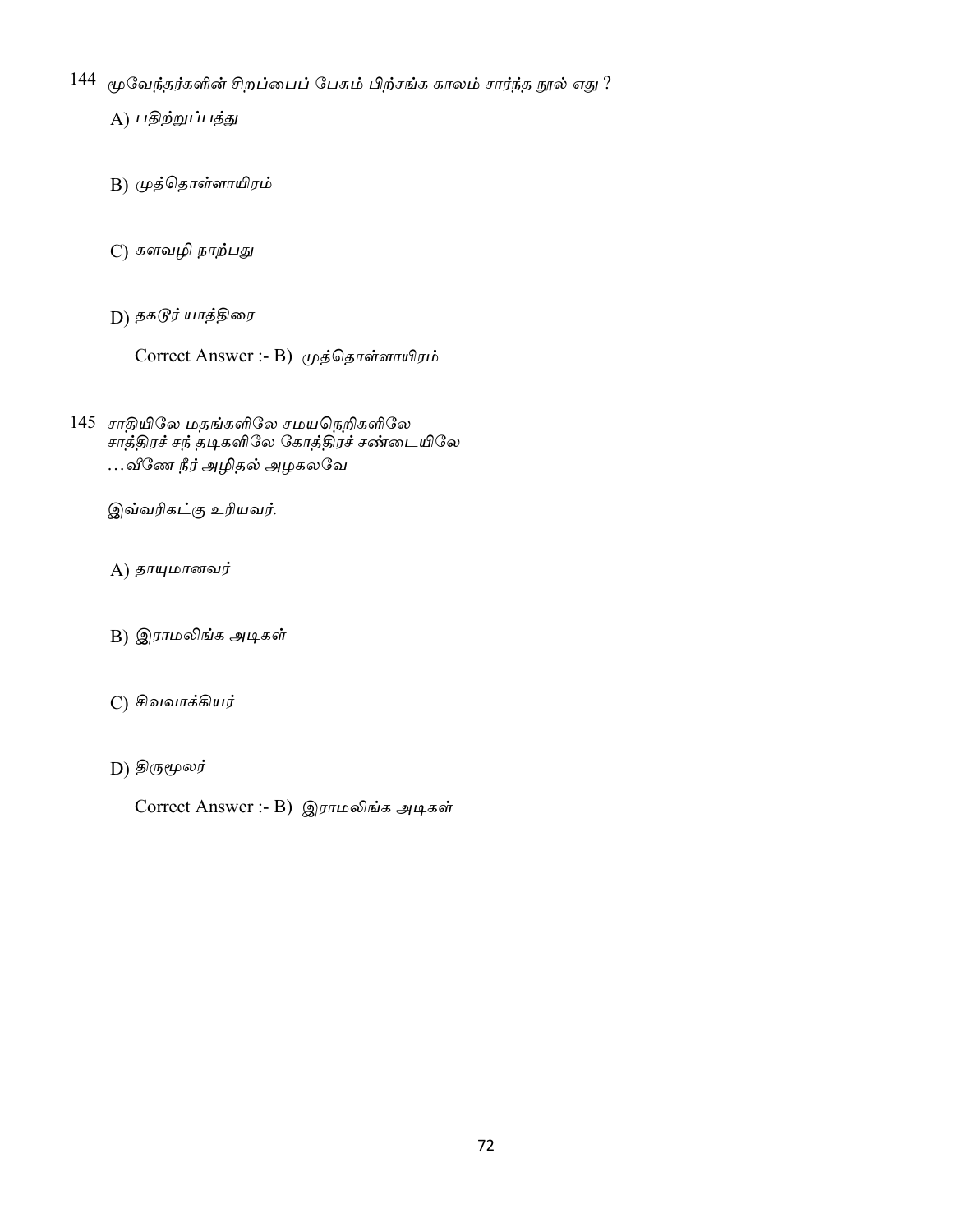- 146 கலைமகளைப் போற்றி சரஸ்வதி அந்தாதி பாடியவர்.
	- A) அபிராமி பட்டர்
	- B) ஒட்டக்கூத்தர்
	- டு கம்பர்
	- $D$ ) ஒளவையார்

Correct Answer :- C) கம்பர்

- 147 மூன்று கருத்துக்களை மூன்று மருந்துப் பொருட்களைப் போல் உணர்த்தும் பதினெண்கீழ்க்கணக்கு நூல் :
	- A) திரிகடுகம்
	- $B)$  ஏலாதி
	- C) சிறுபஞ்சமூலம்
	- **D**)  $b$ *п*ωцшпј

Correct Answer :- A) திரிகடுகம்